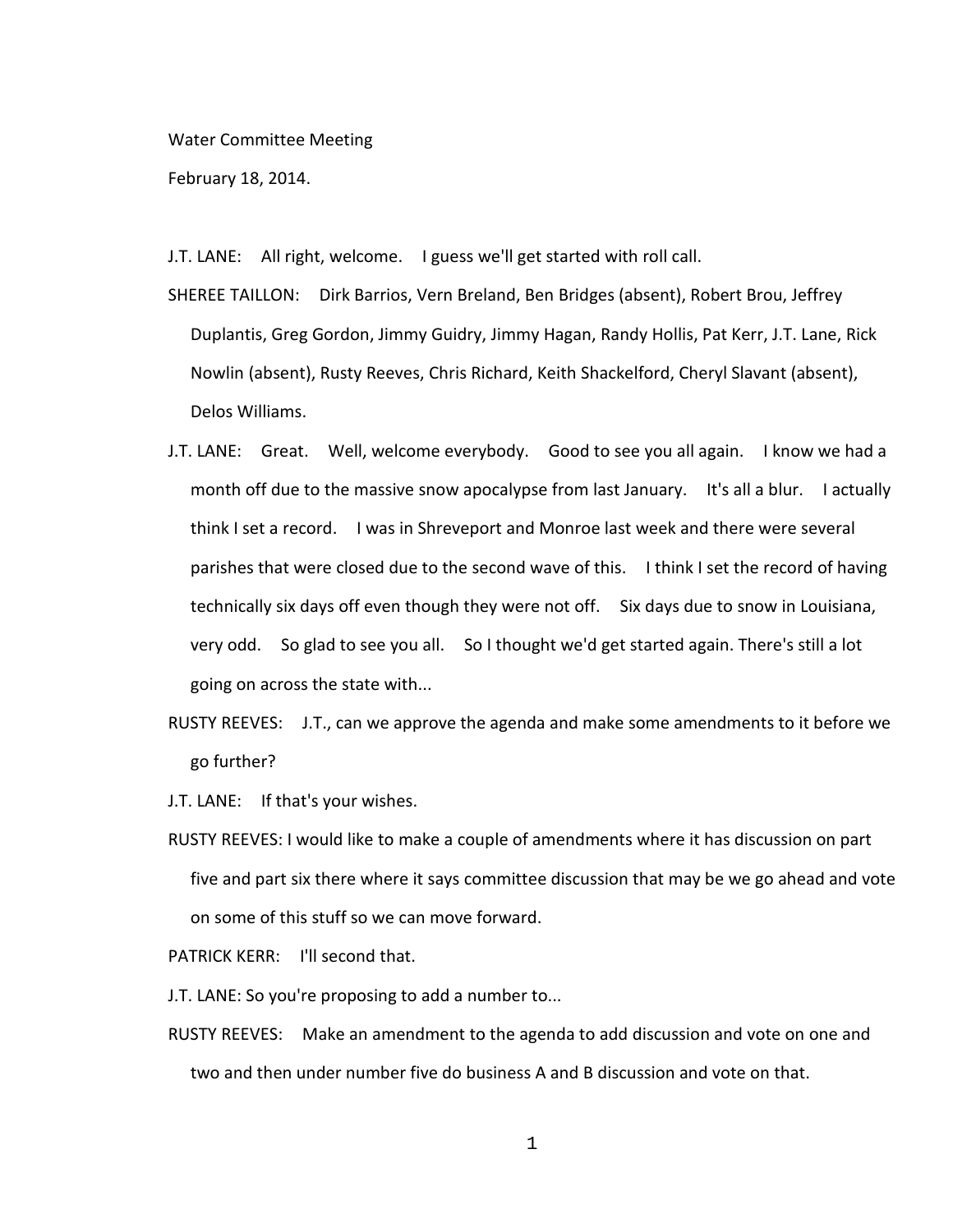J.T. LANE: So part nine and ten the way we filed it last time, to be clear, we didn't have to vote for B because that's included work that's been completed through both the webinars and then discussion here. And then for parts nine and ten you want to have the discussion about what y'all learned in your webinars and then vote on what you are presenting to the committee today?

RUSTY REEVES: Yes, sir.

- J.T. LANE: Is it that the prior approach of us taking the feedback that you are reporting and then coming back with a copy to look at was not enough? Is that the part of the process you want to try and forego this time?
- RUSTY REEVES: Well, for one thing send something for the committee that we've approved to send to them or whoever's rule making or write this up and then come back to, come back with it to us similar to what we sent forward.
- J.T. LANE: So for parts one and two approving the text after discussion, got that. And then so for nine and ten get a motion to move forward with recommendations and the next meeting a printed copy to vote on again. Okay. Do you make the motion? RUSTY REEVES: I make the motion.
- GREG GORDON: Since we're talking about discussing adding other, amending the agenda for new business I'd like to also add an item about the discussion of certain policies and procedures by which the committee is tasked and takes action.
- J.T. LANE: So from what I understand the first motion to add the agenda items, all the agenda items made (inaudible) to include that.

RUSTY REEVES: I'll make my motion to include the motion that Greg had.

J.T. LANE: Any opposition? Let me make those adjustments. Just so I'm clear that satisfies your requirements?

RUSTY REEVES: Yes, sir.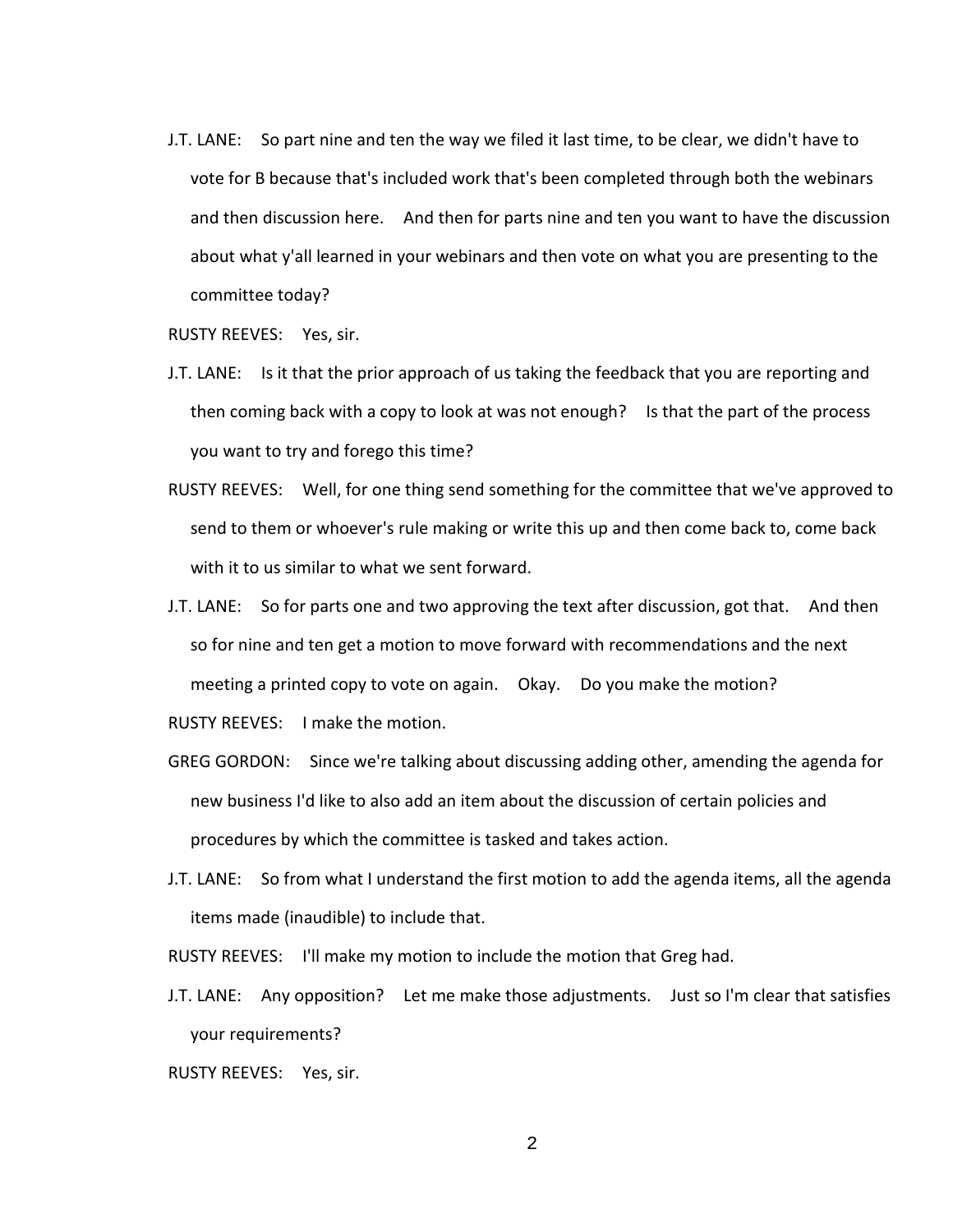- J.T. LANE: For part three there's still a lot that's going on across the state that our engineers are working. Many of you and all the water systems in the state continue the efforts regarding the amoeba and I thought we would ask Jake to give us an update on where we are, what's the latest developments to the committee and let y'all have an opportunity to ask any questions or request any further information.
- JAKE CAUSEY: We certainly had a lot going on in February with respect to our amoeba response and emergency rule. We did our follow up monitoring in Desoto water system. Same ten sites we did monitoring originally and this time we did ultra-filters, but we also did one liter grab samples just for comparison as well as the testing we also, CDC also tested for thermophilic amoebas, in general. EPA ran a TOC test and CDC did a HPC test and then we did some, field measurements, temperature, free chlorine, PH conductivity so we could get a lot of water quality parameters in conjunction with the testing. Fortunately, there were no detects of the amoeba or thermophilic amoebas at all. The free chlorine residuals were between two and three and I think some even over three milligrams per liter. The water temperature, I think the maximum temperature we found when we sampled was about 11 degrees Celsius. Pretty cold, pretty extreme conditions for the amoeba. Keep in mind, I think it's western Australia, they don't perform any monitoring for the amoeba until water temperatures exceed 20 degrees Celsius. We got clear samples, none the less, so that was good. In St. Bernard we also did monitoring. We did 13 sites, three of those being inside the case patient's home from July. All 13 were negative for naegleria fowleri. We only had one sample that was positive for thermophilic amoebas and that was in the water heater in the case patient's home which was, the residuals at that home were right at four milligrams per liter free chlorine, but the sample from the water heater was from the bottom and did seem to include some sediment and other things from inside the water heater. It was a very dirty sample, but no detects of naegleria fowleri at all. So that was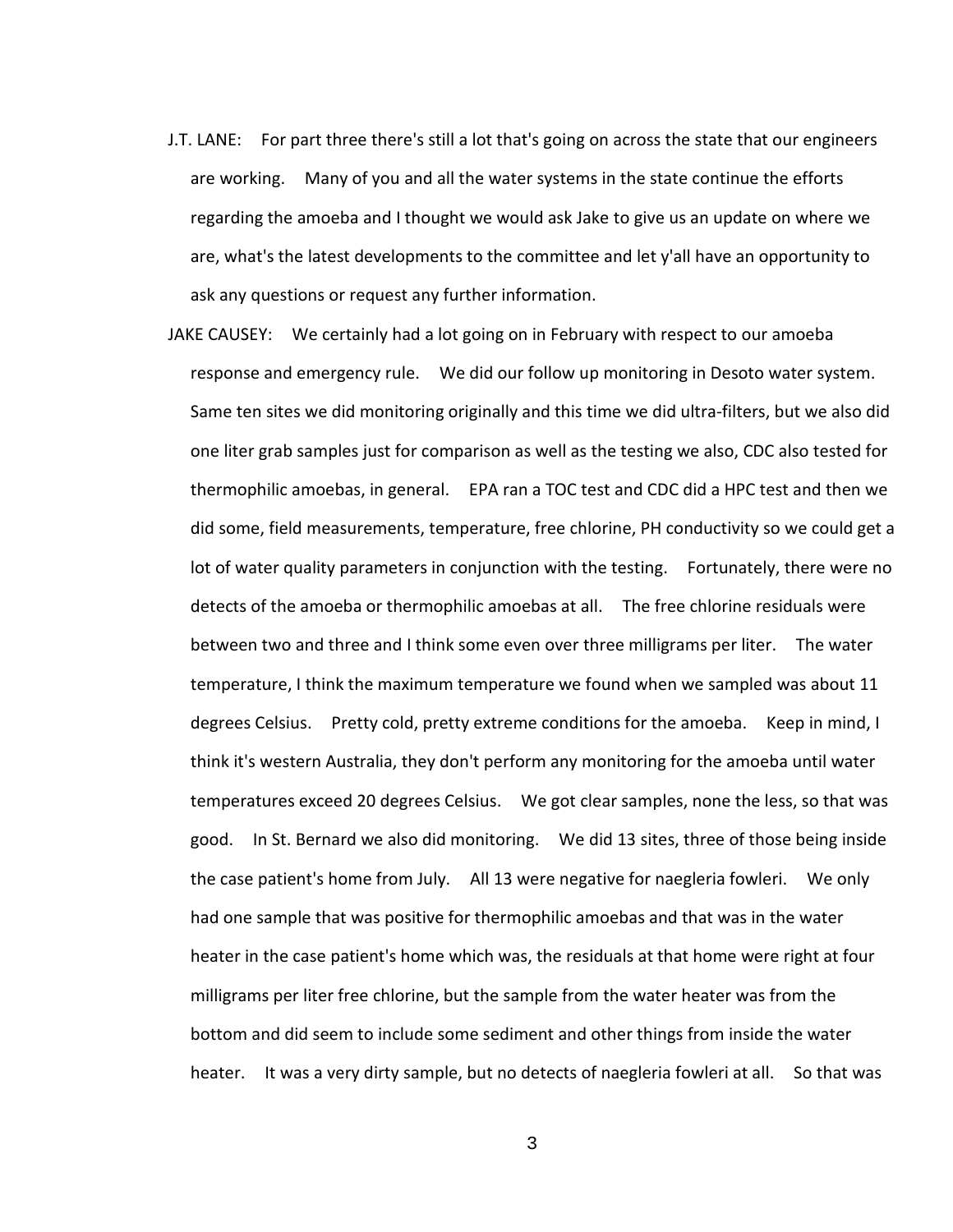good. We did all the same parameters that we did in Desoto as far as the one liter grabs and ultra-filters. And then we have since performed some sediment sampling in one of the tanks in St. Bernard. They had recently cleaned and inspected all of their storage tanks except for one ground storage tank that also served as a booster for pressure and disinfection. We recently collected some samples from that sediment and sent them to CDC last Monday and are being analyzed. We have planned sampling for this amoeba in St. Bernard and Desoto when the water warms up. April, May timeframe, but then again July, August timeframe so that we can have confidence that the burnout and maintaining these residuals is being affective. The remaining items we're still working on, developing SOP's lab methods for our lab to perform this analysis. Public water system monitoring plans kicked in February 1st. The water systems are now monitoring accordance with their advised plans. And we've started receiving the nitrification plans this week, last week I'm sure there are a few more still coming in. We didn't specify that the nitrification plans required DHH approval, but we are trying to look at them and get an idea how systems are developing their plans for their system. Giving some feedback based on what we have seen, etc. Anyway, that's basically where we are at with our amoeba response and emergency rule. We will be renewing, extending, whatever the right term might be, the emergency rule for another 120 days. See how we can get some of this additional sampling and the water temps warm up. I think that's about all I got.

J.T. LANE: Questions?

RANDY HOLLIS: With the increased levels of chlorine in both of these systems three and up to four is what you've reported, I'm curious you've gone through quarterly sampling now so both of these systems (inaudible) byproducts are you seeing increased levels of those in both of those systems or not?

JAKE CAUSEY: So in both of these systems we're on chloramine disinfection so now been on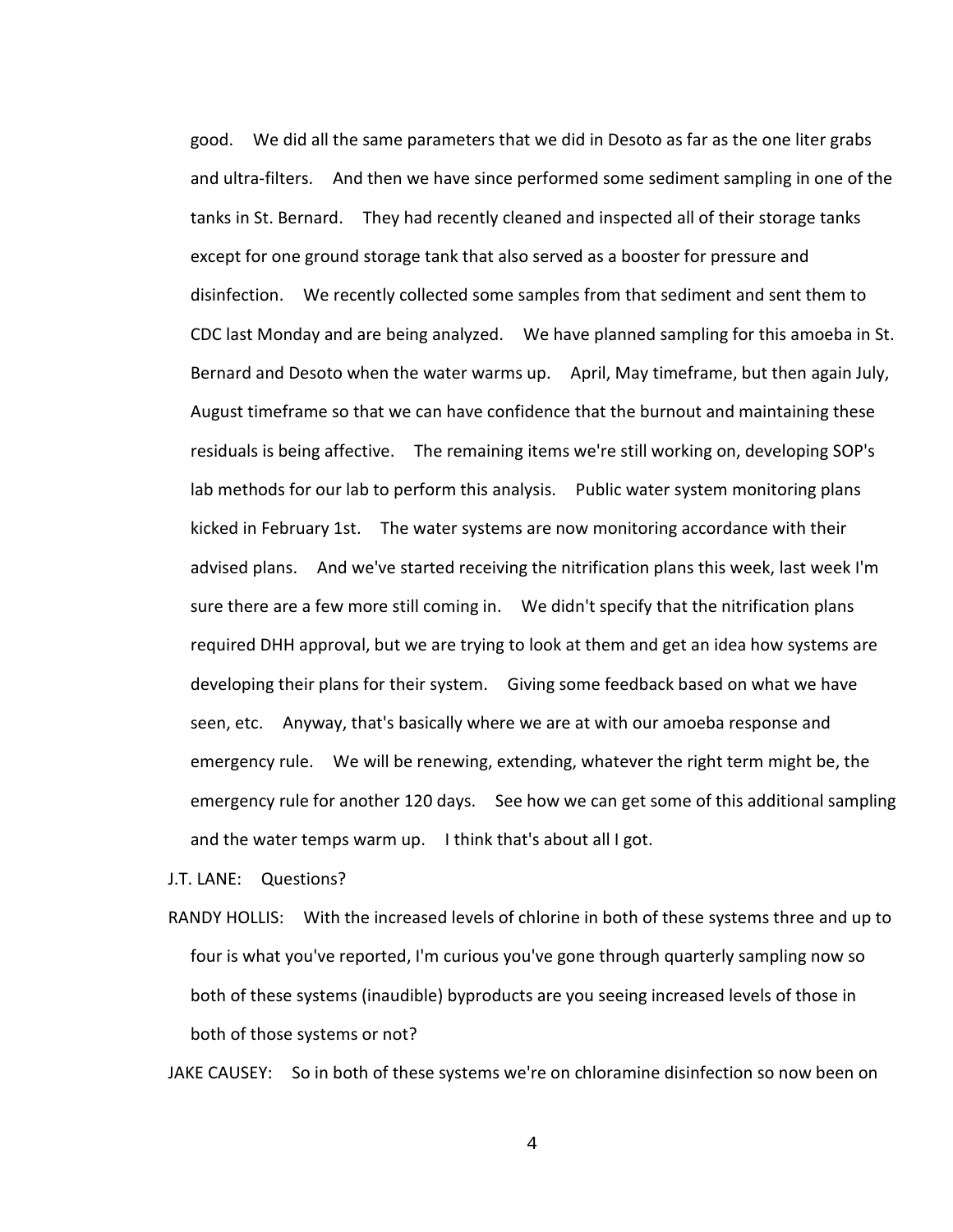free chlorine for a quarter or a little more. Certainly the monitoring that occurred in the fourth quarter since they were on free chlorine was much higher in disinfection byproducts. I know that St. Bernard has since switched back to chloramines. I believe Desoto is working on a strategy to stay on free chlorine. I'm not sure if that's going to work out for them or not. I think they are looking at some other options within the treatment plan. Maybe some minimal improvements. They are still evaluating if they are going to switch back to chloramines or try to stay on free chlorine. Certainly the levels are much higher.

- PATRICK KERR: Two things, I would like to renew my, not really objection, but my statement that I think this rule should have come before this committee and the law that was passed last year to be talked about and voted on. I hope we can do that. But I'd also like to say we have been working a lot with your staff J.T. and with Caryn and Jake and others and it's been a pleasure. I don't know if everybody's getting the same response, but the water systems I'm talking to we're making this work. And we do appreciate it. It's been a big deal for all of us. Thank you for your effort.
- J.T. LANE: Thank you for that. I appreciate it. It is definitely, I think everybody in this room has learned a lot through this process. Certainly something that was really unprecedented for us. We all know we had to consult first with the only case we could find that has occurred in the world was Australia and then we found other cases that were similar in scope and type in Arizona and others. So this is definitely I think been a learning process for all of us. Thank you all. Thank you Pat for saying that. I definitely know that the staff has worked lots of long hours trying to get this right and trying to be as responsive as they can even as they have fewer in numbers than they did over the past few years to really try and provide as much education as possible. So thanks. All right, approvable of the minutes. Sheree has sent a copy of those. Did anyone have any questions regarding the minutes from last meeting? With that do I have a motion to approve them?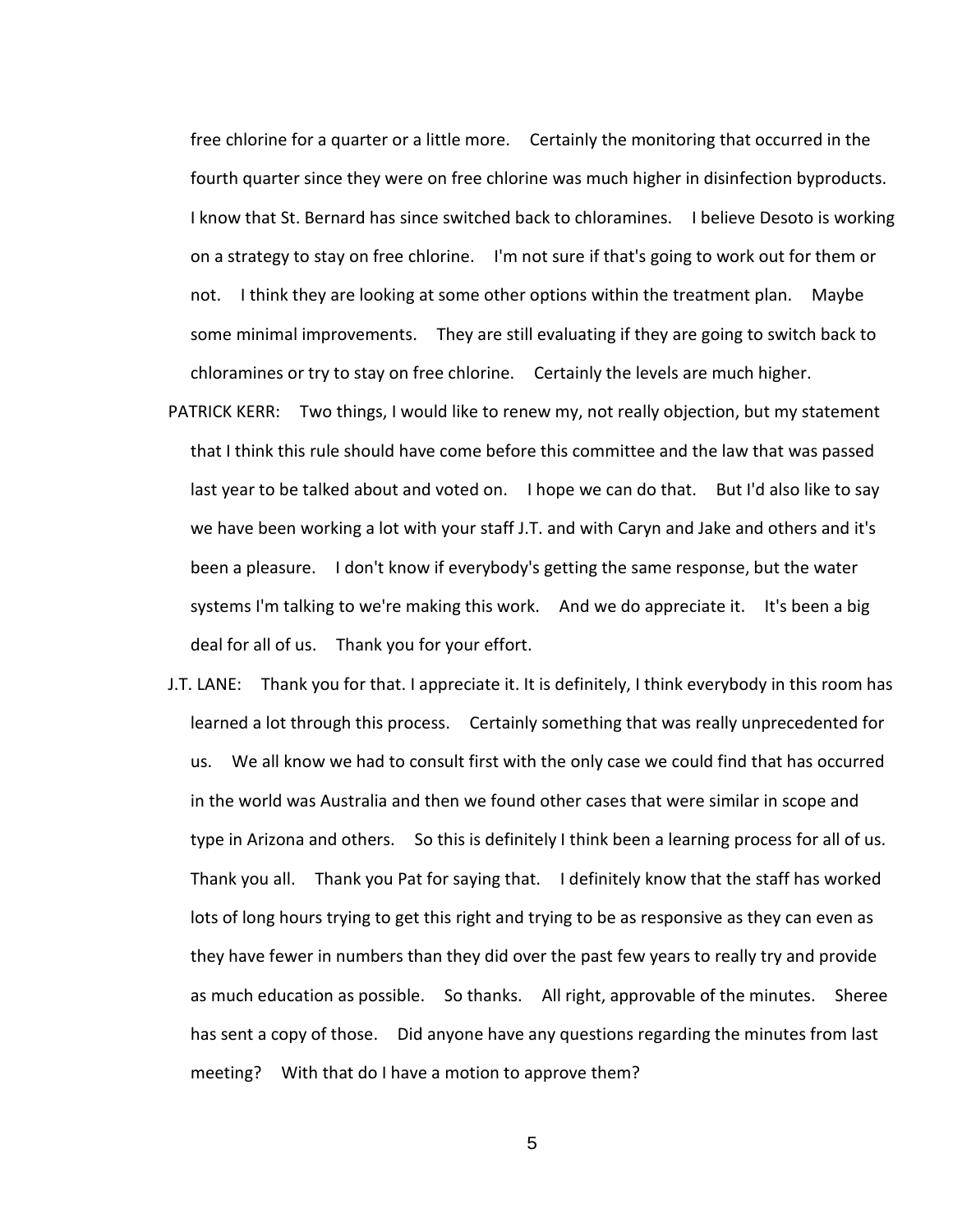GREG GORDON: I'll make a motion.

JIMMY HAGAN: I'll second.

- J.T. LANE: Any objections? Thank you. Okay, now on to number five, old business which was revisiting our discussion of parts one and two. I think you all received a revised copy of the rules based on the feedback we've had in the previous and our last meeting where we discussed the feedback we had with webinars. At this point if it's okay with everyone we sort of talked about it at the discussion and going through it last time so I think what I would like to do in the interest of time is get straight to everyone's comments about the draft before proceeding with the vote if that pleases everybody. Any objections to that? So with that I'll open it up for the first volunteer.
- RANDY HOLLIS: I'll start off I guess in that there were a number of comments on parts one and parts two and what I see in this format is not really what the majority of the comments came in as being. The number of the comments were to delete entire sections and what we find is those sections are included and if not more. And so I'm not sure as a committee how we can even more forward with this because it doesn't reflect, in my opinion, the majority of the comments that came in. Don't mean to hurt anybody's feelings, that's just the way that I perceive this.
- J.T. LANE: And I anticipated that there would be things that came in as suggestions that would not make it into this draft and may be even additional things that might be made (inaudible). This is meant to be an interterm process, obviously, and so that's why I'm not happy again to have that discussion now. At the last meeting we did not have enough time to review it so this time around everyone did have a chance to look at the changes that were made, the modifications that were made and then put on the agenda today to talk about that again. If there are specific things that you'd like to go over to start out we can, or I can have Jake review the major changes that from part one and two that were made based on those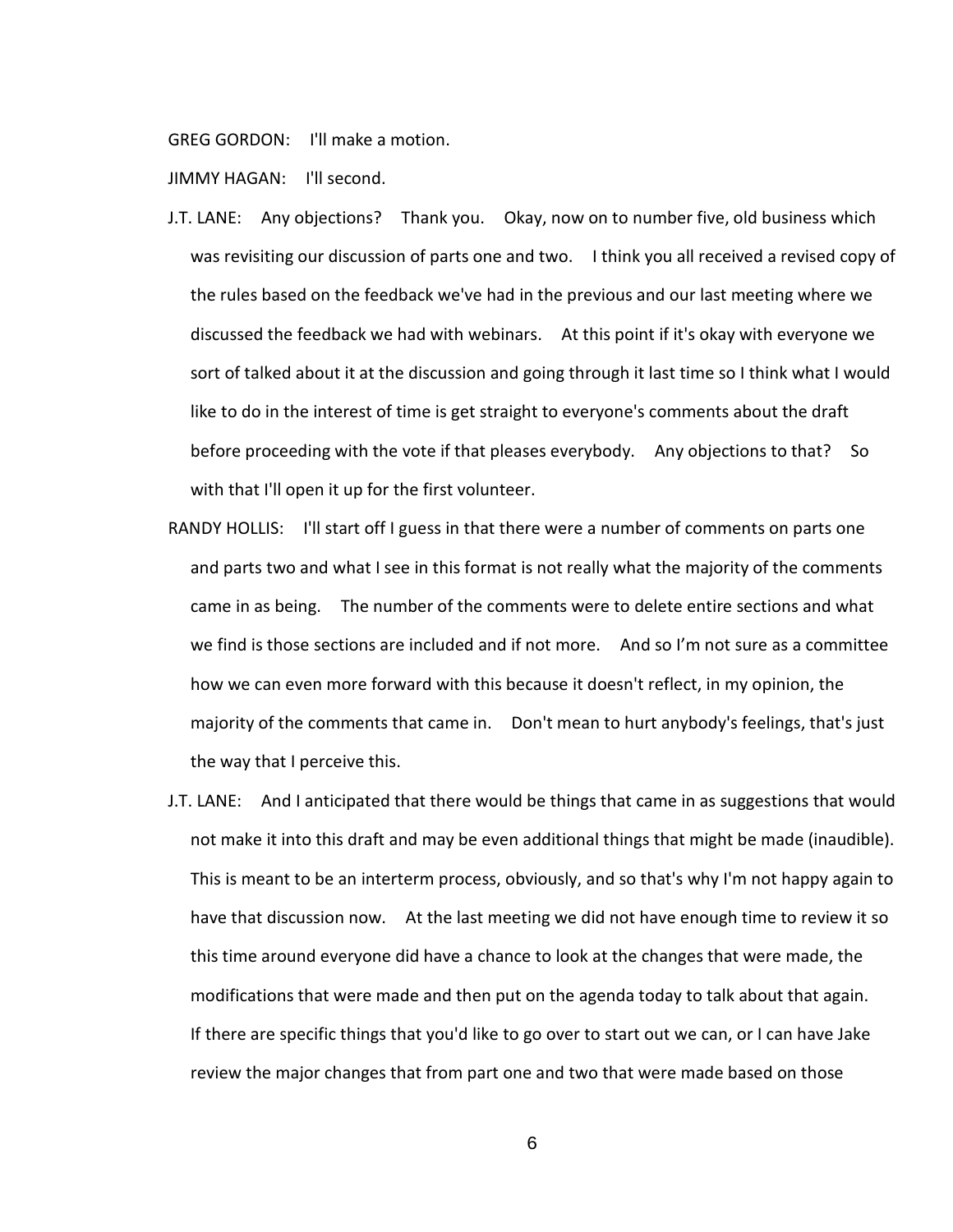recommendations.

PATRICK KERR: I think there's a disconnect going on right now J.T. and that is that my impression is that the staff for this committee is working for the department instead of working for the committee. The committee when we discussed one and two made some recommendations that I think should be deleted and the department, of its own volition, decided that wasn't okay. And so I think this is a process that as far as this committee is concerned the department has two members of this committee and is staffing it that I think y'all are getting directions to staff that is different than what the committee's talking about. So when we sit down with that list of comments and we get this general consensus cause we're not voting on each one that the committee supports that section being deleted. What I've heard and when I've come back weeks later to another meeting is that's not what the department wanted and we're not going to do it. I think what should be happening, in my opinion, is that the committee should have its input and the staff works for the committee, wears two hats, probably more than two, and then when the committee's done with this process the department has a process through which it reviews the committee's work and says yea or nay. And then I would imagine before August 1st there should be some kind of a, I don't want to say mediations, but that could be the way it's done, not just the committee, but the committee and the department talk about why things should stay or things should go. But what we see talking after meetings with folks and before meetings is the department is just making decisions about what should stay and what should go instead of letting the committee do its work. What I was given from one and two the draft does not even come close to what the committee suggested it should be. I appreciate Rusty putting in that we should vote on it and if I were asked to vote I would say that my motion would be that we reject that and ask the staff to review the minutes of the meeting during one and two and bring us a draft of what the committee wanted. The work you've done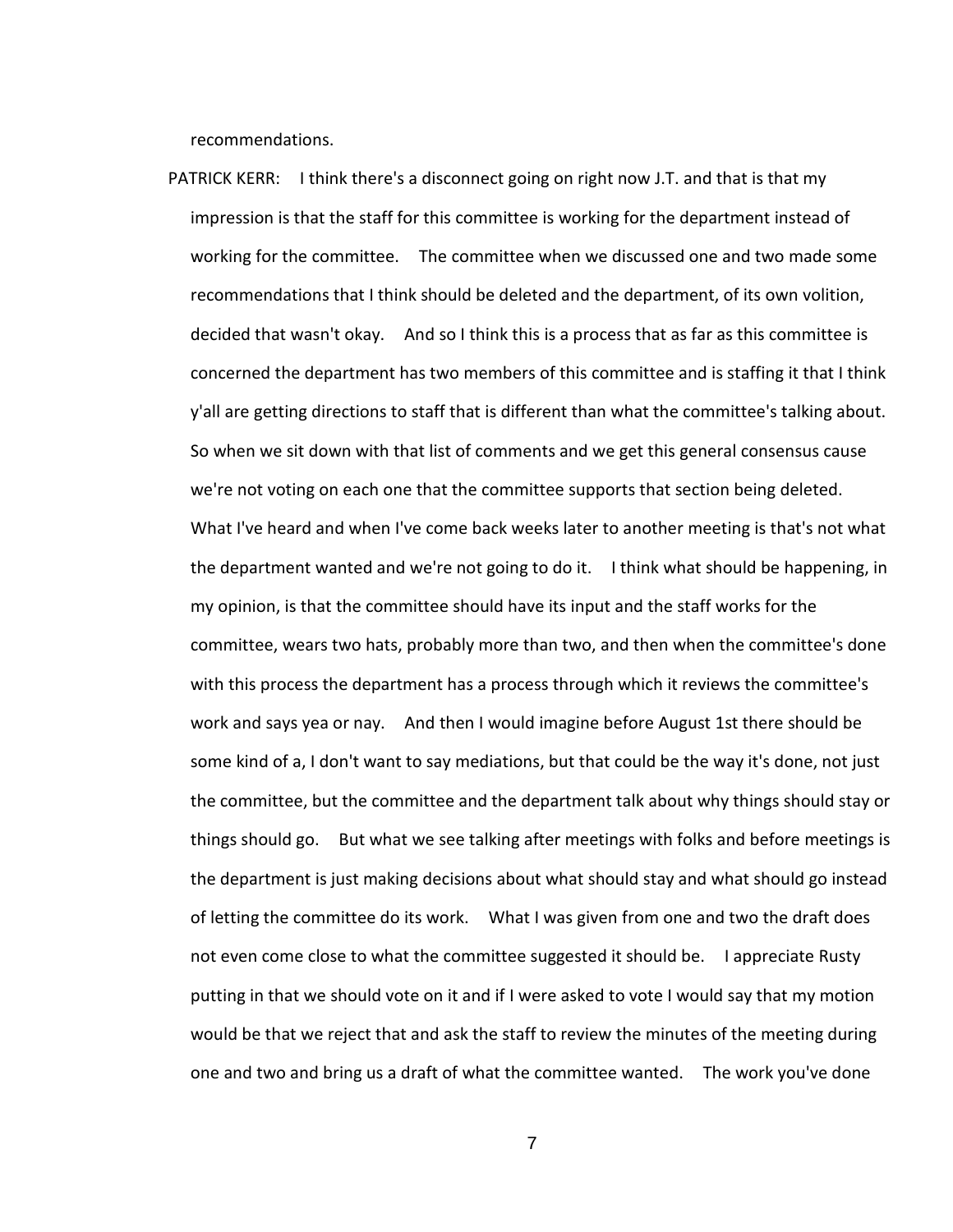isn't wasted because that would be what we compare it to to have this after the fact. I think the way the rule is written, excuse me, the act is written, the law is written is that for a new rule to pass the committee has to approve it and DHH has to approve it. There's no veto, or superpower, or anything else, but if both you and we don't approve it the rule can't be promulgated. David would be better to answer that question than me.

DAVID MCCAY: That's exactly right.

- PATRICK KERR: So if we have something that you guys can't live with as a department that comes out of the committee that's okay. But I think we're trying to do the final product now and y'all got too many votes J.T., just my impression.
- J.T. LANE: And that's fine. Number one, I'm not offended by that at all. I think what has happened, again, as I've pointed out this was how to get such a big assignment completed is something we spent a lot of time about. And from my vantage point, and we had some discussion about this early on, was whether or not we would try to get each part in a place where everyone could agree in this meeting as opposed to wholesale adopting every single recommendation and then waiting till August to go through all the differences because this is going, again, being an interim process, I would hate to see that we save all of our disagreements until August when we're up against a deadline. The purpose was not to not be responsive. And I'll tell you, I've made it clear to our staff when there are disagreements that we have a solid, logical, rational based on science that we know insures public health. This committee's always been about having that debate and working through those issues. I have absolutely no problem with that. I think that is what's going on. Anyone who has a characterization again that we are doing what we want to do instead and who is not sure that would be directly, except for now, I would really appreciate that if someone feels that way you all have my cell phone number and my email address if you have concerns with this you let me know so that I can address them more quickly than just in this forum because I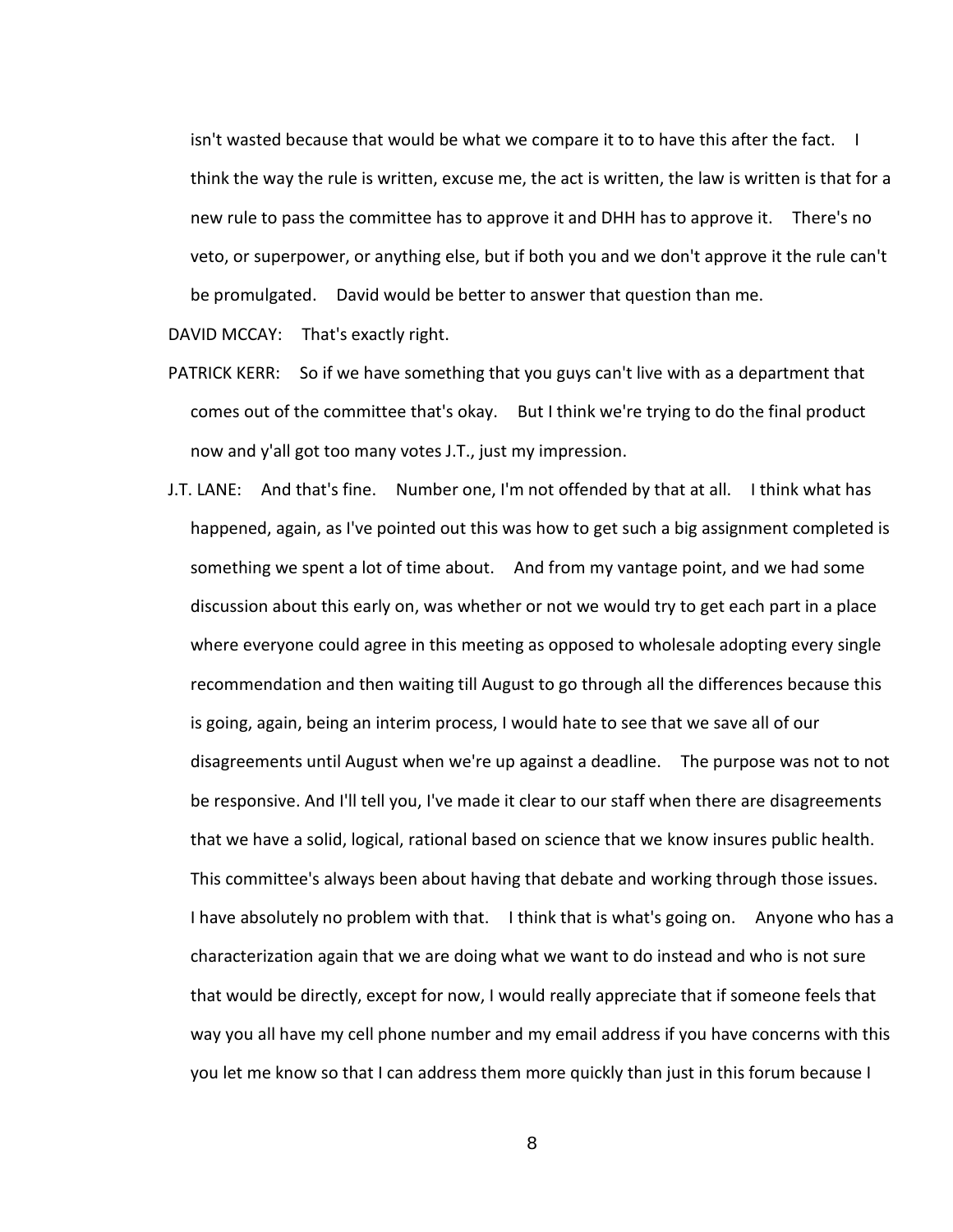don't want any of us to waste our time. We have a lot to do. I anticipated, and I think we all felt this way, that there would be debate and we've had really good debate before on particular issues and not every member, and it's not just, again, I don't want to set up a, I think characterizing things as department verses committee and what other committee members think is not the right way to characterize it. I think there's a lot of people in this committee that don't share the same opinion on every single part of this either. Again, I have been fully transparent about asking for feedback either in this forum, or online if you're not comfortable sharing your personal thoughts about how it's being conducted. I'm glad Greg added the policy about how we conduct our business as a discussion item. Towards the end we got three parts, thought that was the most important we do today. I envision we'd have more discussion about it because, again, everyone is going to be contemplating the changes that we propose based on the feedback that we got. That was in no way meaning that we were starting from the same point because we don't want to do what is requested. But if we're simply just taking the recommendations ad hoc, if we're just simply taking a 100 percent of the recommendations and making the changes to the rules and then having a debate in August we can do that cause that will relieve them of a whole lot of time right now. And that means we'll spend the entire month of July and August trying to get this right. Again, I appreciate your comments, but maybe I should make a motion to accelerate the policy to right now before we dive too further into one and two. So with that…

ROBERT BROU: Second that.

J.T. LANE: So with that, any objections? So I guess to respond in part to what Pat said I guess I just want to open it up to the floor and we're flexible. We want to get the work done just like y'all. I guess Greg since it was your item I'll let you start.

GREG GORDON: Thank you. On the one hand though I think as we go through these policies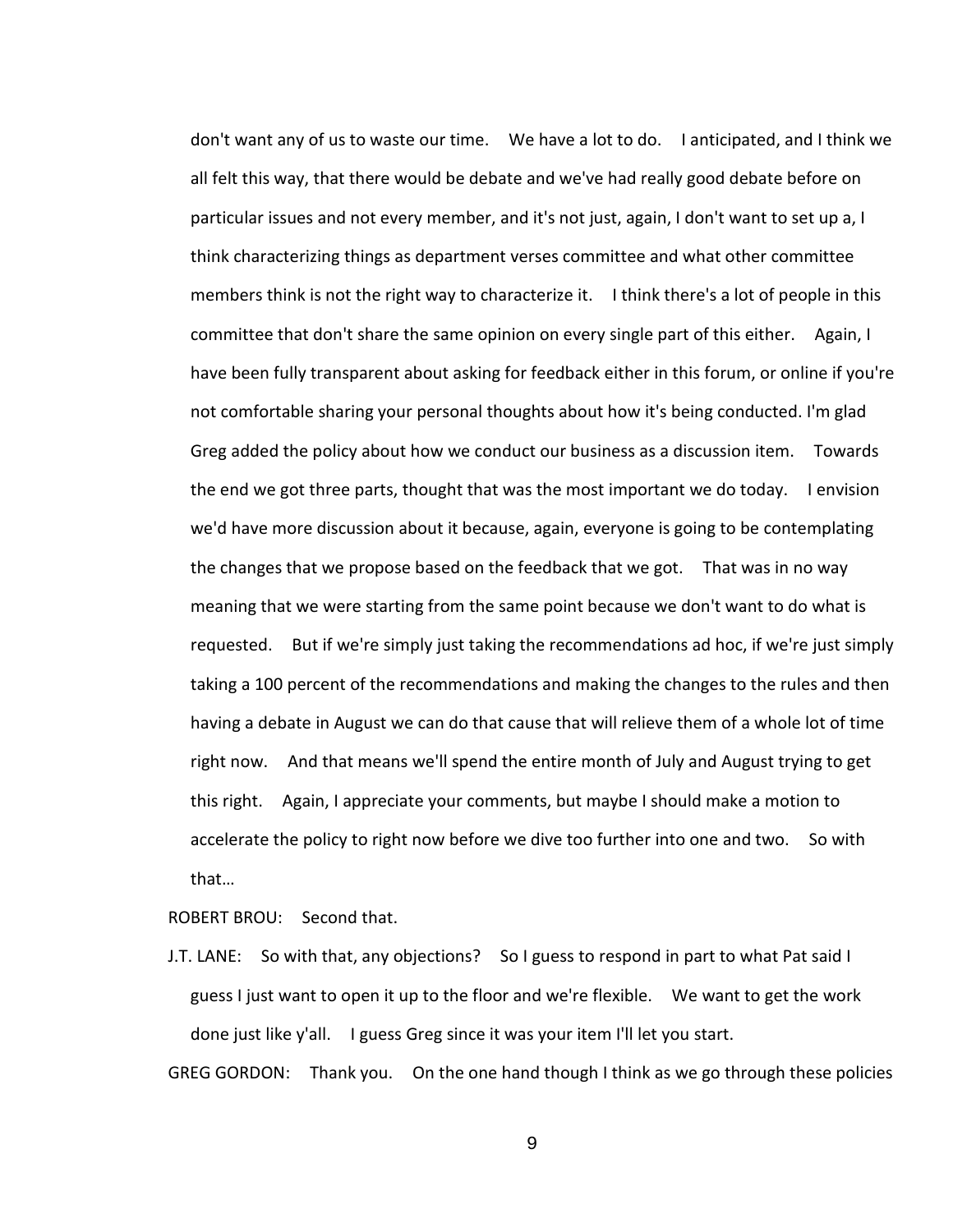and procedures just kind of since Pat brought it up is in that report, and when we look at those drafts it should be really more like a committee report. That all the things, all the public comments that were made, all the things that were provided by subject matter experts in the webinars and that were presented should somehow be reflected in the document draft that we get back.

J.T. LANE: A committee report of all of the recommendations.

GREG GORDON: Exactly. Cause that would be instead of, for example, when you're trying to go through what was provided and what was discussed at the webinars and was provided you're kind of having to go back and forth. How it would look on a piece of paper between this is what we DHH recommended in blue and this is what was given in red with the cross outs with DHH comments at the bottom if you agree or disagree. I think that's something that should be reflected in the committee report. Because the other thing too is all the hard work that we're putting into the webinars and making those comments they are read and they are put out there, but they are not reflected in any official document that the committee itself is putting out for digestion and for potential rulemaking in the long term. One thing that in terms of the policies and procedures and how this committee is working some of the things that, a number of items that I have that I think we need to discuss in terms of policies and procedures is first of all is the agenda of this actual committee meeting in getting that approval by all the committee members of the agenda prior to being posted and prior to the meeting so if there are items that committee members want to be put on the agenda that they're put on the agenda. Plus that there are items that seem nebulous, like Rusty brought up with putting on (inaudible) vote. Those kinds of things can be put on the agenda first. In terms of I think also things that I have seen is that potentially considering the amount of work that we're doing is there might be the need for subcommittees and some subcommittees concerning all the parts so that subcommittee can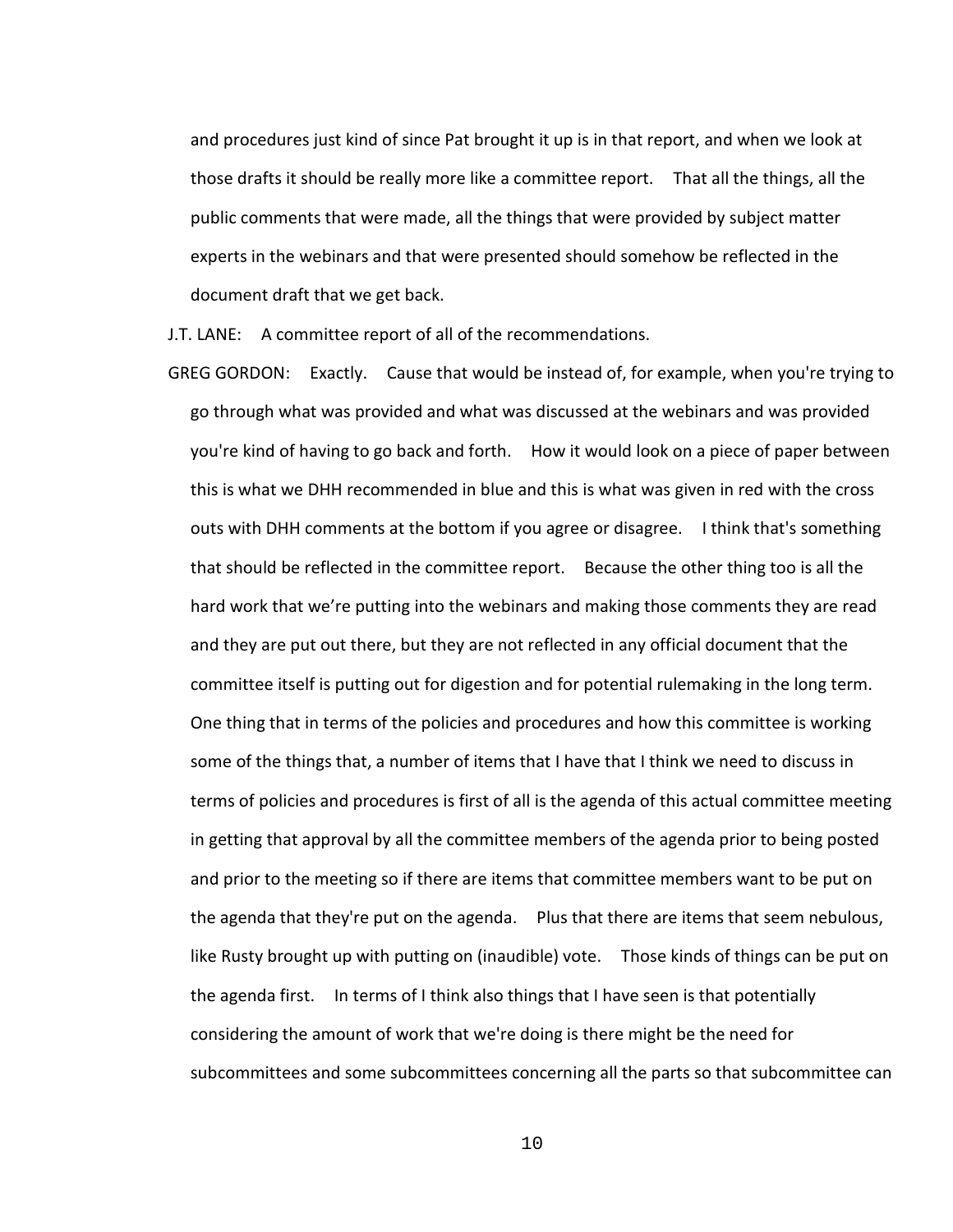work through all those parts and present so called a subcommittee report to the larger committee so the larger committee doesn't have to get bogged down on all that work. And maybe think about a make-up of those subcommittees and where the subcommittees can meet so we're not constricted by having to be in the Bienville building or are there other places in the Bienville building that subcommittees can use? How we can go about putting those subcommittees together and who is going to participate, who would be on it, who would be a chair of that subcommittee, the number of committee members that we may need to have on each one of those and getting public input for those issues that they discussed. I think another thing in terms of policies and procedures that I find, and I think that Pat and others have mentioned before, like the extension of emergency rule is that act 292 is out there. We're not saying we don't want DHH to do its job relative to emergency rule and relative to the amoeba and everything else, but there is a, I hate to say respect, but if we don't follow what act 292 says it kind of starts to disengage everything else. Act 292 says that DHH is not going to promulgate a rule without the committee's approval. Just bring it up to us. We all see the need for the emergency rule. I think it was a good thing. But the thing is that subverting that process makes the rest of the process tough to deal with so we need to kind of do that. And I think in terms of policies and procedures and how we move forward those are the kind of things that I see happening, I don't know if anybody else has any comments relative to policies and procedure.

JEFFREY DUPLANTIS: Just to add to what Greg said, I think there needs to be a step by step process. I don't think a step by step process, as far as I know, has been established yet as far as what happens immediately following the webinar. When we do a webinar we all kind of fell behind Keith and them because they went first and everybody supposedly is kind of keeping in that same process, but I don't think there's a written step by step process of what's suppose to happen as far as we receive the comments, we make a recommendation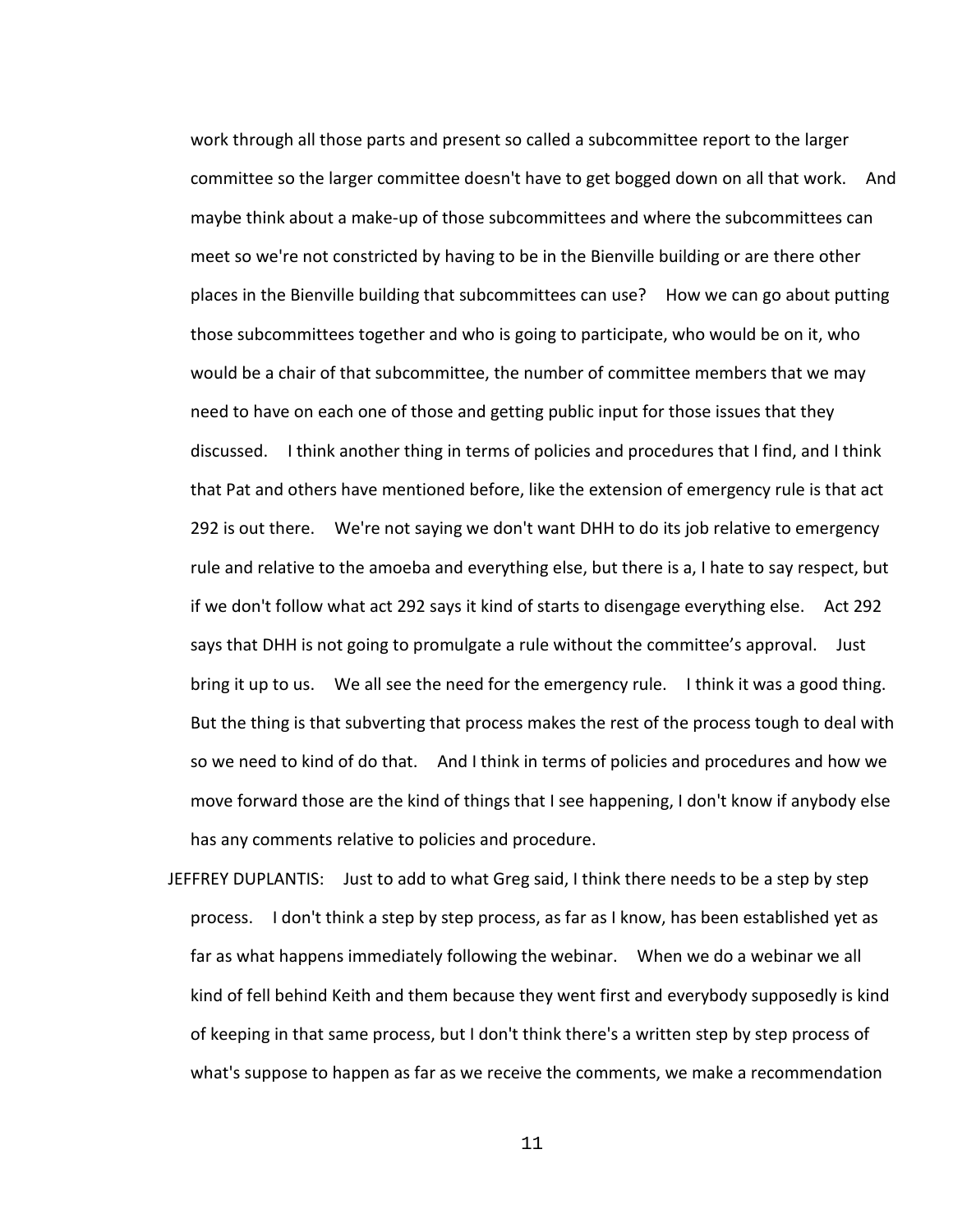to the committee of delete this add this, that sort of thing, and this document is submitted, but I don't know that it's submitted out to the committee for everybody to look at and review. And then once that's reviewed and everybody approved that yes that needs to be deleted or this needs to be added and everybody agrees to that from a committee standpoint. Then it needs to go to DHH to be brought into and the markups made. Once that's done then we need to see what that version looks like and then I think there needs to be another version after that that has DHH comments, changes, whatever you want to do it. Like Greg was saying one in blue, one in red of why you don't think we need to delete this or why did you want to add some other additional verbiage to it. But I think there needs to be a standardized process, because right now I think everybody's kind of doing it, similarly, but I don't think it's being done unanimously.

J.T. LANE: Okay. Definitely we can make some changes. I'll say this, the original idea we had was doing subcommittees and we decided to go with webinars and put everyone in charge of that. That was at the committee's request. If anything it seems to me that the emerging theme is that maybe more needs to be written down and how we do that and also formalizing the format for the committee report. Those are the two things that I see that are new. I just wanted to point out that we wanted to go the subcommittee route in the beginning. That was the department's suggestion.

PATRICK KERR: Open meetings.

- JEFFREY DUPLANTIS: The subcommittees though we thought that we were going to have to have it as a public forum as well so that's why we kind of negated it.
- J.T. LANE: That would be the advice of our legal department, balance both keeping everybody happy and keeping the law happy too.
- ROBERT BROU: I'm definitely one who advocated going to the webinar verses the subcommittees. I find it is helpful in gathering information, but we're not getting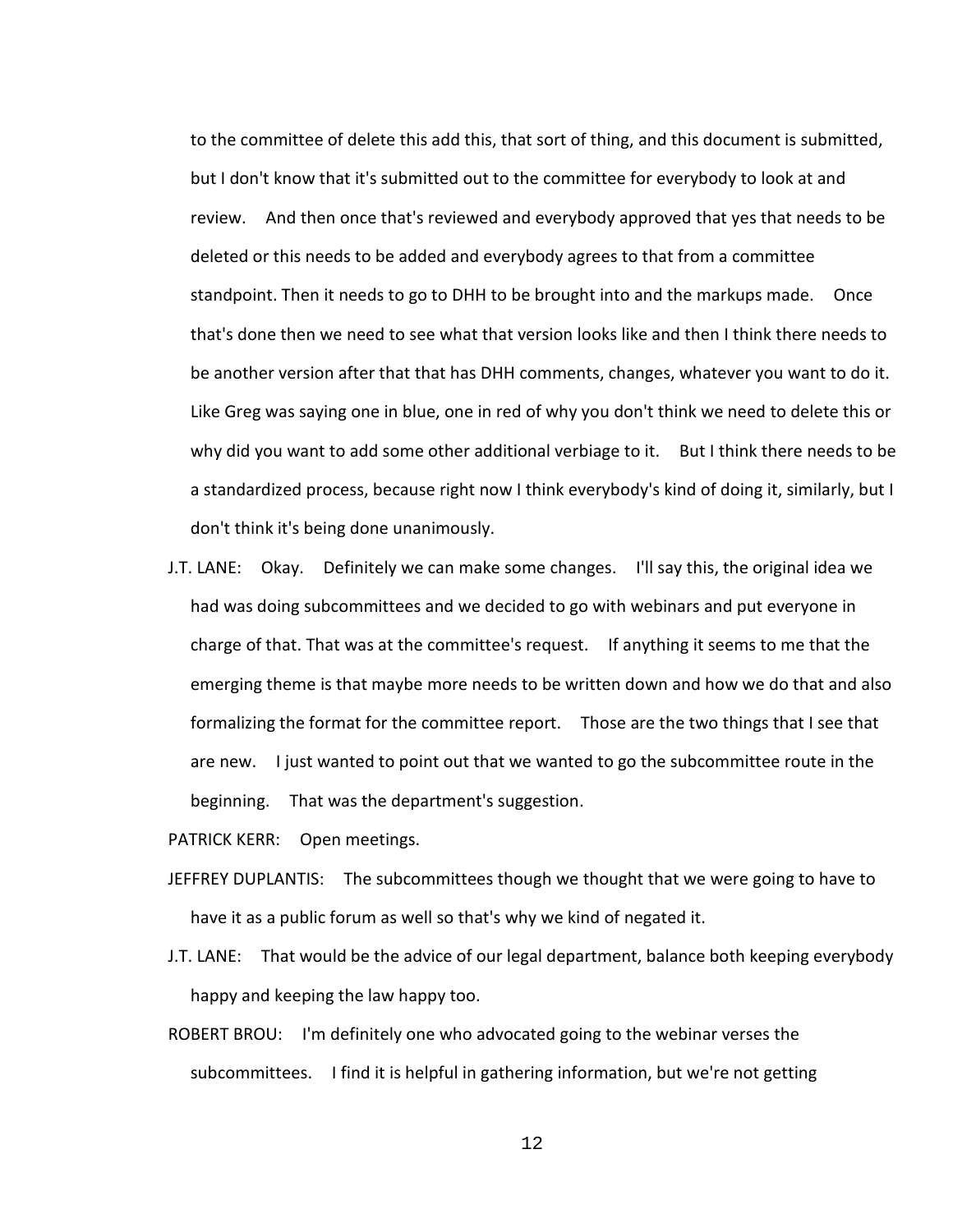anywhere. We're just taking verbatim anybody's comments even if they are contradictory. You know if Greg has a different comment than Rusty they are both getting included. I really feel we're going to have to go to some kind of subcommittee. If we do have public meetings laws do it immediately following or immediately before our regular scheduled meetings. Still can advertise them. I think we'll get a lot more accomplished. We need to decide the makeup of it. One suggestion would be we already have assigned the experts in each section and let them chair each of those subcommittees and have other members of the committee, an example Keith could chair section one and move on from there. You're not getting anywhere the way we're doing now. There's not any real input or debate about what should be included and what shouldn't.

- J.T. LANE: Sure. And that's definitely what I want is the debate. So is there a way I think to not totally reinvent the wheel to where we continue with the webinars the way the committee approved them, but that we get all of the recommendations from the webinars to the committee more quickly so that we have the debate and...
- GREG GORDON: Well, one way of doing it is you would have the webinar to collect information, that subcommittee would meet, the subcommittee would formalize all of the collection of that stuff and present that this is what was discussed and this is what it would look like and then that committee would vote and pass it on to the full committee. Later that day the full committee could then take up action on that level.
- ROBERT BROU: I don't think the subcommittees replace the webinars. I think they are the next step in the process.
- PATRICK KERR: I've given a lot of thought to the subcommittee and I think this is a good process we've gone through. One of the mechanical problems we have, and J.T. expressed this, there are just not enough rooms in this building to have ten subcommittee meetings an hour before this meeting. My suggestion, and I wrote down some notes while you were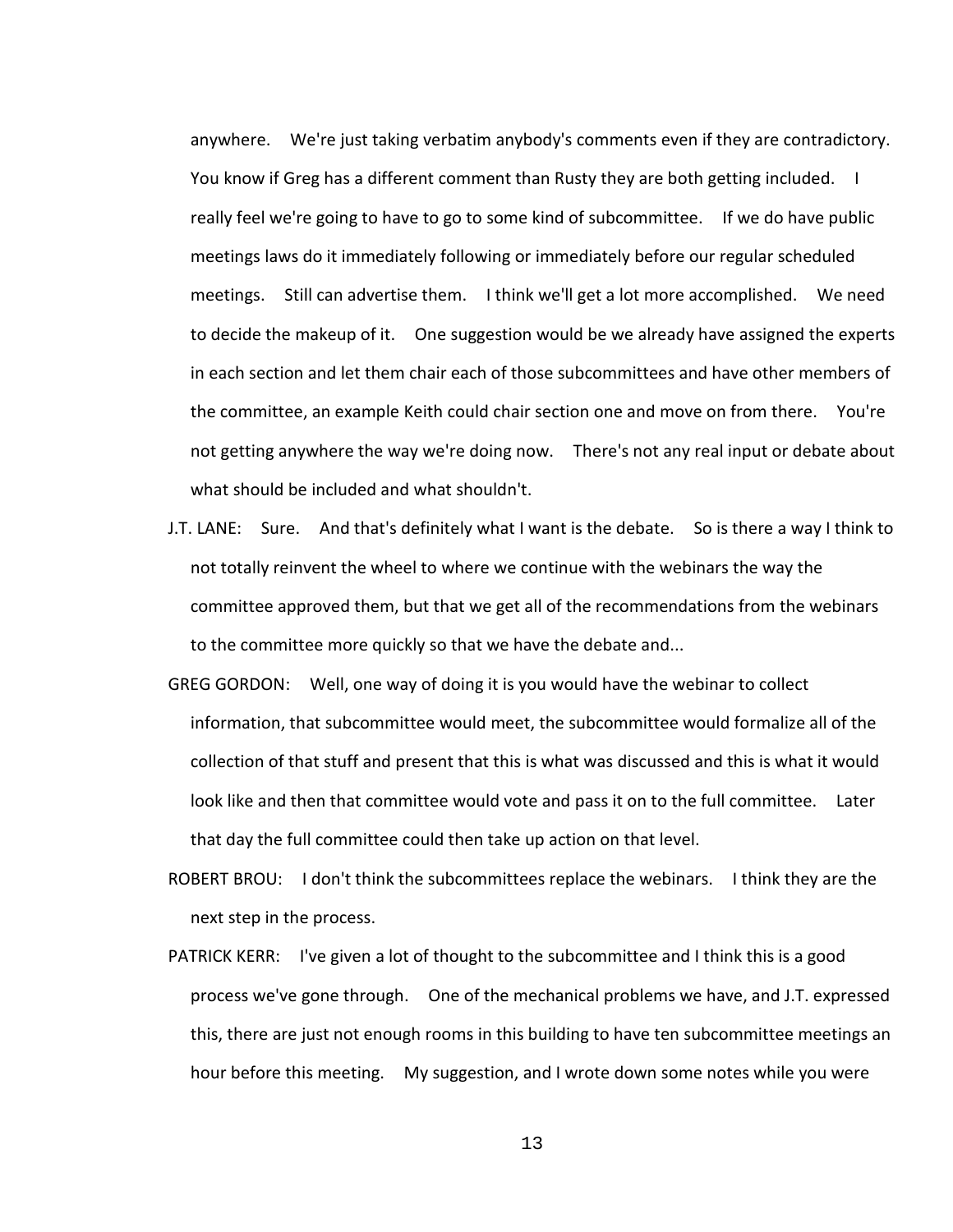talking, would be that the subject matter expert solicit other members of this committee who would like to be members of that committee, we keep the membership in the committee to the members of the full committee, have say a minimum of two or three people, anybody can attend any of those meetings, the public, any other member. It could be a member, it could be the committee as a whole, it doesn't matter. But if we could get an agenda from the chairmen to Sheree 48 hours, 72 hours before, whatever we need so she has 24 hours to get it posted, still subject to open meetings laws. We got to meet in this building whether it's the lobby or the lounge. But the chairman can call that meeting and what I would suggest we do a meeting today. I think the law says any nine members of this committee can ask for a special meeting. So we could give the chairman authority to call that special meeting at the date and time of his choosing and if nine of us say yes at our next meeting it's done and then we just get those 12 or however many subject matter experts there are to coordinate so we do them one at a time, may be two or three a week. Whoever comes comes. We don't need this room, but we just need a room that the public has access to. And we do take exactly what you said Robert, we take everything we've got already instead of asking one person to distill all this down that subcommittee makes a recommendation of the full committee and then we have something to talk about and vote on.

- CHRIS RICHARD: I agree with everything you said just add another thing. Instead of meeting prior to the meeting be more beneficial to meet and get the recommendations out to the committee prior to full committee so that you're not sitting here trying to read and digest it at the meeting. Take action at that meeting. The subcommittee get it out in advance of the full meeting so we walk in here prepared to vote and take action.
- ROBERT BROU: The only reason I was suggesting doing it the same day is for people traveling. You don't have to bring up what was discussed at that subcommittee meeting that morning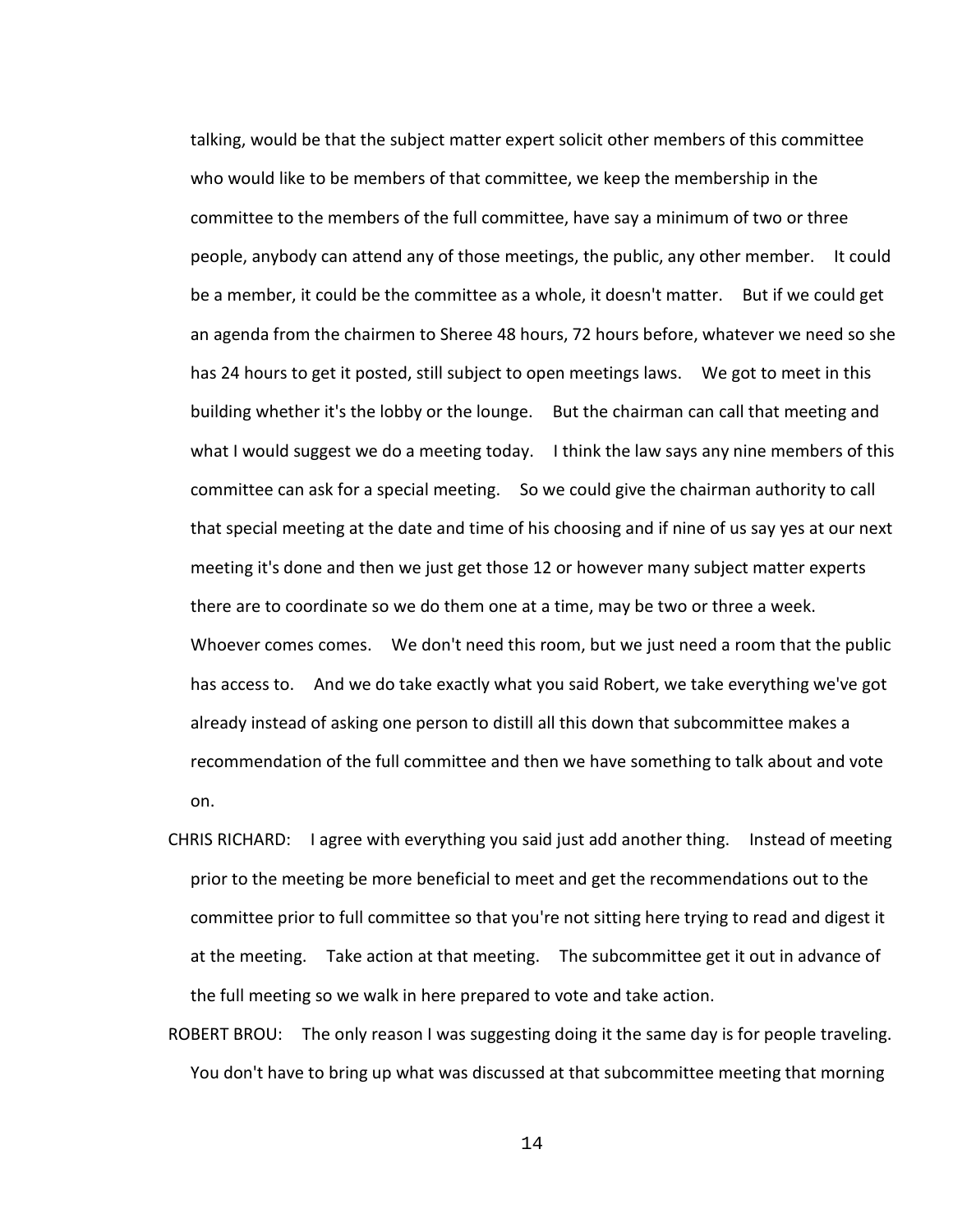in the afternoon meeting. We can wait till the next scheduled meeting. It just makes it a lot easier for people who are traveling from all over the state to come at one time. Hold off that discussion for a month. That subcommittee has time to get a document together that can get disseminated to everybody and then a month later talk about it.

- CHRIS RICHARD: Right. You can still meet before, but that afternoon meeting would be not to discuss things we discussed in the morning. And we had talked earlier I remember in the first meetings about integrating the existing chapter 12. I think the staff was going to do that and I think these committees can look at the corresponding parts to their job, treatment what parts of chapter 12 are relative to treatment and disinfection, part one, whatever. When we finish we have a single document and don't try to integrate the two documents together.
- JEFFREY DUPLANTIS: I think ideally you'd end up having the webinar like on the 15th, the middle of the month. You gather all the comments that you have and then within a day or two of that you should be having a subcommittee meeting to go through all those comments, get them talked about, figured out so that on the 30th whenever you have the next regularly scheduled full committee meeting you would have had time to get that information out to everybody so they can see ahead of time that recommendation from the subcommittee. The problem gets back as to reasoning why we weren't doing subcommittees is for travel. You have to have everybody on that subcommittee present. It can't be a conference call from what I'm understanding. You need to have everybody here present. And then having people who are having to travel in twice within a month. Now granted we're not going to be doing these subcommittees not meeting every month because you're not going to do that until, I mean some people won't meet until March, April, May.

PATRICK KERR: I think we could do the subcommittee of volunteers and anyone else who's on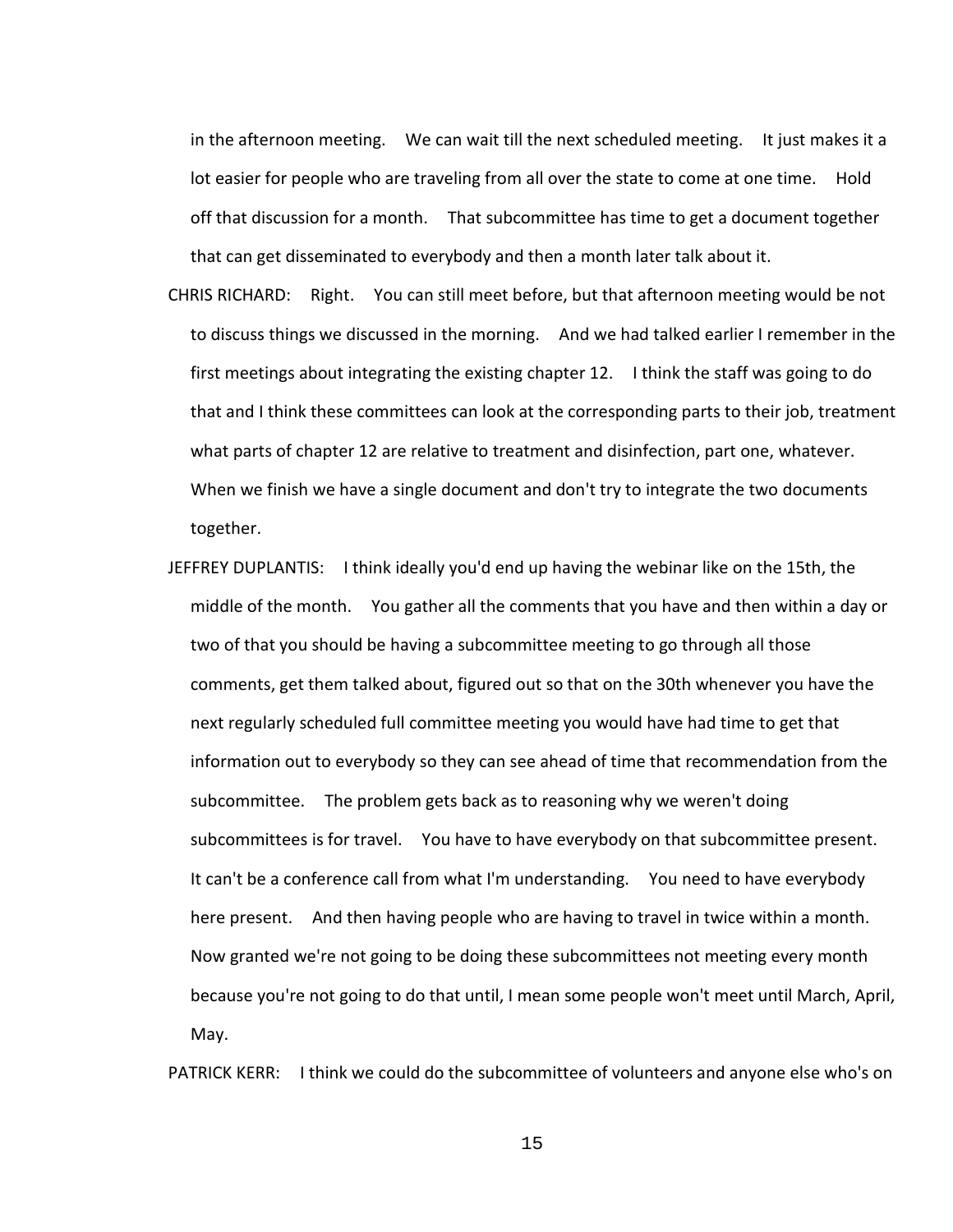the committee who wants to participate maybe we could do a webinar format. Let them come in through the web. They are not a member of the committee so they don't have to be here, of the subcommittee. If you, for example, couldn't travel to Baton Rouge you may not want to be on the committee that Keith calls to meet next Tuesday at 7:00. But you can absolutely participate, as anyone in the public could, through the telephone, through the webinar just like we did the webinar for public comment. The mechanics of it are such and the timing. I know we think it's early, but August is here pretty quick. We've been going at this since June or July, August. There's a lot to be done. It'd be nice if we could figure out a way to do the subcommittee. The law's clear we got to meet in this building. I'm sorry. I mean we all kind of signed up for that when we volunteered. If you can't get here or you could send comments like any of the public can to Sheree who's going to post them on the web and the web could be reviewed by the subcommittee. It could be like a discussion of web comments received to date or something. Each of us could be represented like anybody else. We just aren't going to be a part of the quorum on the subcommittee if we can't make it to the meeting.

- JEFFREY DUPLANTIS: But you're still going to need to have a quorum of subcommittee members that are dedicated to be here.
- PATRICK KERR: I know, but some of the subcommittees may have one person, some may have three and that's something we'd have to discuss. Do we want to say there's a minimum of three for a quorum and then as many as come come?
- J.T. LANE: I don't know, David, I hope you are listening. I don't think that the subcommittees since they weren't contemplated fully in the law. I think it's more of a workgroup that assimilates the recommendations and provides a draft to the committee. That's the voting. The subcommittees don't necessarily vote on recommendations they would make to the committee. And then there are subcommittee members that would disagree on certain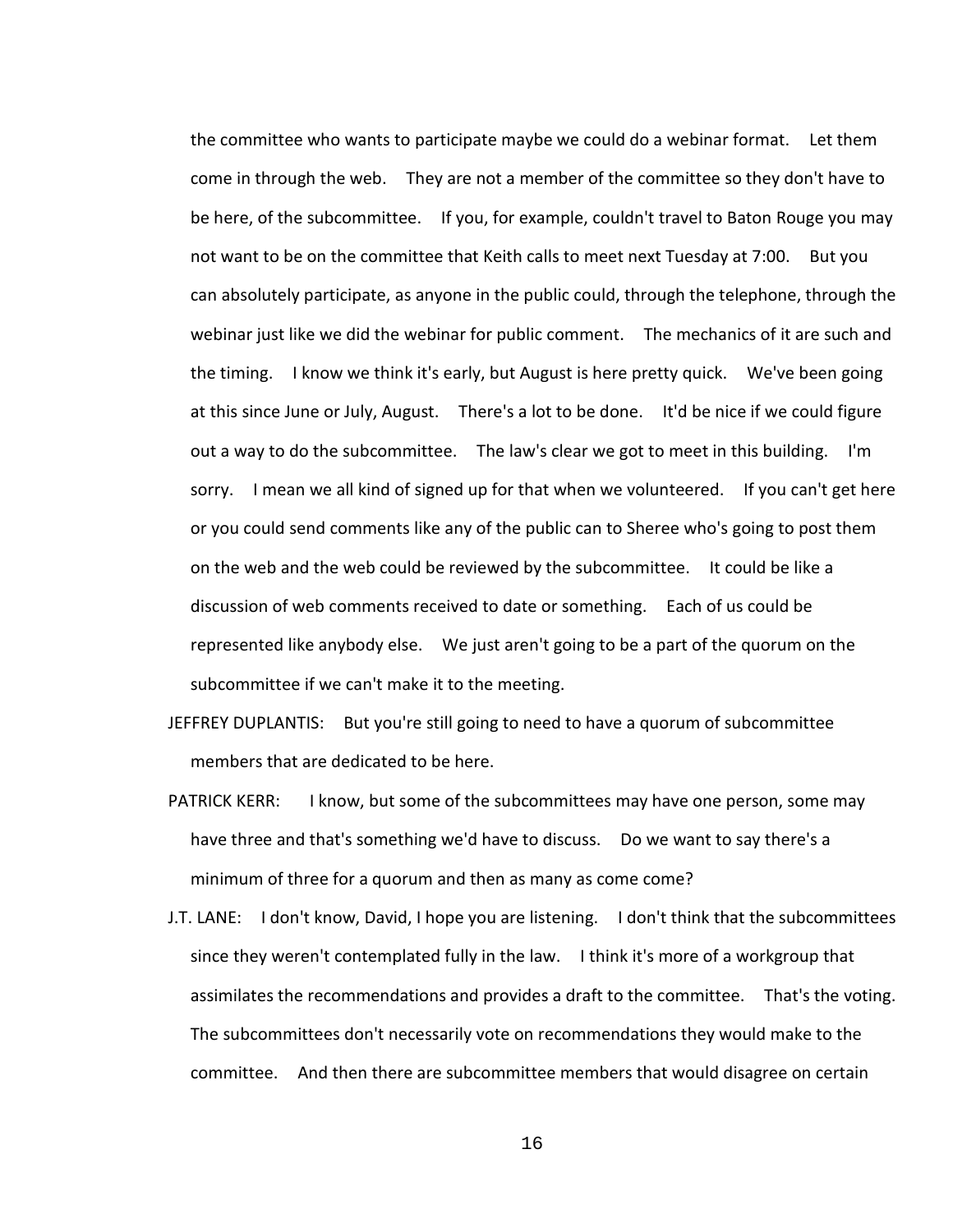points. Certainly we could make that discussion in this group. I guess just for the purposes of making it easier just get together assimilate the information and then make a presentation and any points of disagreement amongst the subcommittee members will most likely be a point of debate amongst all of us anyway. I think that will eliminate that.

- JEFFREY DUPLANTIS: I'm just worried about we're going to set three and it's going to be everybody that's in Baton Rouge going to have to be on the committees. I'm just saying there are going to be people, you know, is Jim going to want to drive down here twice a month?
- PATRICK KERR: But there's no reason we couldn't meet at 9:00 in the morning for one, and 10:00 for another, and 11:00 for another, but the subcommittee can come up with its own schedule if you got people from out of town coming for the meeting. He or she has complete flexibility when they set it up.
- J.T. LANE: There are probably close to 500 programs that use these two conference rooms in DHH. We have another one on the other side of the building so we certainly would need to nail down an approach and structure and meeting dates to stick to so that we can explore dates that actually rooms would be available. So it might be a little bit of both where we poll everybody to see what's the best meeting time. This time around it may be more about when are most people available and then when are the dates the rooms would be available for scheduling.
- JEFFREY DUPLANTIS: Correct me if I'm wrong, the subcommittee is only going to meet one time?

PATRICK KERR: As many times as the chair wants.

JEFFREY DUPLANTIS: Have the webinar, you go over the comments from the webinar to prepare this package to get approved by the full committee?

PATRICK KERR: No, I don't think so. I think I just put a little twist on that to say that this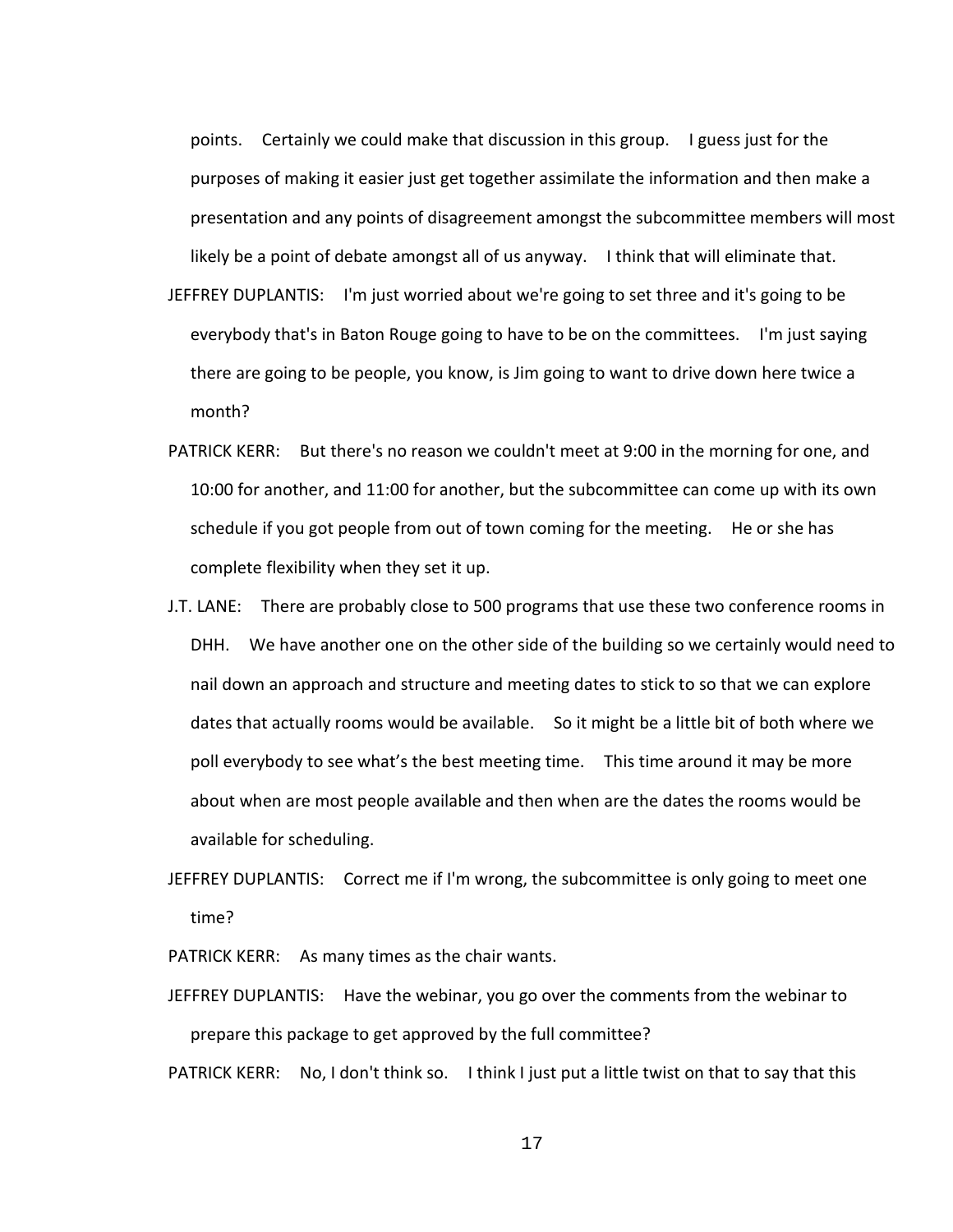committee did, in fact, pick people they considered to be subject matter experts in each of these areas and so that committee chair would have latitude to take the language that's given by comments, but also make his own and the committee would make their own recommendations and is presented to the public when we vote on it.

JEFFREY DUPLANTIS: I agree with that, but I'm saying that meeting happens one time.

- PATRICK KERR: Not necessarily. If you've got a big section and you need to meet five or six times it's up to the chairman of the committee. Let's give them flexibility instead of saying one. We still have to make public notice. It's got to be 24 hours in advance posted on the front door. If J.T. can find us rooms. We want it to get done and if you need to meet four or five times to do it meet four or five times to do it.
- JEFFREY DUPLANTIS: But is that supposed to happen between the webinar and the next committee?
- PATRICK KERR: The webinars have all happened except for two of them. So there's only two left, chemical and treatment. They're done. So it's going to be up to the chair of these committees to gather all of this information.
- CHRIS RICHARD: Some will be longer just because, I mean chapter four is large and going to take longer than some. So we might have four hour meetings just to address it all. I agree public comments are comments that need to be listened to and weighed, but not necessarily have to be agreed to. Somebody says we don't want any treatment, we don't like chlorine, just because they say it doesn't mean you take it. You take all the comments and you weigh them and the committee comes back with a recommendation on what that section incorporating chapter 12 that would be its own chapter in the code to bring to a full committee for discussion one last time.
- JIMMY GUIDRY: I've done this a lot of years and we're struggling with it because we're trying to figure out what makes sense to protect the public's health. Getting webinars and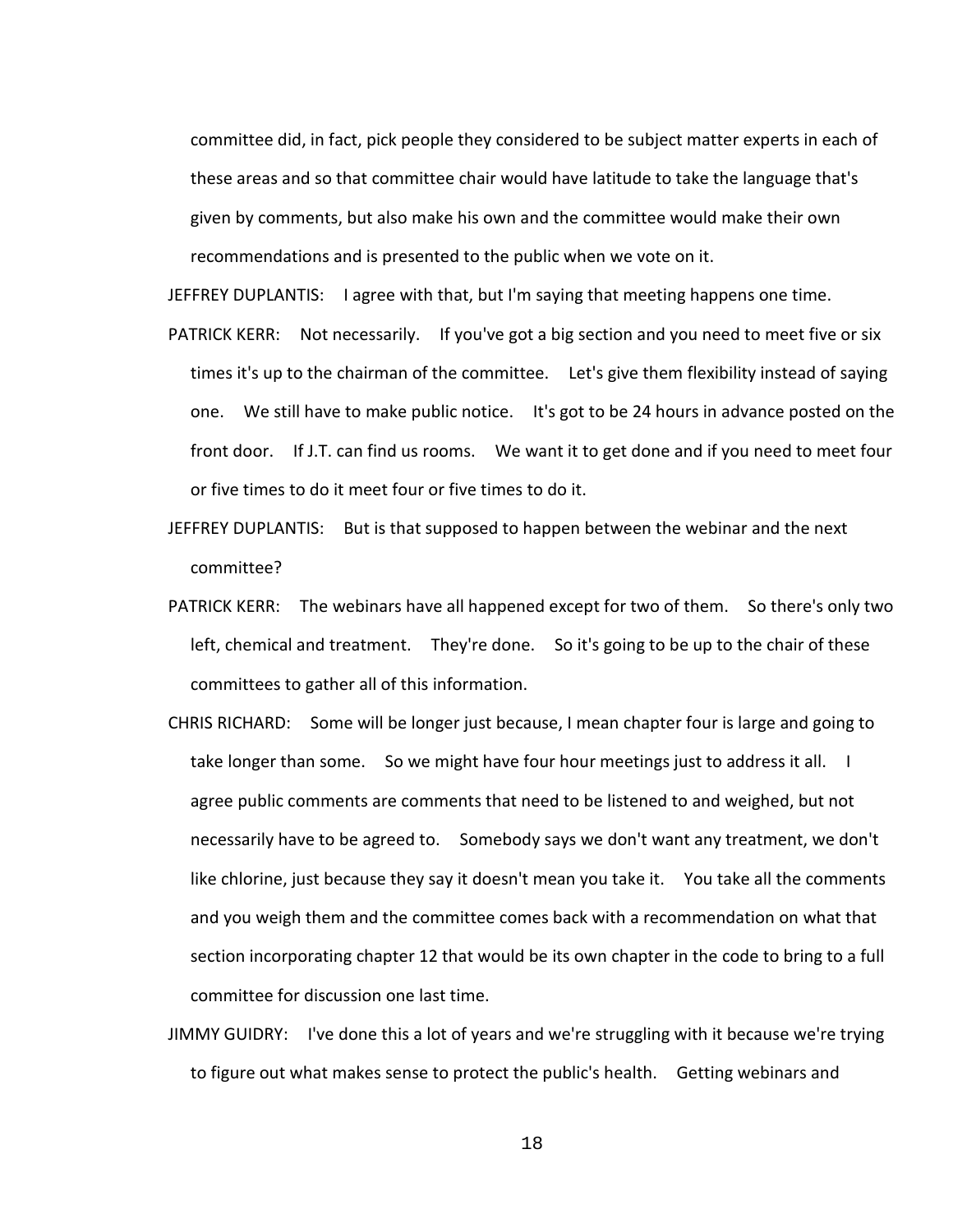getting input let's you know what the public thinks. They are not subject matter experts. Some are, but they are not totally subject matter experts. They don't understand everything they do. It's a job and some of them don't understand why they are doing it or how they are protecting the public's health. So our job as subject matter experts is to get together and hash out what makes sense and what protects people. And so we were going to do subcommittees initially, but we talked ourselves out of having it mainly because having public meetings and trying to figure out how we're going to coordinate that. I've served on a lot of subcommittees as subject matter expert and usually it's a very small group of people that look at all sides. They look at the input, the law, and the policy, and they come together with recommendations on what makes sense. And usually involves people from the industry and some of our experts as well sitting at the table saying this is where we are. Obviously there's a gap between what our experts think and what the experts around the table think. That's pretty obvious to everyone. What we're trying to do is now that we have the input we looked at that and came back with recommendations. What we can live with there's still a huge gap. How do you narrow that gap? For instance, let's say somebody doesn't want to do something and it's the right thing to do, but they just don't want to go through the process. Chlorination. And they don't want to have to pay for it. So they put in the comments let's do away with chlorination. Let's delete that section. Okay. It goes into the minutes; it goes into what we look at. That's not acceptable, doesn't protect the public therefore does it make sense that we're going to put that as part of the rule when it doesn't make sense to the experts. The experts have got to come back with what makes sense so we can make sure we get the people protection. We were going to try to do it and it was getting real difficult to come back with our version and have a discussion and argument with the whole group on each section, but I'm sitting here telling you I'm not an expert in every section. I'll listen and take your input, but I'm not going to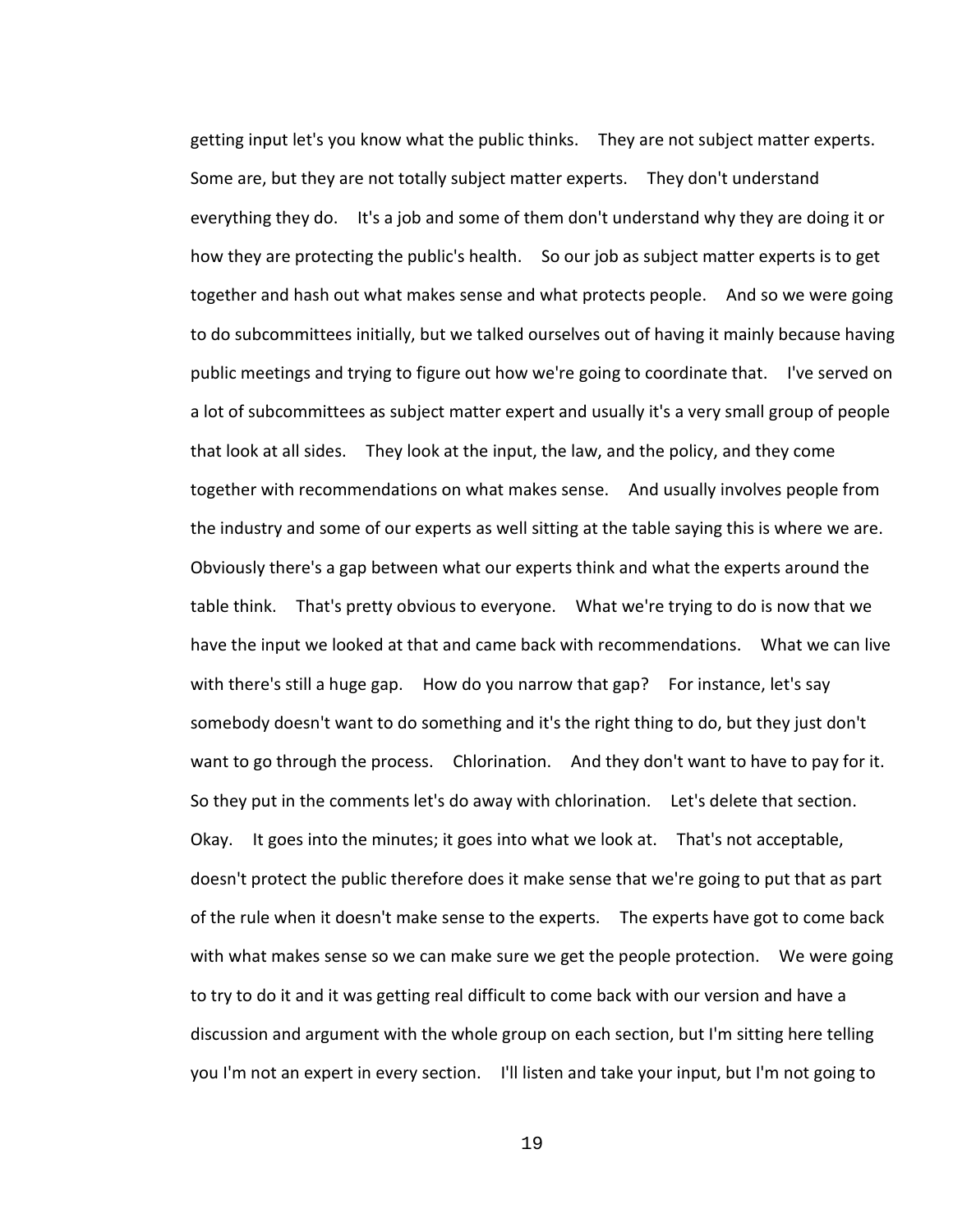be able to make an argument with every section. That will take long. It's much easier doing a subcommittee where you have the experts working on it diligently. And it may take two meetings and it may take 20. Depends on how complex it is. Can't put it in a box. Some of them are very complex, some of them take a lot of time. Let's say you do a lot of the work and you come back and there's still disagreement. Our experts haven't had the conversation with you. You come back and say I think we should delete all of this, well we're at a disagreement. Well, guess what? That doesn't go anywhere. By the law DHH doesn't agree and you don't agree it doesn't exist. It's not official. We literally could do away with having what protects our water in Louisiana if we're not careful. We have got to bridge this gap. I do think that subcommittees of experts that do their homework, get the information, just because somebody's out there saying I don't want to deal with it, just delete it. That is not how you write policy. You write policy with what makes sense, not with what you don't want do it. Make it based on science. So it's a charge that I take very seriously. I've told you that before. It takes all of us weighting in. It's going to take some more work. It definitely involves our experts and the experts in that committee having conversations so we can see where the bridges are going to be made. If we don't have that conversation at the end of the day there will be a report from this committee the department will be way over here, there will be no movement, nothing. All this work will be for nothing and we can not afford that. We can not afford to go into August without a way to protect our water system. A lot of our systems are old. They have a lot of boil water notices. It's no secret that yes we have good water in Louisiana and we take it seriously, but we can't throw out the baby with the bath water. We have got to make sense of this. So I do think we're going on the right track. We've had input, we're almost done with the input. Today was going to be a discussion on one and two to see where the gaps are, but I don't disagree with you. It should be a side by side thing. It should be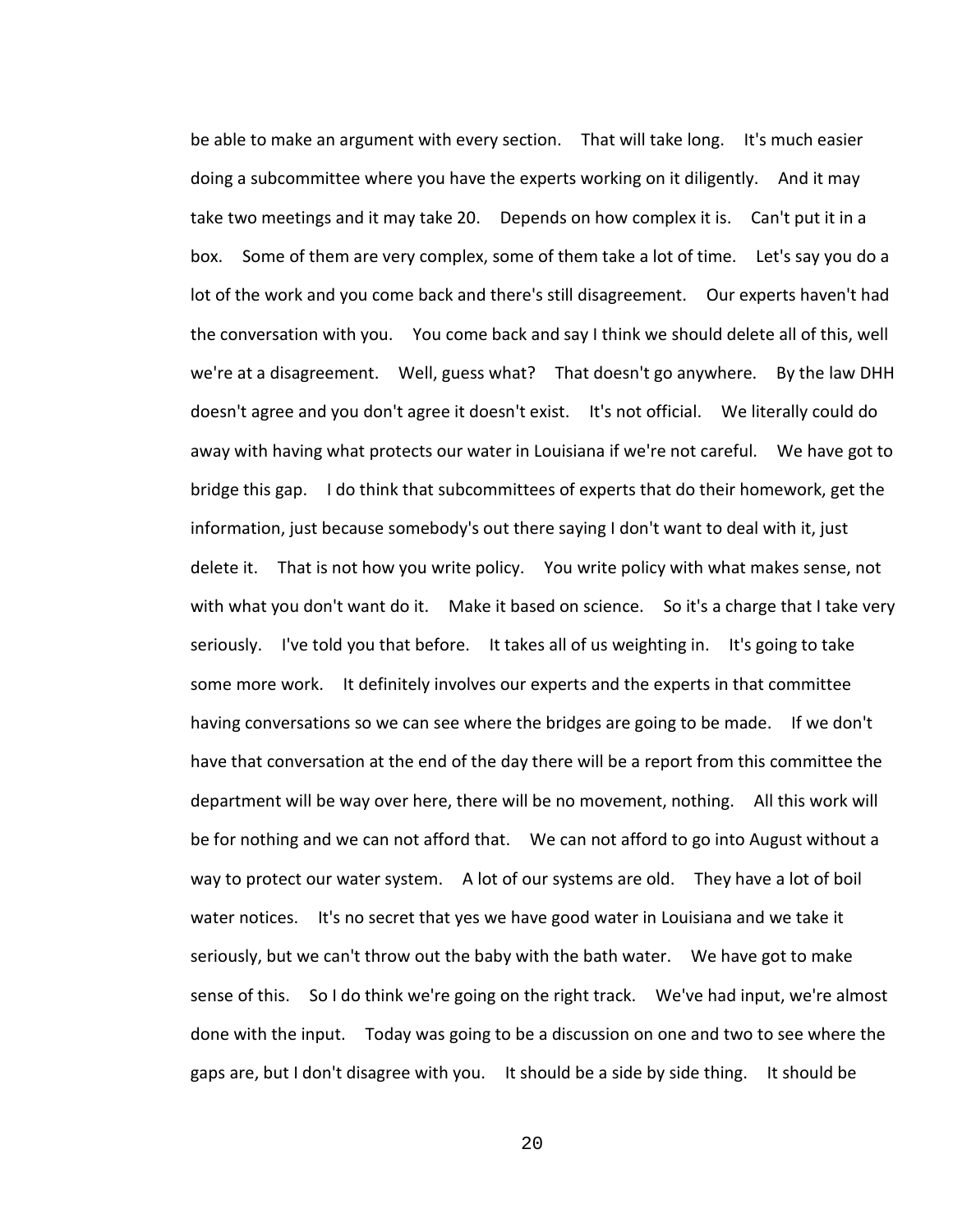what you recommended. Again, the recommendations are just delete this and delete that. That's not a discussion in my opinion. That's just something I'm taking out. I don't know why you're taking it out. That discussion has to happen. I do think what we're talking about today is going to take a little more time, but it's got to be strategized. We've had all the public input except for two sections. Now it's like get some serious subcommittee work done and depending on the complexity of it, it might take several weeks or months to get some of these sections. Some of these sections might take a couple of days, a few days. According to David and our legal it was that if you do have these meetings and they're official and you're going to come back and report it's a public meeting. You got to put a notice and let people know you are attending. So if somebody say is coming from North Louisiana it's easier for them to come on the day of meeting and have that subcommittee meeting that day, try to accommodate. If other people on the subcommittee are local and they can do it any day of the week that again is just a public meeting where it's occurring, who's the chair, who's having it, and people are invited to attend. It's as simple as that. I go to subcommittee meetings all throughout the city, but it's official. There's an agenda put up, there's a notice and people come to the meeting and do work. Really rolling up your sleeves and coming prepared. Read it, you look side by side and you come with your arguments. That's where I think we are now.

PATRICK KERR: Can I second that?

JIMMY GUIDRY: Sure.

- PATRICK KERR: I think you've just said everything that we've been talking about Dr. Guidry. I don't know how you can make that in the form of a motion? It is what we're talking about, right?
- ROBERT BROU: A lot of suggestions were made about forming this committee. I would like to formalize that. Who's going to head each subcommittee? And I think it was Pat who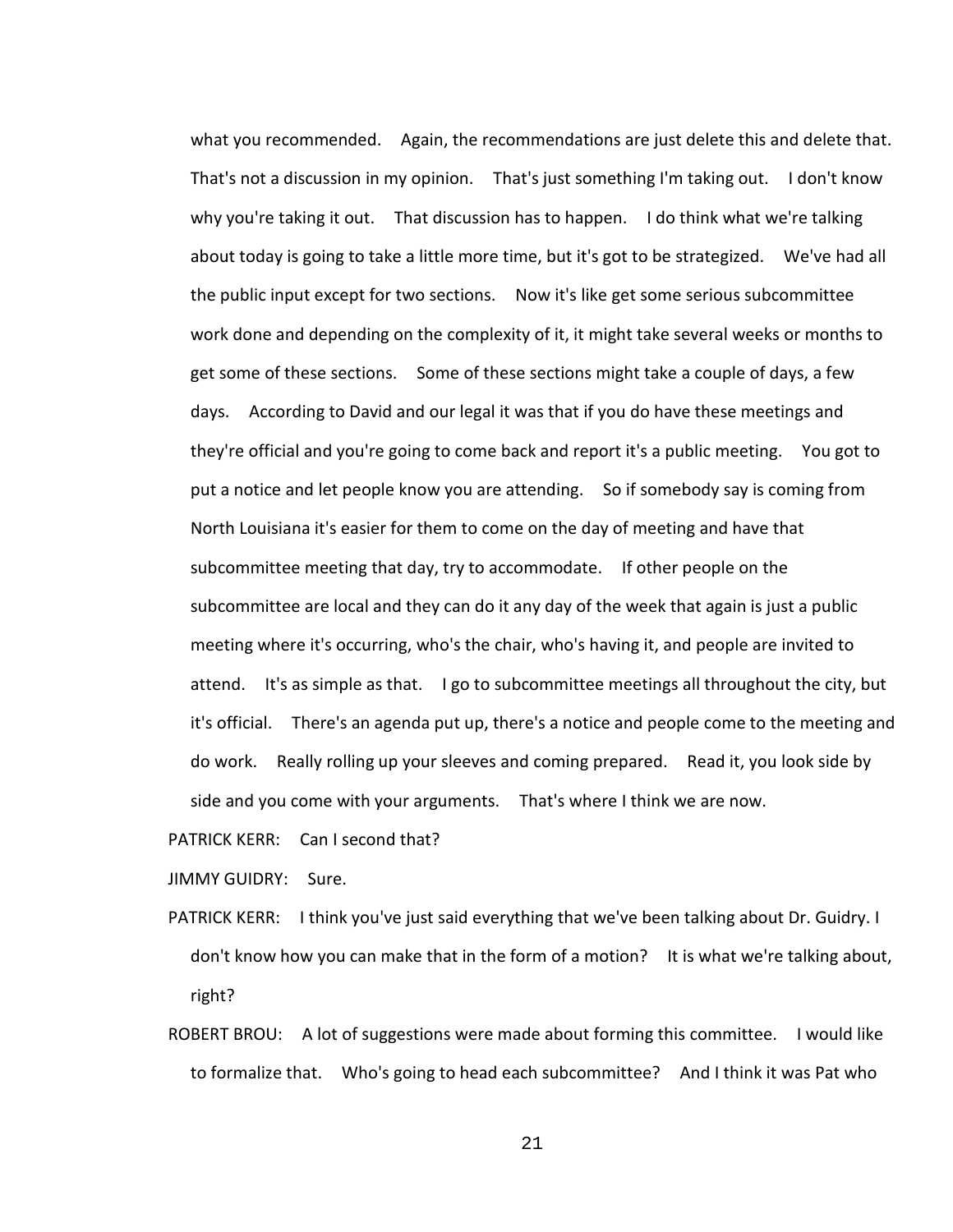said if nine of us authorize that person to call a meeting they call it the first available time.

- PATRICK KERR: Well, we just put it on the agenda for the next meeting. Let them get with J.T. and the staff and figure out the times that's available. Just let the chairman do some work.
- ROBERT BROU: I'll make a motion that we form subcommittees with the subject matter experts previously chosen to chair each of those subcommittees.

CHRIS RICHARD: Second.

PATRICK KERR: I hate to say this J.T., but David before we can vote on anything like that do we have to open it up for public comment?

DAVID MCCAY: Yeah, I think you do.

PATRICK KERR: I think we just need to ask for public comment before we vote.

DAVID MCCAY: It's just procedural matter, but I still think it's the safest way.

- J.T. LANE: Well, I was going to first ask if anybody else on the committee had any other, I'm trying to take pretty copious notes, any other recommendations, feedback, desires?
- PATRICK KERR: I have one other thing. I think we ought to add a subcommittee that ought to work pretty quick to development policies and procedures to bring to us at the next meeting. We don't have such a subject matter expert, but it might be helpful so we have something to look at.
- J.T. LANE: Let me say this, based on what everyone said I think we have enough to make that and send it out ahead of time so that we have a brief discussion as possible for the next meeting. As far as that is there anything as far as policies and procedures and the approach we want to take on how we do our work? Is there anything that anybody else wants or wishes to express regarding how we conduct our business?
- GREG GORDON: I know we brought it up at some previous meetings and I know we talked about potentially doing this as a part, I don't know if that's one subcommittee is the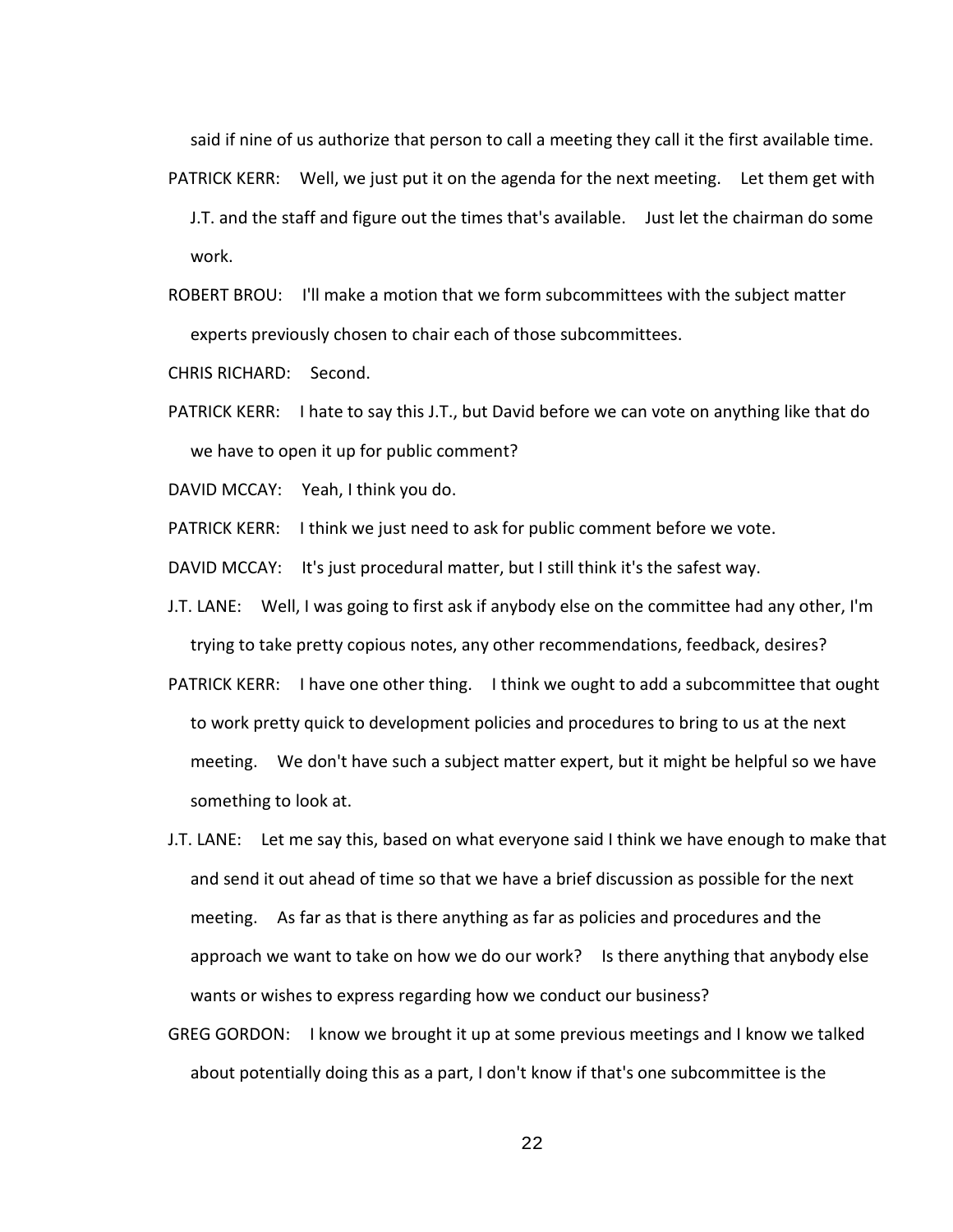grandfather clause. If that needs to be discussed as a subcommittee or if that needs to be a part that's discussed or not, I know that was something that some of the committee members brought up at the last meeting was that maybe that is something that needs to be discussed. I don't know if it does or not.

- RANDY HOLLIS: One of the things we had discussed as a committee was the very last section was the forward of ten state standards which includes a lot of policy segments. I think maybe that's the appropriate place to discuss that. I'm not sure who the expert was on part eleven. Vern, hello.
- J.T. LANE: And just so we're clear since you brought it up, it's not whether or not it would exist, but how and what should be the material content of it. So that would be part of the work of your committee as well, timelines, criteria. So based on these comments, specifically, we heard about the committee report format in terms of how we're going to get back both the recommendations, deliberations of subcommittees, and the revised text that would include the format with both DHH changes and recommendations based on public feedback. That's number one. Number two, Greg was saying the agenda approvable prior to meeting of the committee. Then regarding the subcommittees the establishment of them, the establishment of the schedule, logistics, meeting places, the format for which they report back, the debate format for our meetings which I think we have pretty much covered, and then the only other outstanding question if we move forward with this for me is as Rusty made the first motion to vote on the parts today do we or do you still want to go forward with a vote for each part going forward, or do you think that we do this revamp of the approach we're taking that one vote would be adequate at the end? Or do you want to vote for each part? And this is for everyone's question.
- RUSTY REEVES: One reason I brought up what I brought up is after doing part nine Sheree worked with us we had three persons in public and eight on the webinar and I talked to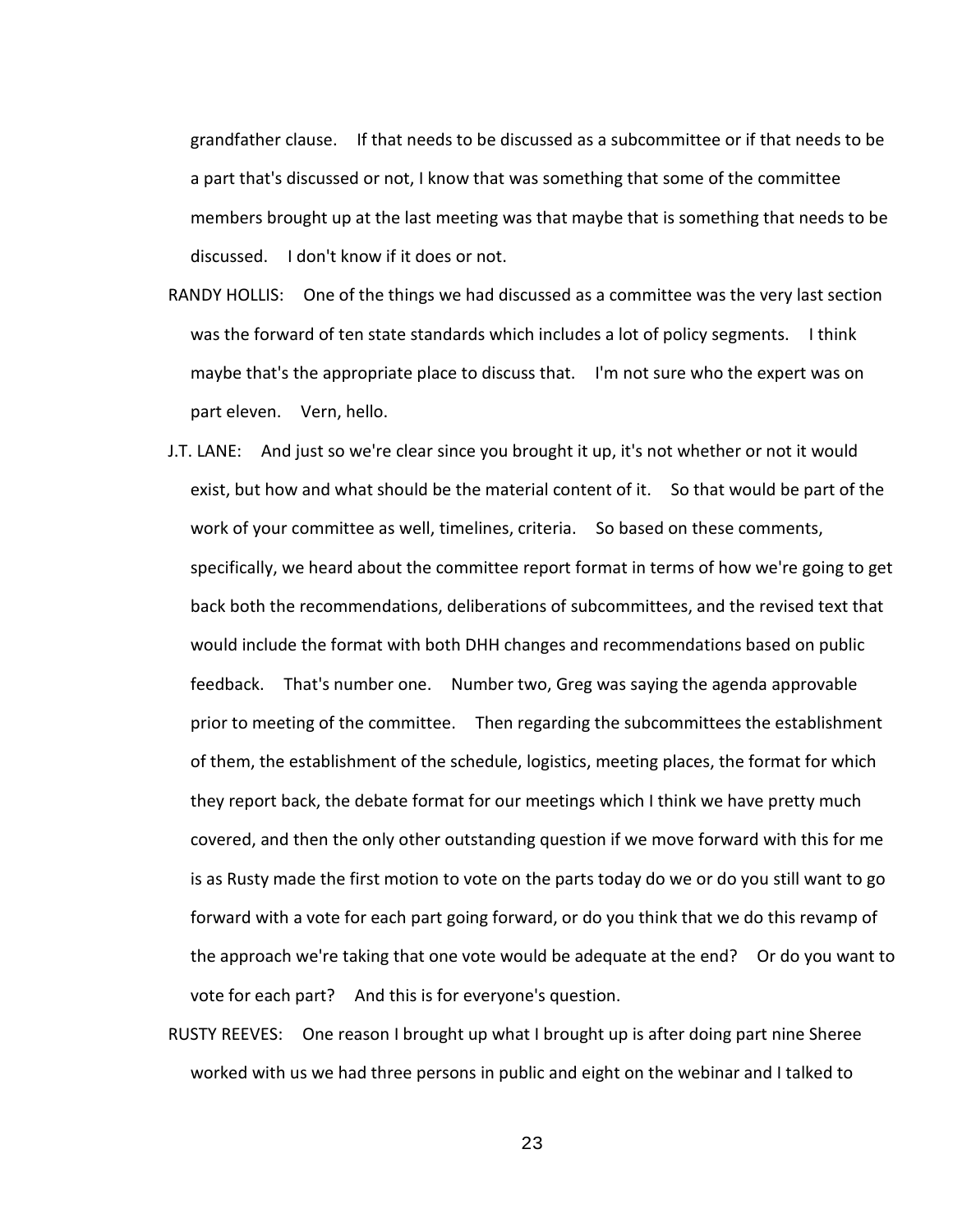Patrick and I felt like if we're pushing a 12 foot wide bus and we got 8 foot tunnel coming to us in August that everything was just mounting up on us and we wasn't making no progress. To me if we vote on it we know then well we can tame that horse or we got to ride that horse again until we get it right. And I think Dr. Guidry, yourself, Jake, and his staff they want a horse that rides out of here that's a white horse that's right for what we need for the State of Louisiana. I think cost plays into it big time, but we need the safest drinking water we possibly can provide at the most affordable cost. And the main thing we need to look at is that everybody can benefit from that safe drinking water. Not just a select across this country. Now that's your question I would like to see if move by a vote forward that way we know well y'all voted to go forward with it. If we need to revisit it we got to have a motion to second to revisit it. That's just my opinion to move forward by vote. Well, that horse has been tamed. Let's move on to chapter two, or chapter three, whatever. Thank you for letting me make the comment.

ROBERT BROU: You talked about the format of the subcommittee report. Especially where there's going to be some contention on what actually gets (inaudible). I would like to see the majority of the subcommittee recommends this and maybe have a vote or comments so that everything gets brought back to us as a committee as a whole and see where the majority lies from that subcommittee, but at least hear the argument at least from one person who has a difference of opinion.

J.T. LANE: Any other comments on that?

SHEREE TAILLON: I am no subject matter expert, but on webinars I think I am the only person in the room who has attended every one to date. So I do not think the webinars are very helpful and I'm saying with the subcommittees I do not think that we need to do both. I think that we can still gather all the comments and give them to the subcommittees, but I don't think the webinars have been very helpful. It's been very low in attendance. We've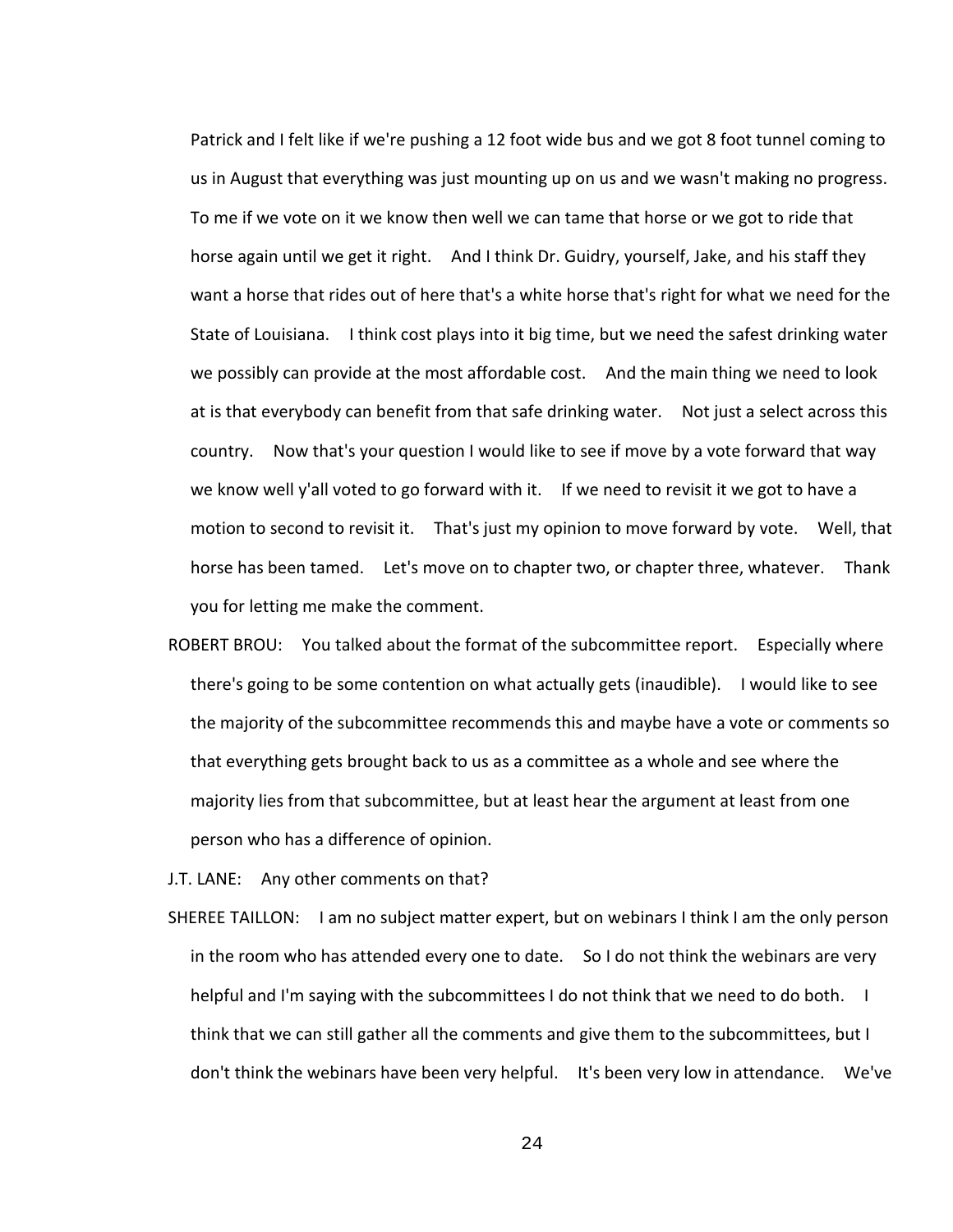tried two different times; both of them have been less than ten to twelve people. I don't think that's helpful.

J.T. LANE: So you're defining helpful by the level of attendance, is that what you mean? SHEREE TAILLON: Well, by the level of comments and attendance.

- RUSTY REEVES: The first one there was 56 and the last one there was eight. Of the eight three work for Patsy besides me. Sheree works for the health department and Pat was in there with me and I think Randy. We can account for the eight that was on there that's connected in this room directly. We may get more comments just by sending out an email to water systems saying hey we're going to accept comments and who replies and who don't move on with life.
- PATRICK KERR: The reason I brought up the webinars is because we're trying to accommodate people who don't live here, but even if there's two people who have something to say, and this is my problem, I think in this format with the subcommittee maybe we ought to let them talk and we can respond to them. What turned a lot of people off is hey I can just write my comments if all they're going to do is read them. They won't answer me. It's not a public hearing for a new rule where the department never responds. They respond in writing after receiving the public comments. We were trying to use this as a working session so each of us could get smatter in his subject matter and basically what happened is we muted our phones and said, okay they're here to listen to you. Well, one way doesn't work. May be if we set it up like this, and it doesn't have to be a webinar. It could be a conference call. I don't know how many people would want to participate. What I don't think we can do, I got to ask David again, I know we cannot vote or have a meeting of a committee where some members of that committee are on the phone. But there's nothing wrong with having people able to see what's going on and maybe send us comments. They do it at the legislator all the time. You can watch what's going on and email or text your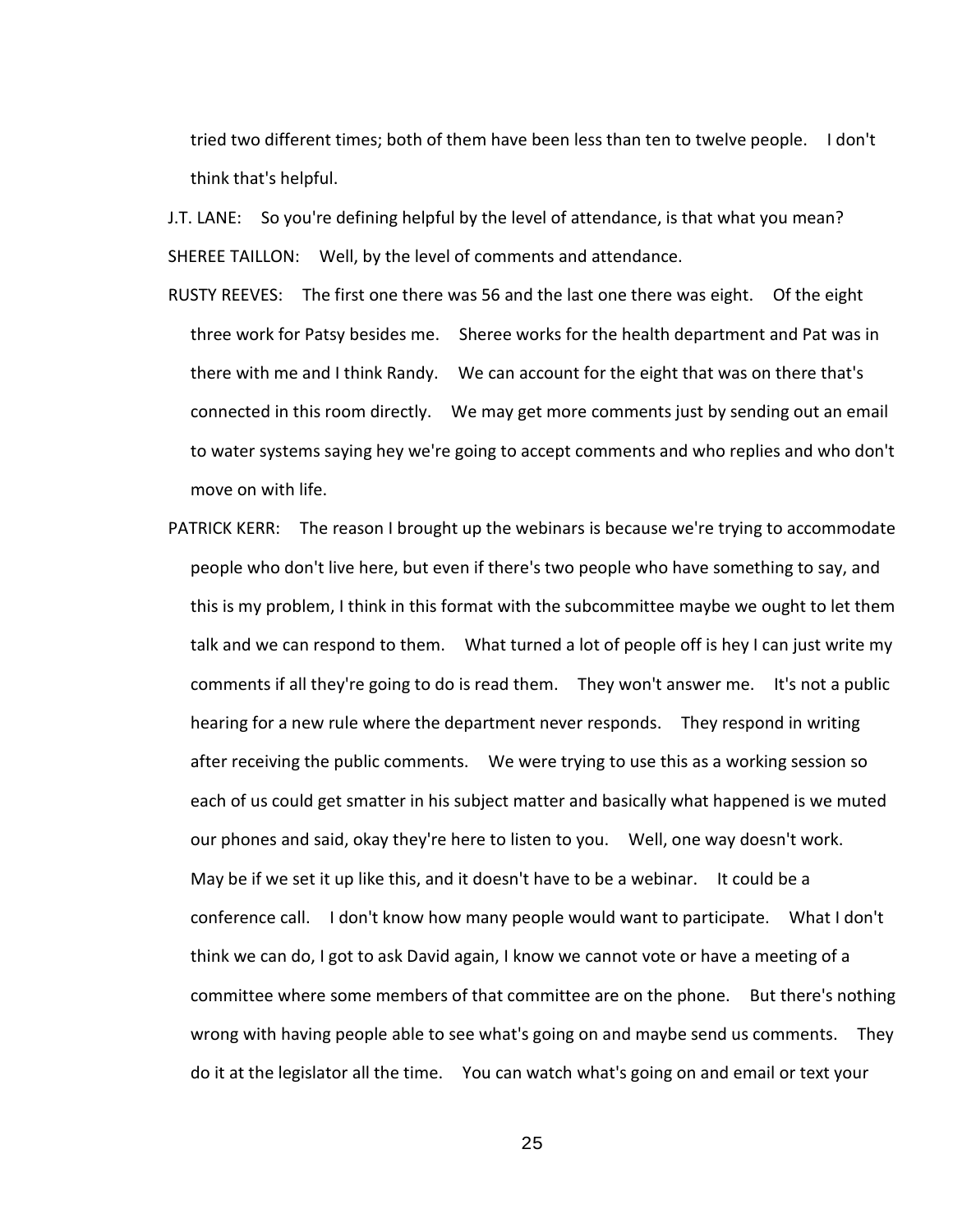legislator if he's given you his email address or call his office and say hey I need to talk to him. So there is input even at the legislator when there's a public meeting going on. So what I envisioned is if you wanted to be involved but couldn't drive down it's available to you. And like I said, maybe it's a conference call. I don't know if it works in this room, but that way if you want to come come. If you don't I don't know what it cost the department to set up a call if only two people participate in. And may be you set it up where you say hey email me by this date if we have enough activity we'll open up a conference channel or something.

- JEFFREY DUPLANTIS: My understanding is there's two more parts that need to have the standard webinar. If we're going to go ahead and just maintain doing it. I know Sheree says they are not useful, but we've done them already. I think the last two go ahead and do for those two. The other webinars we're talking about doing are for the subcommittee because it's supposed to be an open meeting. And so you're hoping that if you have a chair and if you decide there's going to be a total of three so you have your two other subcommittee members present anybody else from the committee that wants to participate and can't be here can call in or join the webinar, but we're talking about having these webinars as part of the subcommittees only to comply with the public meeting requirements.
- PATRICK KERR: I'm trying to kill two birds with one stone so if we're going to put it out there so people can participate we may as well open it to the public. But members that want to talk they can talk over it. It's just communication.
- J.T. LANE: Since there are two left let's complete that process since we're heading towards a deadline. And then I think what we can do is get the subcommittee structure in place and actually have at least two meetings prior to the next meeting. We can set that up. We can look right now. Everybody just has to be flexible to be able to once we check out and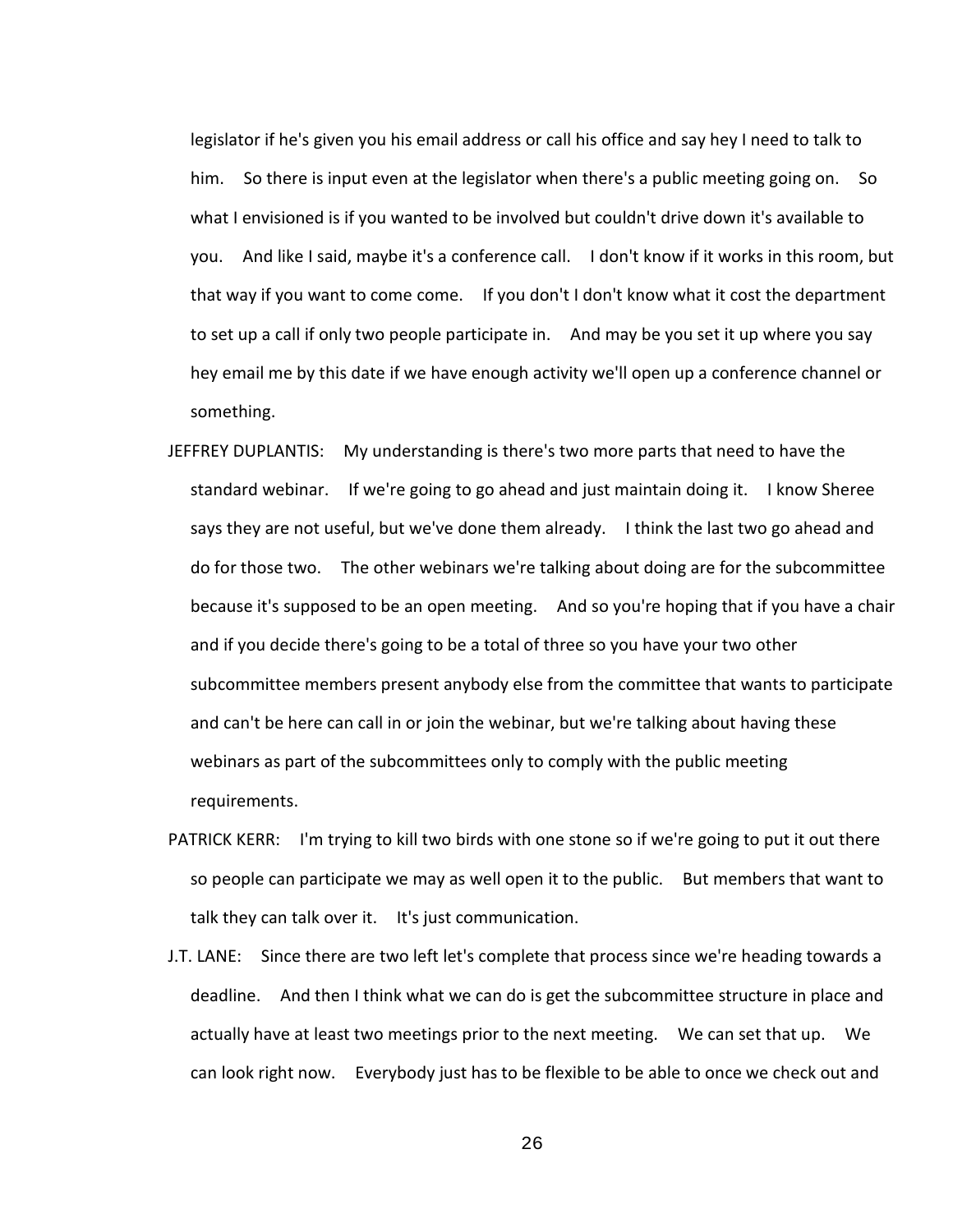see what's open for this room or in 132 on the other side of the building we can get the subcommittee meetings scheduled pretty quickly. And again, as long as everyone is flexible to attend those we can get that knocked out. And I guess prioritize the ones that we have ready now. One, two, and three or six. Does that make sense? And then we can schedule the others, go ahead and get them going and get them done and processed and we may just be prepared to for the rest of the meetings that are scheduled one to four we should be prepared to stay here as long as it takes to get it done. That is what I would propose.

JEFFREY DUPLANTIS: And the subcommittees have to be open if we have three people from the committee it has to be an open meeting.

PATRICK KERR: Subcommittee meeting's got to be open.

JIMMY GUIDRY: Let me suggest this, usually when somebody chairs something he finds the experts, and he finds the information, and he puts that together. And you can have public input, that's what the webinar's about, but really that subcommittee's job is to come back with an official report of what makes sense. It needs to be not just stuff, not a wish list, not for everybody's input. It's for people that understand this, people that really understand this. So I'm not saying I'm against the public having input. I'm not saying I'm even against a conference call where people can call in so they don't have to travel. They're not an official voter. They can certainly have input. You can have somebody call in if you think they're an expert, but your job as a chairman is to get the expertise. If you don't have it totally we need to find the other experts that can help you with the expertise. I'm not sure any one of us can claim to be an expert on that one section. There are other people that we know have done this for years and are very good at it. You really got to get that information from people that know this stuff. That's really your job as a chair is to get back to the committee with what the experts say. Not what the public said because the public's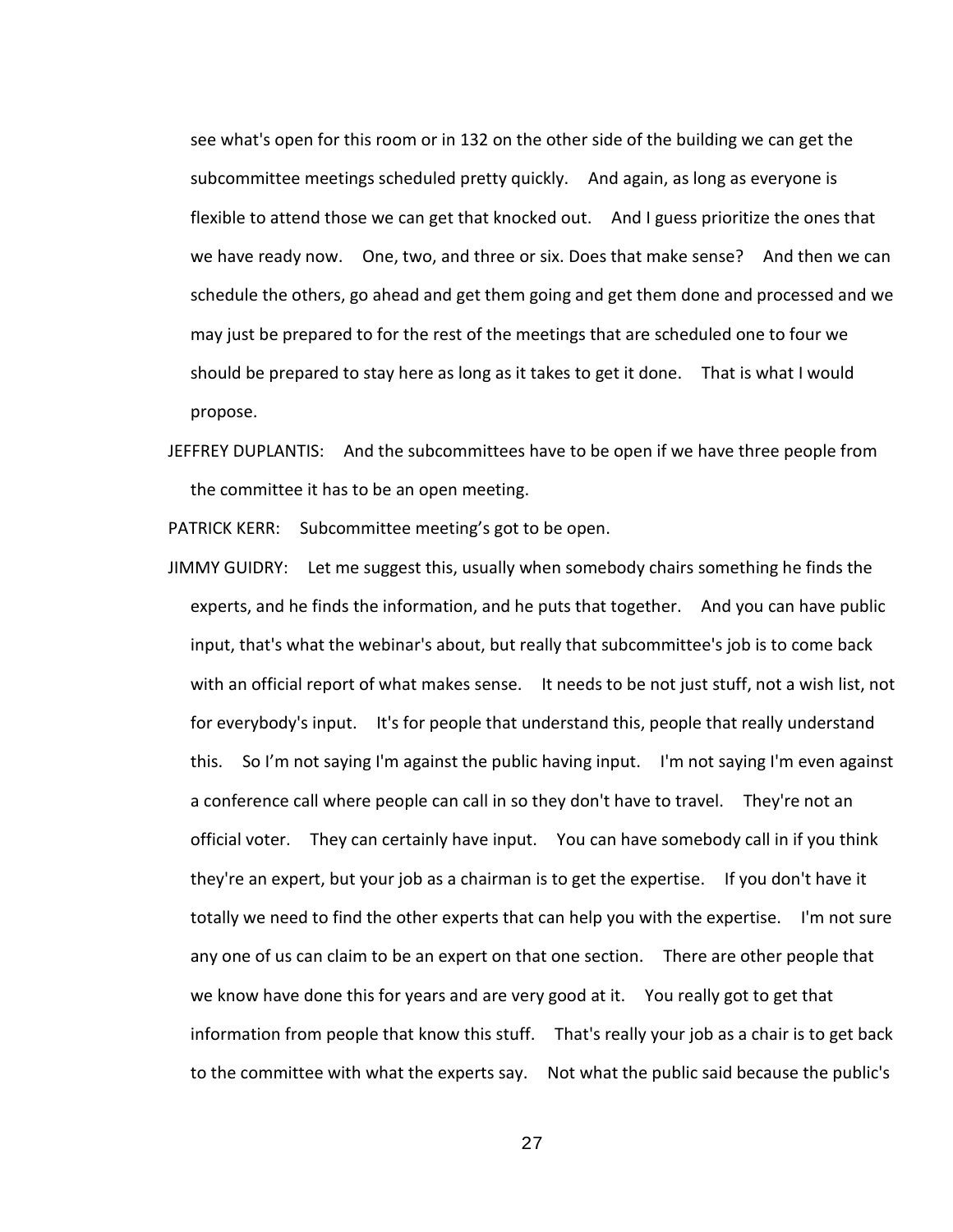had their chance to come on the webinar. People are not going to get interested in this until it affects them directly. If they have to pay more, or if it's something they're going to have to weigh in on, but we're losing interest because they don't understand our process and they are not going to keep going to all these webinars because it's not going to be important to them until it hits home or their pocket book. We got to make sure we don't get them sick. That's our job.

J.T. LANE: This approach was our attempt at doing that. I think what is very clear and recurring theme for some of the recommendations is just a preference for a more constructive way to see what's being recommended and what we're recommending. Again, when we provided the text it was we reviewed all the recommendations and got with our experts and this was the language that Dr. Guidry, Jake, Caryn and I and others, other engineers sat down and went through everything. I think as far as the attendance level I think we're recognizing there's just not a whole lot of, you know this is a highly specialized thing and everybody plays a different part in it. Again, I don't know there's anyway to anticipate how much level of interest it would be until like you said it comes into effect. So I'm trying to think of what motions to make out of this. Let's just start with this, if y'all indulge me. Committee report format, can I get a motion to, does anybody out in the audience want to make any comments about policy function and process?

SPEAKER: I know you were hoping I wouldn't make.

J.T. LANE: I am really hoping that.

SPEAKER: Actually has to do with meeting space. I understand that you are limited here and I also understand that act 292 says it has to be done here but if there was consensus of the entire committee you have four government buildings that you could possibly use and even the library that you could have committee meetings all at the same day and get the information out. But it would take a consensus even if it's an act 292 can't that be...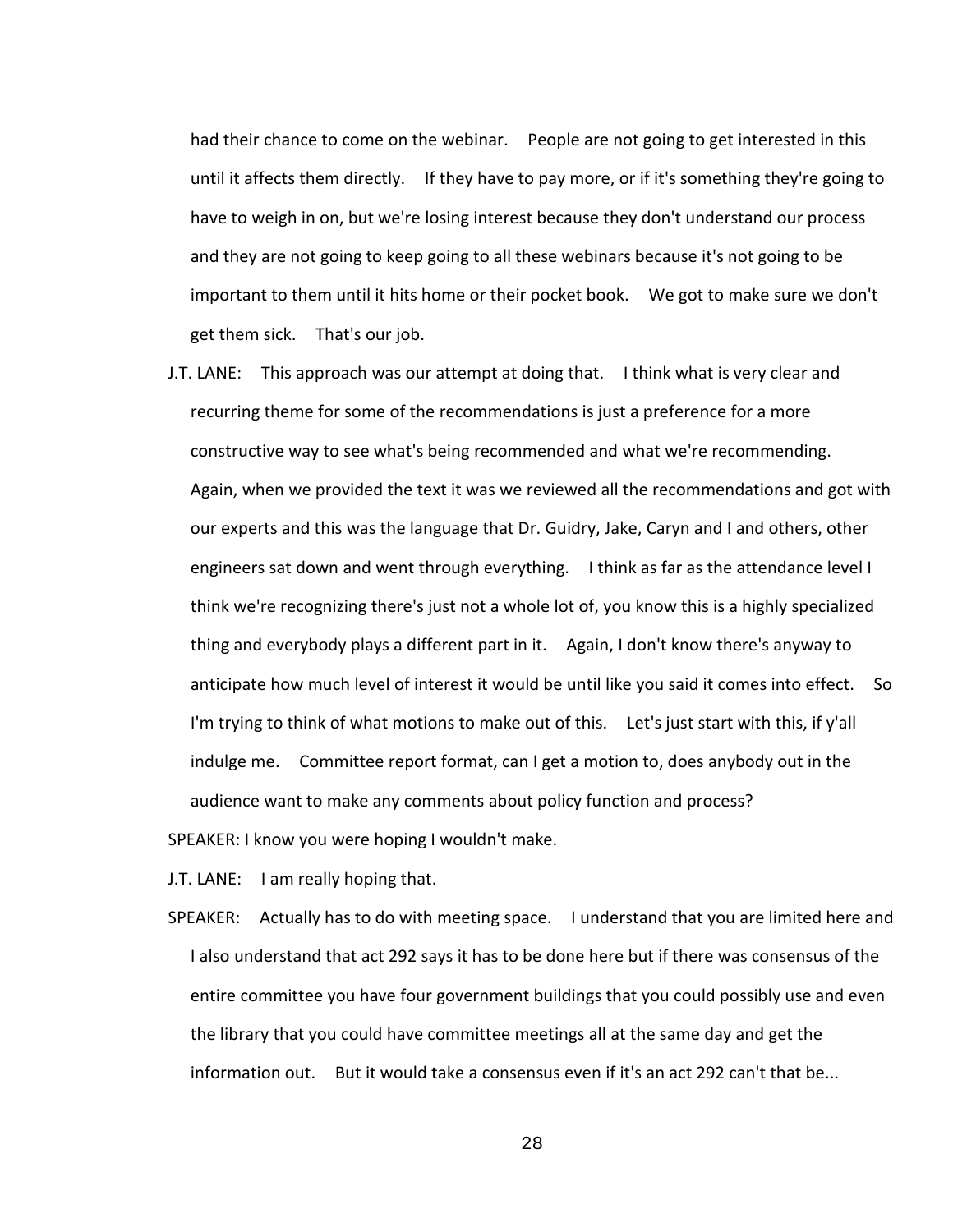- DAVID MCCAY: Well, act 292 doesn't speak for subcommittees I don't believe at all. It just says the meetings of the committee shall be held at its headquarters in Baton Rouge. Subcommittees aren't mentioned at all. I think we can assume and I think that it's inherent that the committee has authority to create subcommittees. I guess the question is whether they have to be held here is a little bit open, but I think if the meetings have to be here subcommittees do as well although that's not spelled out.
- J.T. LANE: I think the legislator would be satisfied that we got our work done. So I think I would just go out and explicitly say the meetings take place in Bienville. Though I'm not aware, probably think that as long as the bill supporters and authors felt that we got our work done in a constructive manner and we followed your recommendation Pat that I think it would be okay with that.
- JIMMY GUIDRY: What's important is that there's requirement 24 hour notice to people that it's being held here at a certain time and that they have an opportunity to attend. A public meeting that's really the requirement. If the subcommittee decides we're going to meet at such and such office it's got to be open to the public. Can't be a place where people can't access. There's a notice, there's an agenda, and a public notice. That's really the requirement for any kind of public meeting. Correct me if I'm wrong.

J.T. LANE: Anyone else? Rusty you were making a motion, or who was it Robert?

- ROBERT BROU: I had just made a motion that we form subcommittees with the subject matter expert previously chosen as the chair and tasked at bringing a subcommittee report back to the full committee as soon as possible with the make-up should be a minimum of three of this committee.
- J.T. LANE: So as soon as possible we will work with y'all as we develop the written policy and establish a timeline on that too.

KEITH SHACKELFORD: In the interest of moving forward today since I headed up the first part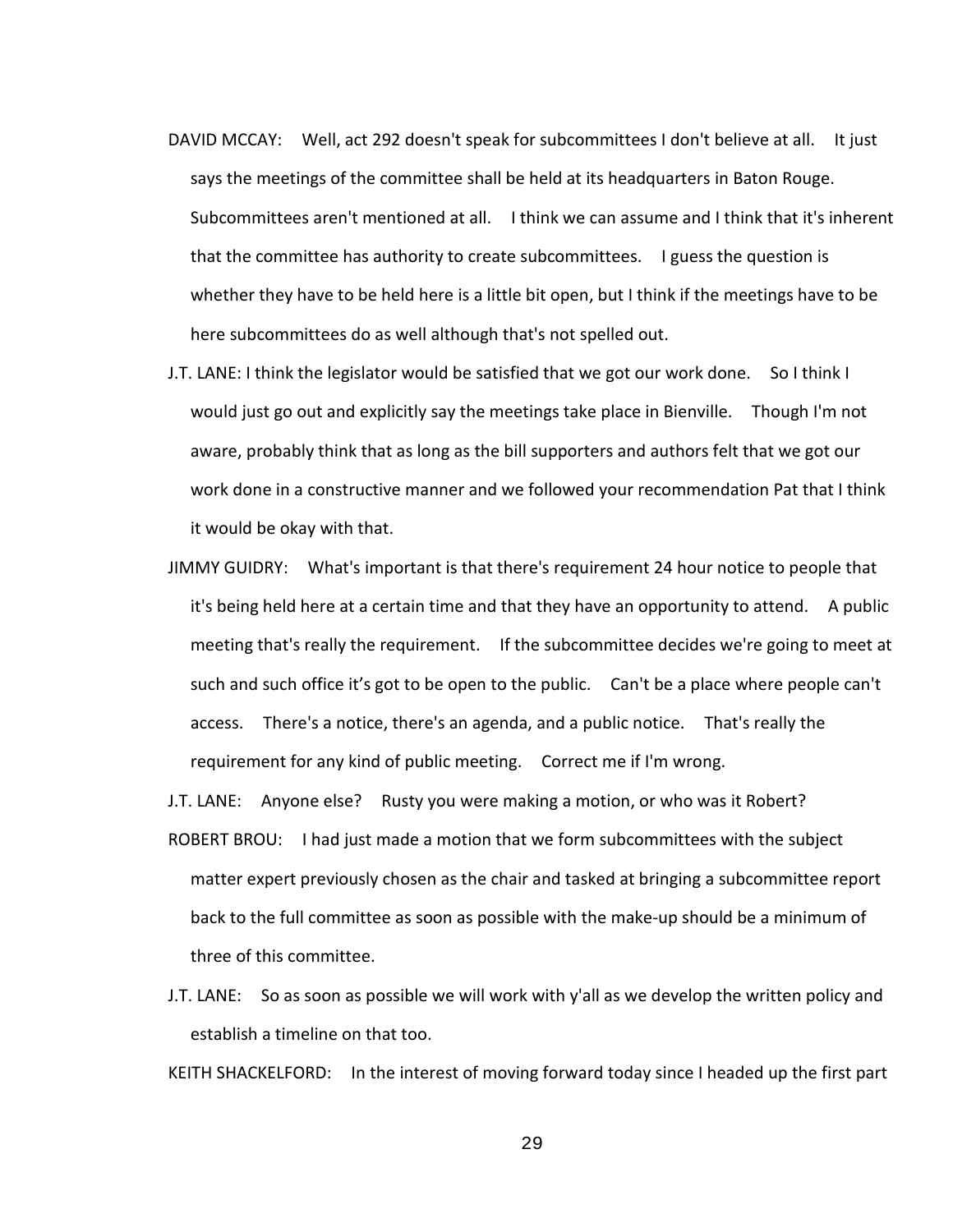of this thing I'll agree to go ahead and work with Sheree. And first of all can I get a show of hands of who would like to sit on the subcommittee?

- PATRICK KERR: Let's finish this. We got a motion and I'll second it. We need to vote and move on.
- J.T. LANE: I think Keith's concern is that he's already done a lot of work and he wants to know how much more time he's got to spend on part one.

KEITH SHACKELFORD: I want to get this thing moving. I'm sorry, finish with the motion.

J.T. LANE: Robert, thank you. Somebody want to second that?

CHRIS RICHARD: Second.

- J.T. LANE: Any opposed? Following that can we please discuss, we said we're going to follow the subcommittee structure for each part. Is that our understanding? The second one in terms of the written policy will establish a written policy and have the committee report format showing the comparison of both DHH changes and recommendations to the committee as well as the operations of the subcommittee which will pretty much be establishing a schedule and the logistics for rooms and report back and then are adding that to the agenda for debate in the upcoming meeting schedule for which we'll vote for on each section. So that to me is all wrapped up in the policy recommendation. Is there anyone that has any further comment on that as a package?
- PATRICK KERR: We've seen a lot in this process that there are sections that overlap and I would just suggest that we could also have joint subcommittee meetings to address those issues. If the chairman of a subcommittee finds that you're delving into somebody else's place the two chairman get together and we can just as easily notify joint subcommittee meeting. So this doesn't limit those three people for the endurance. It could be nine if you have three committees.

J.T. LANE: I was going to make that as one package motion since it's all related to written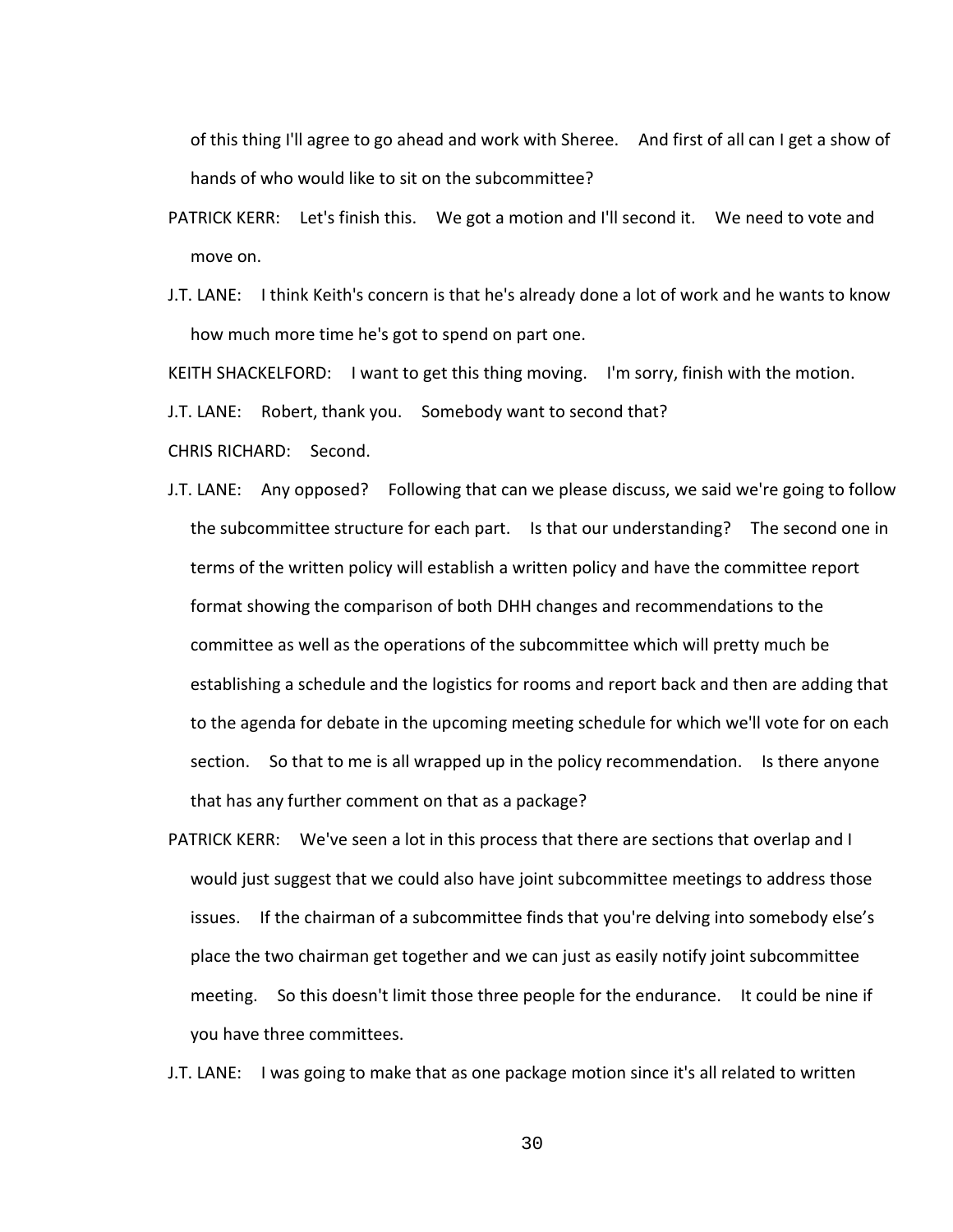policy. Does anybody else have any comments from the audience? Can I get a motion for us to compile this and deliver it to you within two weeks from this date for your review? GREG GORDON: I'll make a motion.

SPEAKER: I'll second.

- RANDY HOLLIS: I have a question. Everything you've done has been for ten state standards. We've talked briefly about chapter 12. Is this subcommittee going to try and dovetail those together because if we don't include chapter 12 right now when are we going to?
- JIMMY GUIDRY: I think what we've done is sat down and try to take that into consideration. So the department's looked at chapter 12. Sydney speak up, you've been working on recommendations and the department's viewpoint so Jake can come and review it. So literally we're trying to simplify as much as we can what parts of ten state standards we think's critical, what part of chapter 12 is critical. I'm not sure if you're not seeing it in what we've written and sent to you then we haven't arrived yet. I'm not sure we totally agree that we're going to write all of chapter 12. We're going to address parts of chapter 12 that are addressed by the issues that we had to this act. Which is specifically what this act addresses which is plans, review plans. It wasn't all chapter 12.

PATRICK KERR: Construction, operation, and maintenance.

JIMMY GUIDRY: Okay. Well again, this is where I'm trying to figure out when Keith gets the information which would be what was suggested and where DHH's view is. Now we haven't done that for every part because that takes a lot of time. At that point in time I don't know if you're going to be looking at chapter 12 where it fits, or how it fits, or if it's integrated. Again, to me that's a meeting of folks that work on this stuff that know this stuff. Again, I don't know how you do that. It's really not a simple matter. So I'm trying to figure out how to make that happen.

RANDY HOLLIS: That's the purpose for my question. Are we going to get through in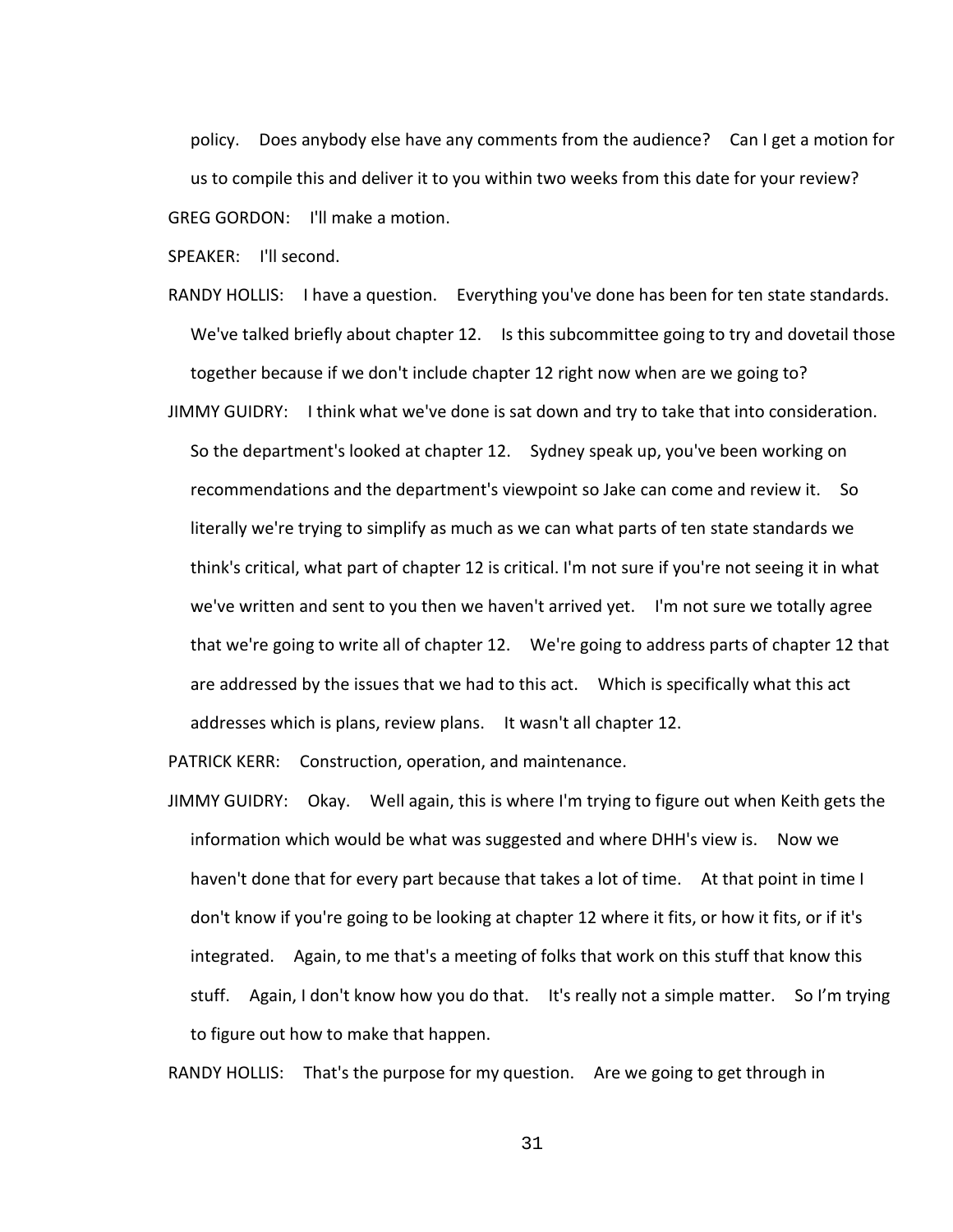September with August sitting here and we haven't even looked at chapter 12 and we've done all the ten state standards? When are we going to try to put them together? SYDNEY BECNEL: Well, my idea if you notice in chapter 12, any chapter, any part of the code there's 28 parts of the sanitary code dealing with part 12 and it has right now I think 19 chapters, but it's reserved, the register makes you reserve a chapter. So you have chapter one, three, five. Chapter one has definitions then it goes into permit requirements. You know you have to get a permit. So my idea is to snug this thing into chapter two right after permit requirements. Leave all the other chapters alone then when there's something in part two that's covered in chapter two, covered in chapter 11 for example we're going to make a reference to that in part two. It will all be in part 12. It will all be in part 12, but we won't necessarily have to amend what's already in the code. You don't have to necessarily repeat it twice if it says it somewhere else. It's the same thing on Mr. Gordon's comments on part three. A lot of the stuff is in part 12, but some of the stuff is over at DNR. Well I'm not going to, in my opinion, copy what's over there in DNR. I'm just going to put see LAC56:1325A or whatever and you go there and look it up. It's all on the internet. Title 56, title 48 it's all available on the internet. Now you may have to have a class. Some of y'all to know how to move about and get that information, but pretty much one website, office of the state registrar website you can get all the titles online. But anyway, I thought it was the design of water systems and to keep it in one chapter. PATRICK KERR: But we're not limited to design.

SYDNEY BECNEL: Okay, then to me y'all can forget August I can tell you. You can almost forget August right now. It's going to take four or five years. I've worked on enough and they are four or five years before we promulgate. Some other code doesn't even come to mind. It takes a lot of time to get all this nailed down. It's not an overnight thing. I can tell you that.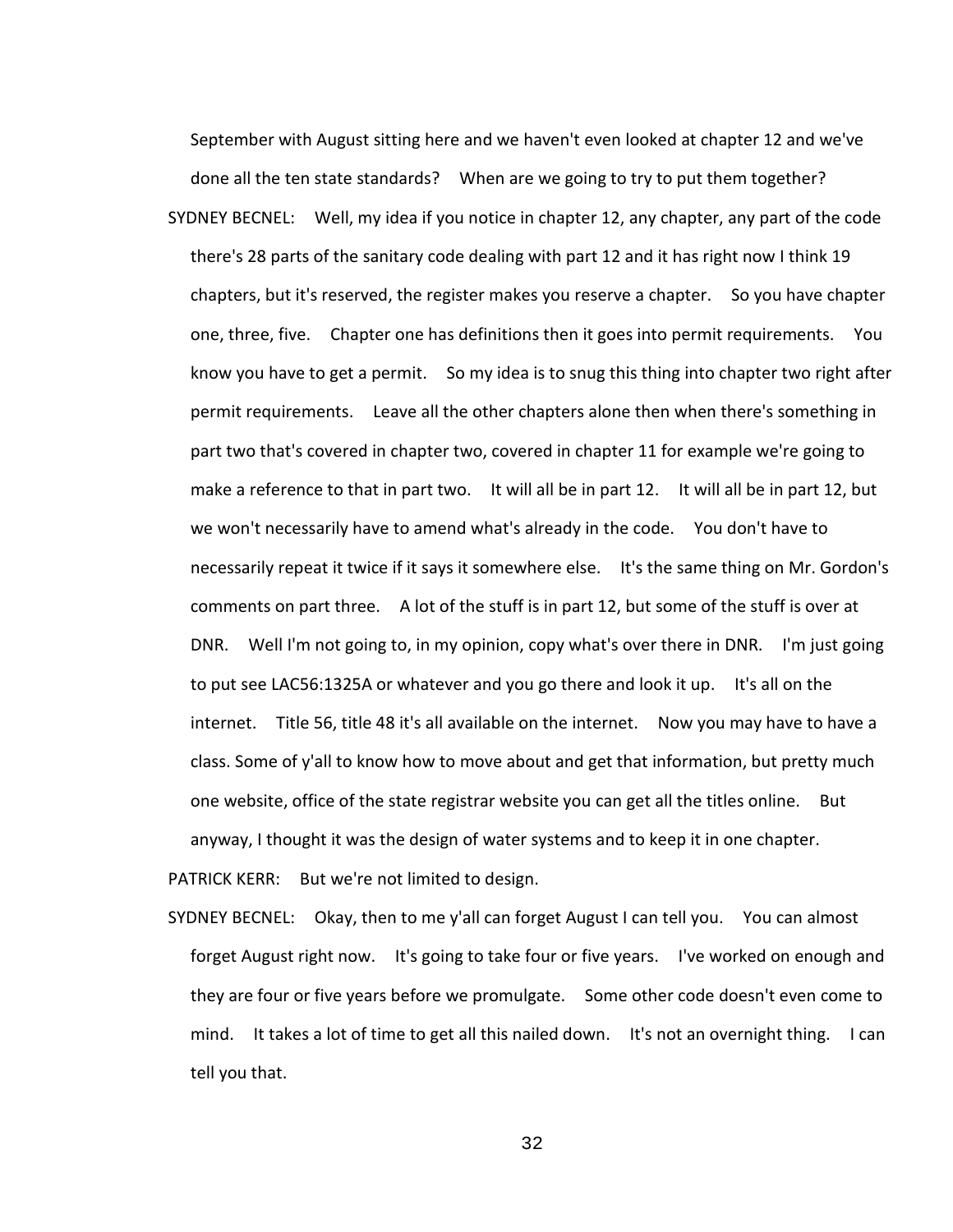PATRICK KERR: That's what we're worried about cause the legislature said August 1st and we all said okay.

SYDNEY BECNEL: I can't see it happening to be honest with you. That's my opinion.

- J.T. LANE: I think there are other stakeholders groups that are not represented on the committee that are impacted by all of this, especially DNR. How are we going to define where we're going to...
- SYDNEY BECNEL: Nobody, as far as I know, on this committee is with DNR, representing DNR. They'll have input when we go to publish a notice of intent and then they can comment at that time. Unless y'all want to do something otherwise, but pretty much our rule there might be a few little differences, but pretty much in line with DNR. Not going to be anything big.
- J.T. LANE: May be the solution is to let us finish our work on this and then contemplate life after this work is done so maybe that's when we get together a larger group and analyze that and start that process.
- RANDY HOLLIS: Would it be appropriate for the subject matter expert verses the chairmen for each section when they present it back to overall committee is to look at chapter 12 and maybe point out major areas of conflict so the committee is aware. We're going to put this in chapter two or part two, a whole new part, but yet there are conflicts here.
- J.T. LANE: If there's places where there's conflicts we want to while we're doing this, it's not just about the content, but also the conflict may be out there so that we can make it easier for the future. Definitely in any of the work we're doing we can look at those opportunities and talk about them in the meeting. I think that would be best. Any comments? So I was trying to make a motion on the format. Get it to everyone in two weeks. But if there's no other public comment can I get a motion for that please? I don't think I asked if there were any nos.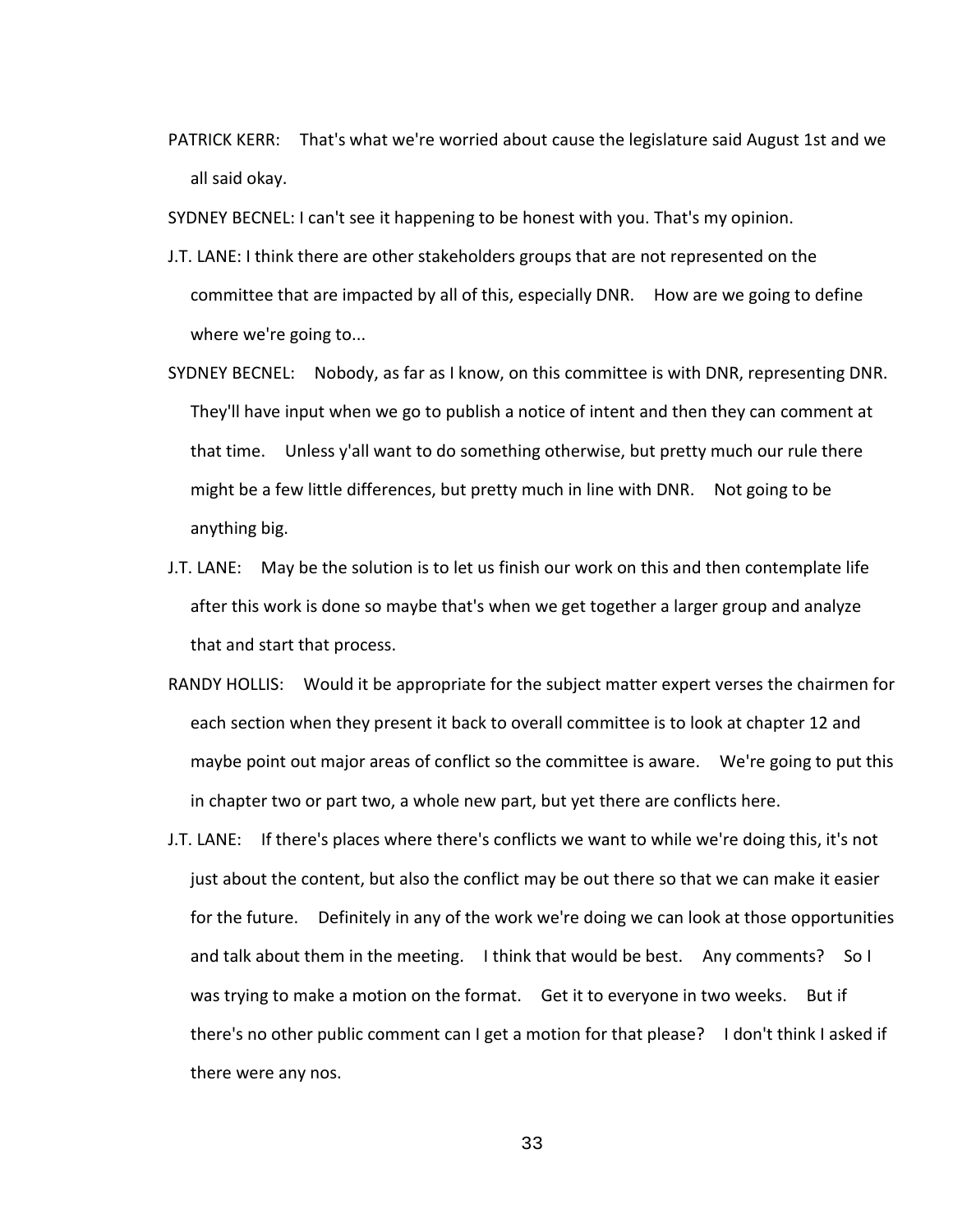GREG GORDON: I'll make a motion.

RUSTY REEVES: I'll second.

J.T. LANE: Any opposition? Thank you. Is there anything else on this that we need to address that's not been stated? With that what's the pleasure of the committee with regard to our new business today? I would hate for us to lose time.

JEFFREY DUPLANTIS: We just as soon table this so we can have our subcommittees.

- KEITH SHACKELFORD: Certainly discussion on one and two if we're going to revisit them after subcommittee.
- J.T. LANE: I mean I think it would be good if we at least discussed one and two so that would help your subcommittee deliberations. I think we should definitely do that. I'm going to open it up. Everybody's received marked up copies and we had a discussion last with the recommendations for webinars. Open it up. Right at this point I'm assuming everyone's had a chance to review the text and marked it up or made a list of things they wanted to share. And I think this would be a good time to get all that out so when Keith convenes his subcommittee they can definitely make sure that the committee's concerns are heard ahead of time and then we can have a much quicker discussion next time we get together to cover one and two. With that I'm going to open it up.
- RANDY HOLLIS: Part one? One of the things that I know there was a comment on was to, one of the main comments on part one was the engineer's report because on very small projects the full engineer's report is not required. And so one of the comments made was to delete that entire section of part one because if this is a technical specification why do we have to submit all the things about geographic boundaries? Let's just say if we're just adding in a small chlorinator. Why do we need to do know all that information? If you do an SIT, or anything for DHH, or for the utility service you're going to do a full blown engineering report. But for small projects some of the comments were to delete major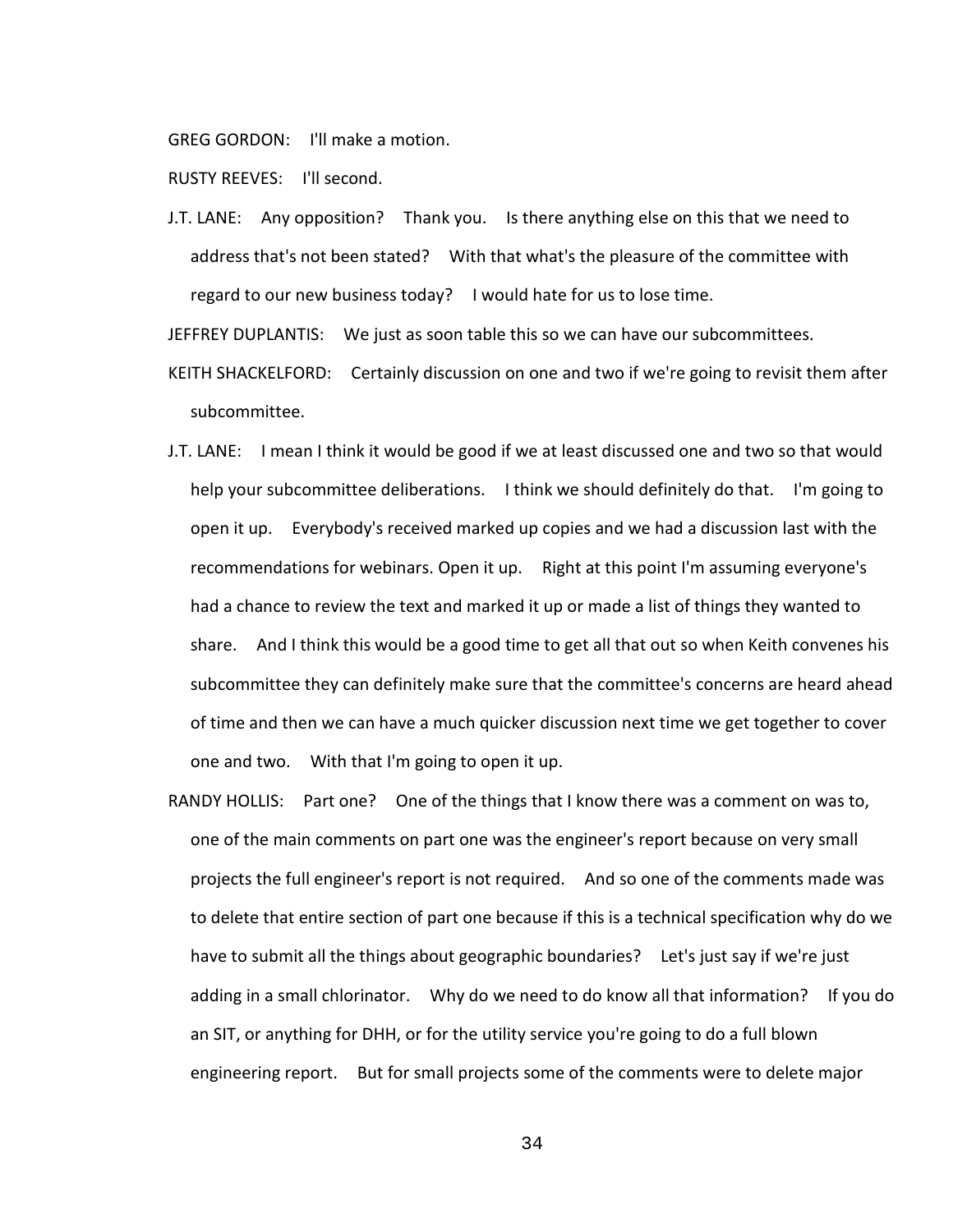sections of part one, one, two, three, four, four and half pages completely deleted under some of the comments. When I looked at what was presented back to us none of that was deleted. Every bit of that was left in there and my point is is that required for every single project DHH, even if it's a minor improvement?

- JAKE CAUSEY: So looking at the engineer's report small projects I guess is a general term seeing it's already required for home projects that's only specific to home projects. A very small number of projects that we permit every year that are large or small in size than the home projects. I don't know that that is really relevant to whether an engineer's report should be required or not. I think that for small projects the engineer's report is relatively small. You're only providing an engineer's report based on the actual project that you're doing, not the entire water system. If you're installing a chlorinator you're not writing a report on the entire water system. Probably for a chlorinator other than why you are putting a chlorinator would be the content that's needed. So I guess from my perspective your engineer's report is going to scale based on the project that you're working on. And I think the information contained is extremely helpful for our reviews and I find that probably a lot of the comments that we issue would not be needed, frankly, if we had that information.
- RANDY HOLLIS: Now go back to Dr. Guidry's comment. Many months ago be careful what you ask for because you might get it. If you read this verbatim about submission of plans and everything it doesn't give you an option. If you're going to read this verbatim it says you must submit this, the area extent to be served. So these are some of the issues I think that the subcommittee we need to talk about. What do we have to submit and come together and agree. I can hear what you're saying and I know how good it is to work with y'all right now, but five years ago what's going to happen, ten years from now. So if we're going to write something in code, as Dr. Guidry has said, be careful what you ask for.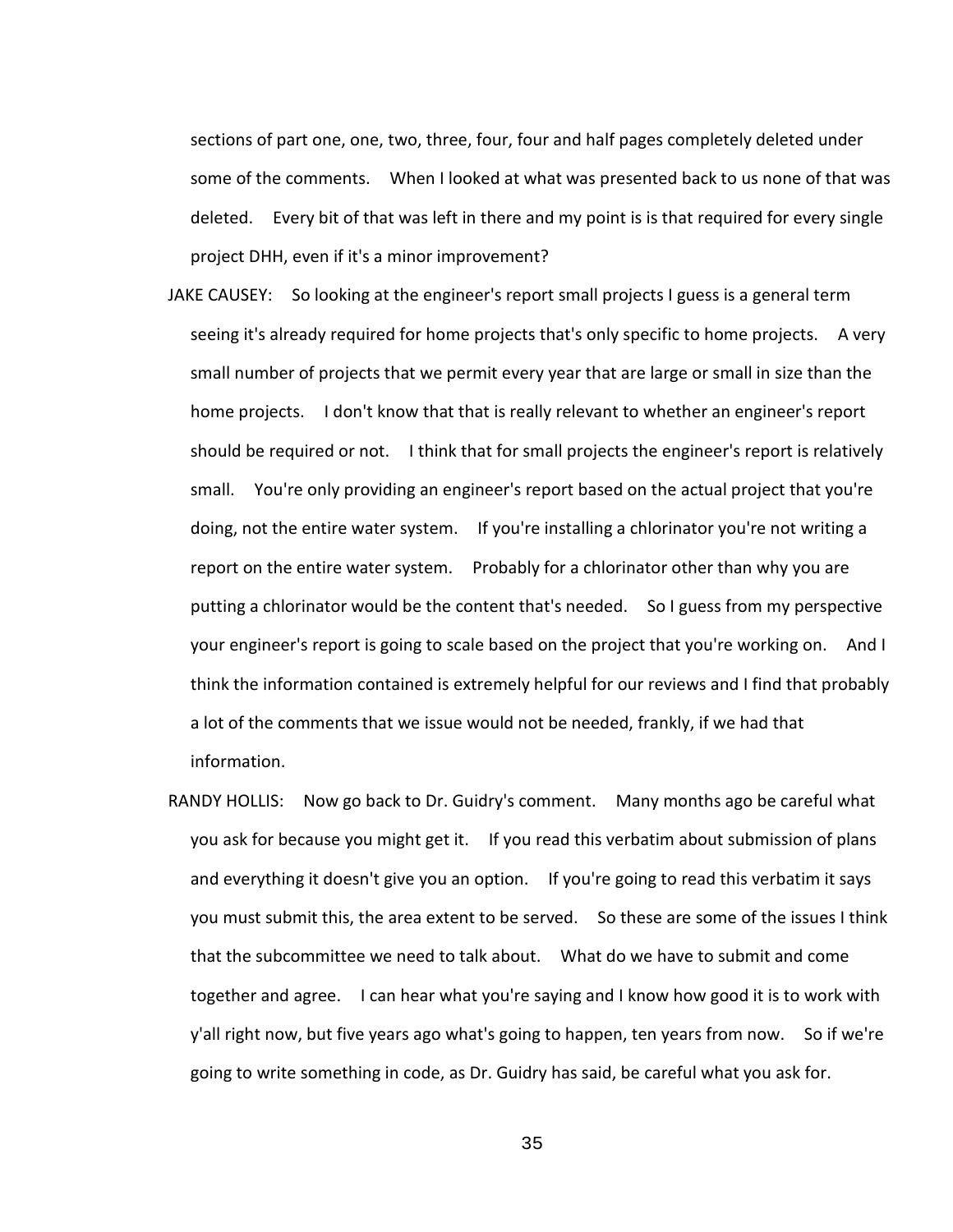J.T. LANE: So you mean like being more specific to what he just said, whatever it is to be appropriate to the scale of the project?

RANDY HOLLIS: Yes, and I think that would be good.

- CHRIS RICHARD: I mean that's what we're here as public safety of the water system, right. So some of these things that are in there don't further that then they don't need to be included just to provide information to an agency. All those things, and I know Dr. Guidry don't like me cause I'm spending money, these water systems have finite amount of money to spend on improvements. Can they have redundant pumps and fix old chlorinators to fix things? No, we're going to spend money on engineers to write these reports which don't make the water system any better. And that's an extreme, but that's what we're looking at through all these things is the best spending of the funds, limited funds to protect the public. Because there's not unlimited amount of funds with these systems. I think that's a lot of information that's in chapter one and that's why we deleted it. Not necessary for the protection of the public, it's just more paperwork to be done. You're extending a waterline and putting a hydrant you got to submit to DHH, you got to do whole engineering report. Right now we submit the design summary package and a set of plans. What's wrong with that? This would change that.
- JAKE CAUSEY: I'm certainly good with discussing these in detail in a subcommittee about what makes sense for certain projects so that I understand Randy's concern as far as these are broad projects, not all projects include all elements. From my prospective the project doesn't include an element then there's not information to provide on that therefore it's not included. I think sometimes people just go a little speculative about what somebody might require ten years from now if it's a different person that thinks differently. I think it's hard to make decisions based on what someone thinks might happen later on, but I think distribution system projects vary significantly. A lot of projects we receive this information is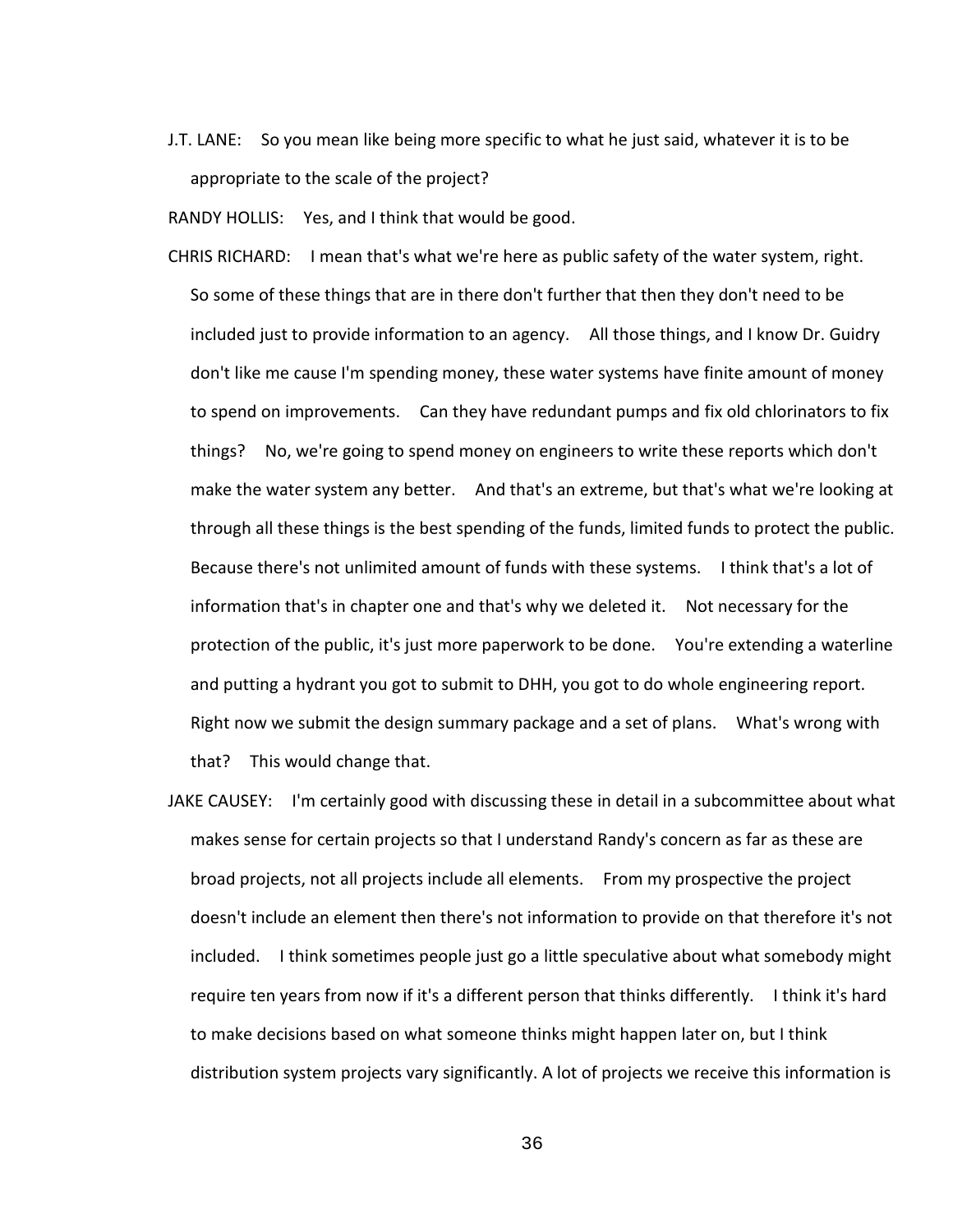very important for a lot of things that should be revised such as monitoring plans and other things, maintaining residuals, how are you going to accomplish that with these extensions. There's a lot of pieces of information that I think some people, including water systems, expect are being reviewed currently and some of that. Anyway, certainly uncovering a lot of older systems too that have issues. So I think that having conversations for a specific project what specific information to include in that engineering report I think is a perfectly reasonable approach on that topic.

JIMMY GUIDRY: It's like any profession. I see it in the medical profession. You have some people that are going to give you a lot of stuff to look at and other people that are going to take a percentage of the project and give you as little information as possible. So a lot of times projects get delayed because we don't get enough information. We're basing our decisions on information that's not sufficient. I do think it is a problem, like you're saying if you're not clear it's scalable depending on the size of the project and impact, but the engineers should know what they're putting in is going to impact other things. You know like Jake's saying a chlorinator or something else that can impact something else. We might want to know what's their plan for implementing, what's their proposal. Cause our job is not to come up with what needs to be done. Our job is to review what's been proposed to be done and see if it makes sense. A lot of times I find people coming to us and saying you tell us what you want because we're not going to give you everything we're just going to give you what you ask for. In my mind review of plans is really a difficult one because people are always complaining about how long it takes because they want to move on with their project, but sometimes we don't get what we need. Almost like throwing a blanket to try to get as much as you can, but clarify the scalable size of the project, could even say certain criteria, price of the project, but I do know that in a project a lot of times that plan and that proposal is based on the cost of the project. And part of that the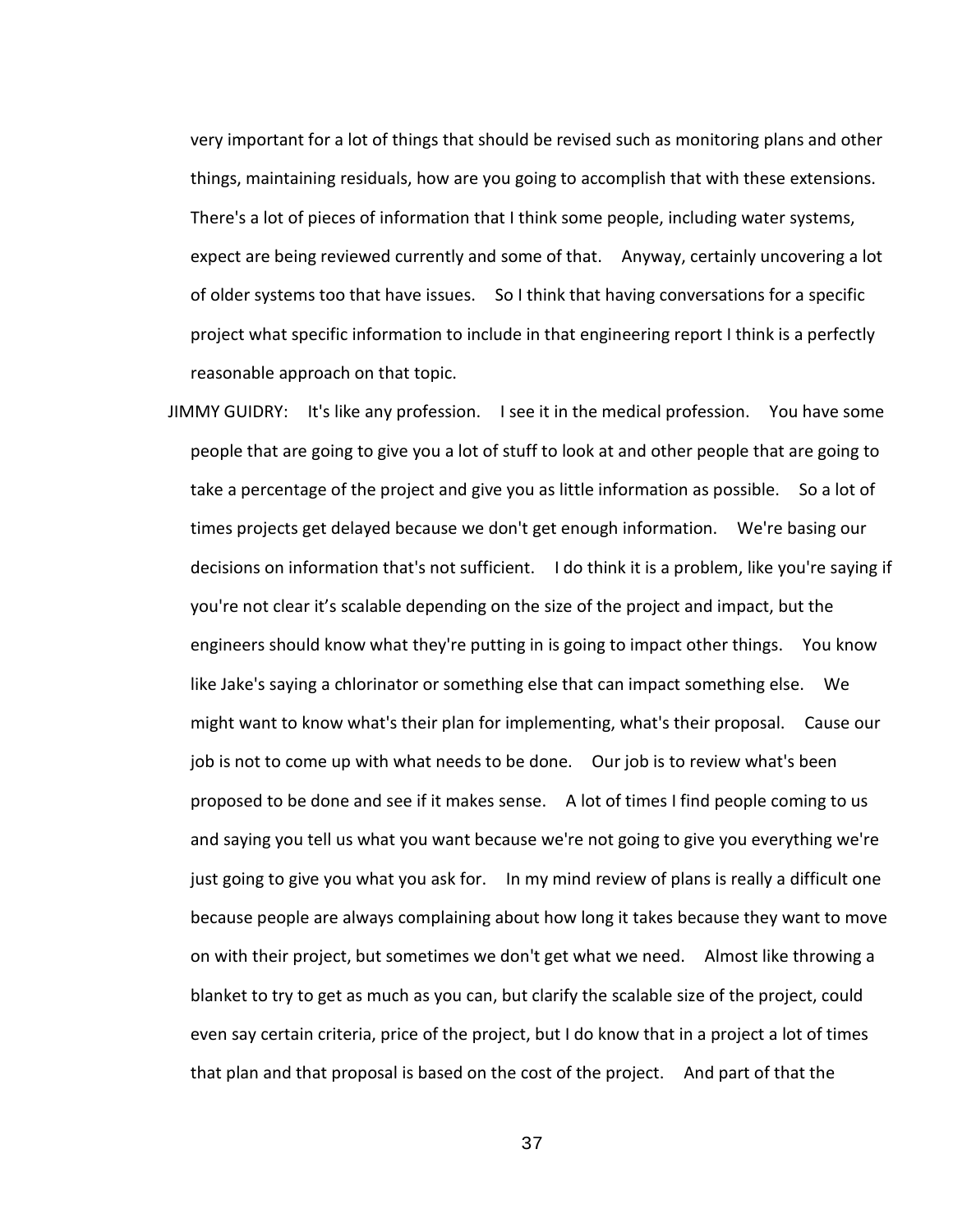complexity of the project drives how much of a plan you have to give. If it's a simple project it shouldn't cost, it shouldn't take very long. But again, we're looking for the experts to help us figure out what is palpable. Not submitting anything puts everything at risk because we don't know what's out there. Things that were submitted 20 years ago we're still living with today because we said we agreed 20 years ago. Engineering 20 years ago is very different than engineering today. The amount of people around to contaminate water systems is very different today. Things have changed, but I see both sides, but I'm trying to narrow the gap. I'm trying to get it to where we can agree with we can live with. I don't see us eliminating it, but I see us being clear what it is we look for. But again, I would think the engineering profession should know what we need, maybe I'm wrong. To me when you do a project you should know what's needed to make decisions. They should help us figure that out. Many times they just want us to draw it up for them and all we got to do is fill in the blanks. That doesn't happen and I know you know that. And there's some that are very good and give us more than we need. Trying to figure out what's the correct language to make sure we get what we need. Bottom line is we take it away, delete it we're going to spend most of our time delaying plans to get what we need if we can't stamp approval till we have what we need. At the end of the day that's what happens. That's what I'm trying to avoid to make sure we get what we need to make the decisions as fast as we can.

RANDY HOLLIS: One other comment that was made by a number of people and I think this one more people attended part one, 56 people and almost everybody commented on 1.6 and that wasn't touched in the revisions. And so I think this is something, a perfect example of a subcommittee that needs to be nailed down in language and that is it's 1.6 additional information required. As engineers we deal with this all the time. We say water treatment plant and appurtenances to a contractor and they're going to build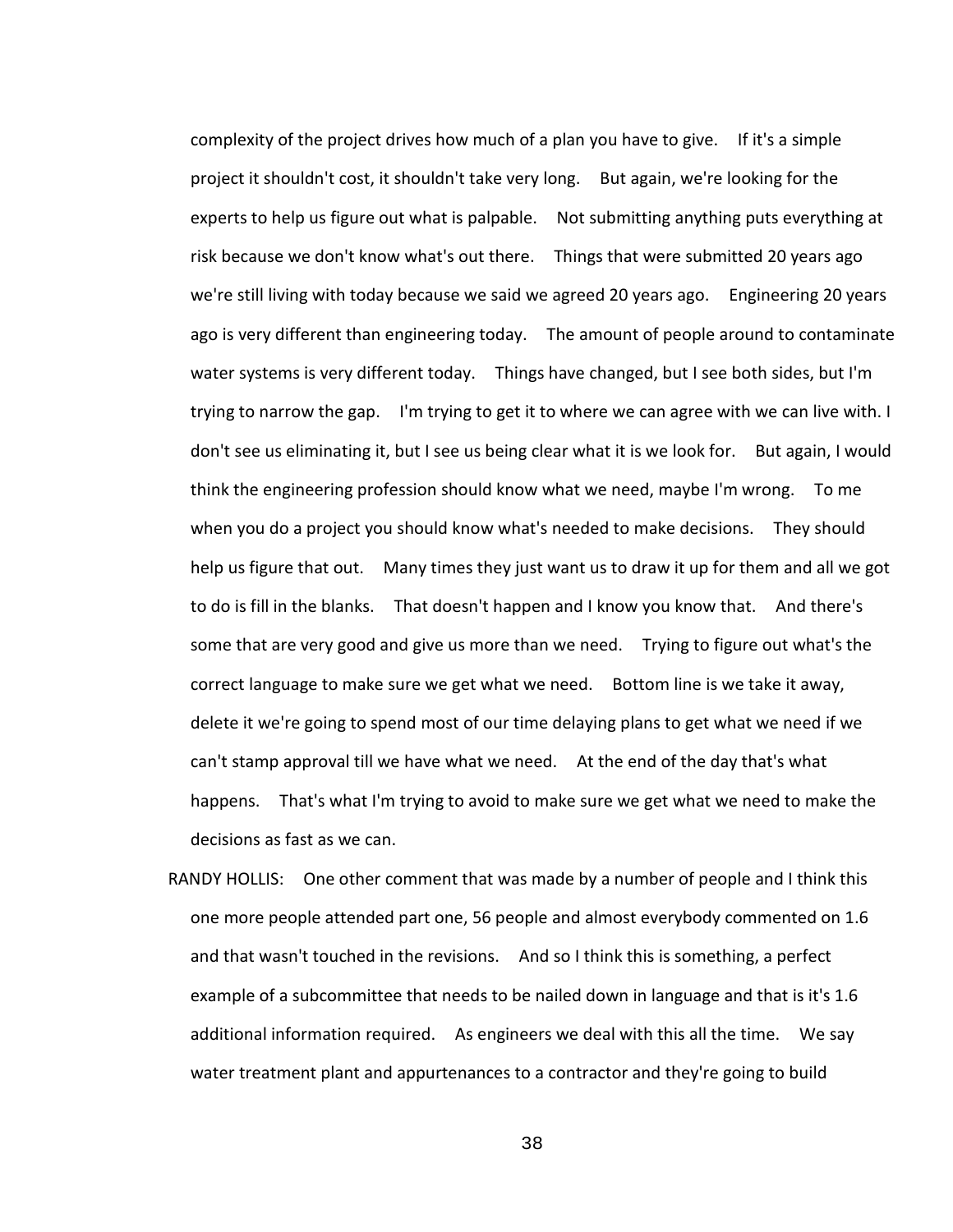everything that's supposed to be there even if we didn't show it. He's responsible for giving us a working treatment plan. Says reviewing authorities may require additional information which is not part of the construction drawing such as head loss calculations, proprietary technical data, copies of deeds, copies of contracts, etc. In other words where does it stop? I think this is something the subcommittee can look at and say how can we do this, put the language in here that would be acceptable to both parties because this is an open book right now. I'm just the spokesman, but everybody commented on this. Come on guys.

JIMMY GUIDRY: I think it's part of the discussion. I agree with you.

- J.T. LANE: Again, setting a stipulation rather than leaving it general. Again, just like with the report that is reflective of the scale of the project. Same thing there, something more qualified rather than very broad.
- RANDY HOLLIS: Absolutely. In other words, if we're working in an existing water treatment plant that's been there for 75 years why do we have to give you a copy of the deed of the water plant? I'm not saying that's ever been asked of me and it hasn't. That's a perfect example that could have been asked.
- JAKE CAUSEY: I can say this, I don't know that I'll start asking for deeds, but I can say on several systems I wish I had asked for deeds at the time because we're trying to sell the thing and we don't know who owns what frankly. I can tell you that deeds could be very helpful.
- JIMMY GUIDRY: Keith left, I was going to ask the question as subcommittees how are we going to get this discussion, what the department thinks and what the expert in the subcommittee. If we don't have it and the subcommittee goes about its work and doesn't involve our experts at some point in time our experts have to weigh in and that discussion has to occur. I'm not seeing that they're going to be able to be on every subcommittee and every discussion, but at some point there's got to be what we're doing right now with part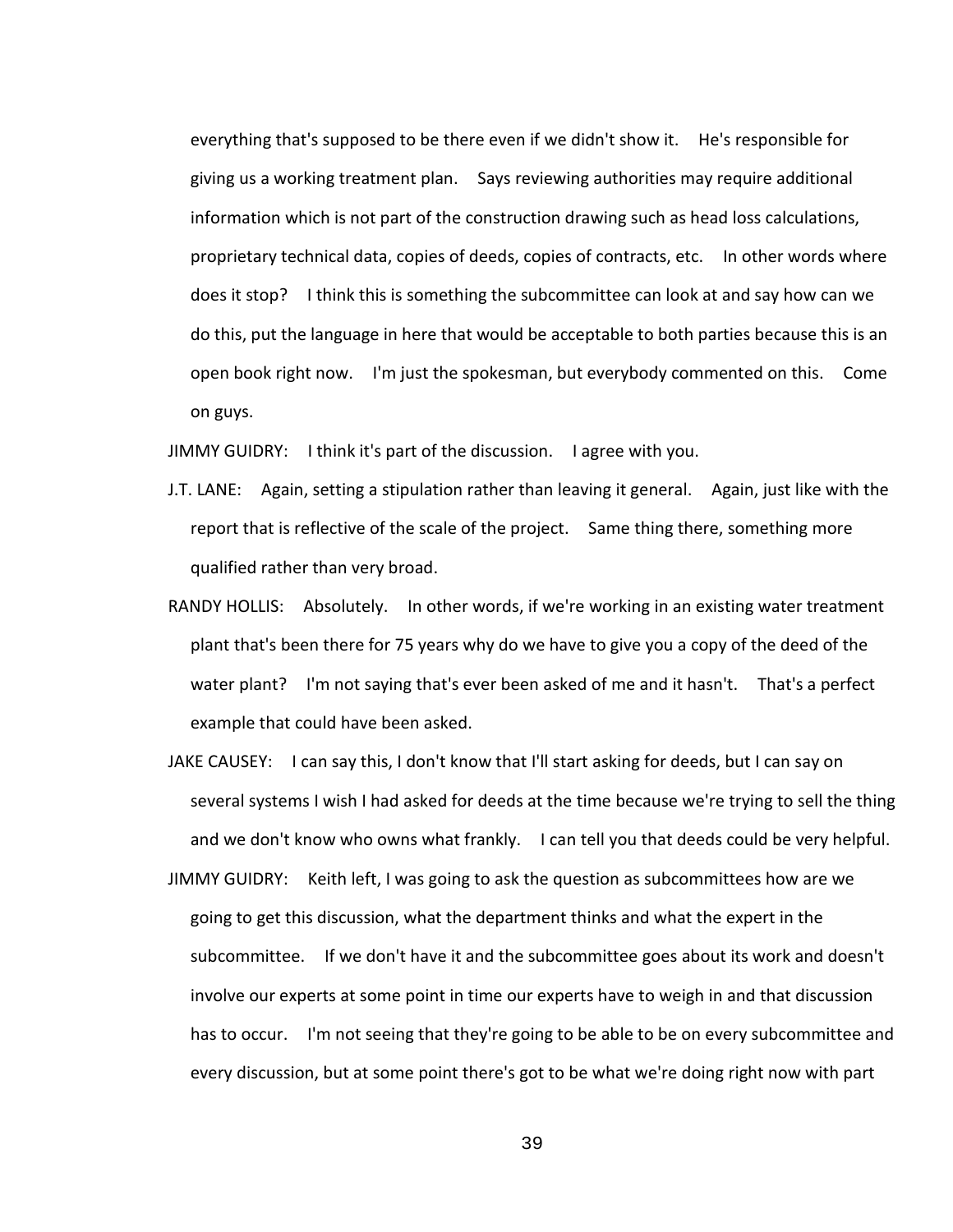one. Our viewpoint so that the subcommittee person can take that and try to figure out a win win I guess. I'm looking to y'all to try to figure out how do we deal with the fact we don't see things the same way.

- CHRIS RICHARD: The committee comes up with this work and that might be the red and then DHH will review and have staff comments in blue and that's the document that comes back to the committee so you have both parts in front of the committee to vote and take action.
- RANDY HOLLIS: What we all hope out of this process is that 90 to 95 percent of this is in agreement by both. It's only the small part that we need to really work out the differences. So I think as we get into these subcommittees or whatever we're going to come back to the main committee and go this section, this section, this section is fine, but of this part let's discuss just this one item.
- CHRIS RICHARD: We talked about earlier on and there was some discussion about whether or not a code should or can have recommendations or needs to be rules. And I think before this committee gets started we need to establish that. If we're going to have you should do this or you should do that in the code I personally don't think it should be there. If it's to protect public health it should be black and white. You do it period or you don't do this. But there's a lot of things in ten state standards because it was developed as a design guide and recommendation it is not a code that are merely recommendations. And so I think I guess we need to decide as a committee are we going to have any recommendations or determine you can't have recommendations in the code it should be you shall. So moving forward some clear direction on that.
- J.T. LANE: I think philosophically certainly Jake, and David, and Dr. Guidry can weight in. I think philosophically I think that's part of what's brought us here today and part of what's lead to either miscommunication historically or lack of not knowing what the expectations were. I would say we need to be as explicit and clear as possible. The shoulds and should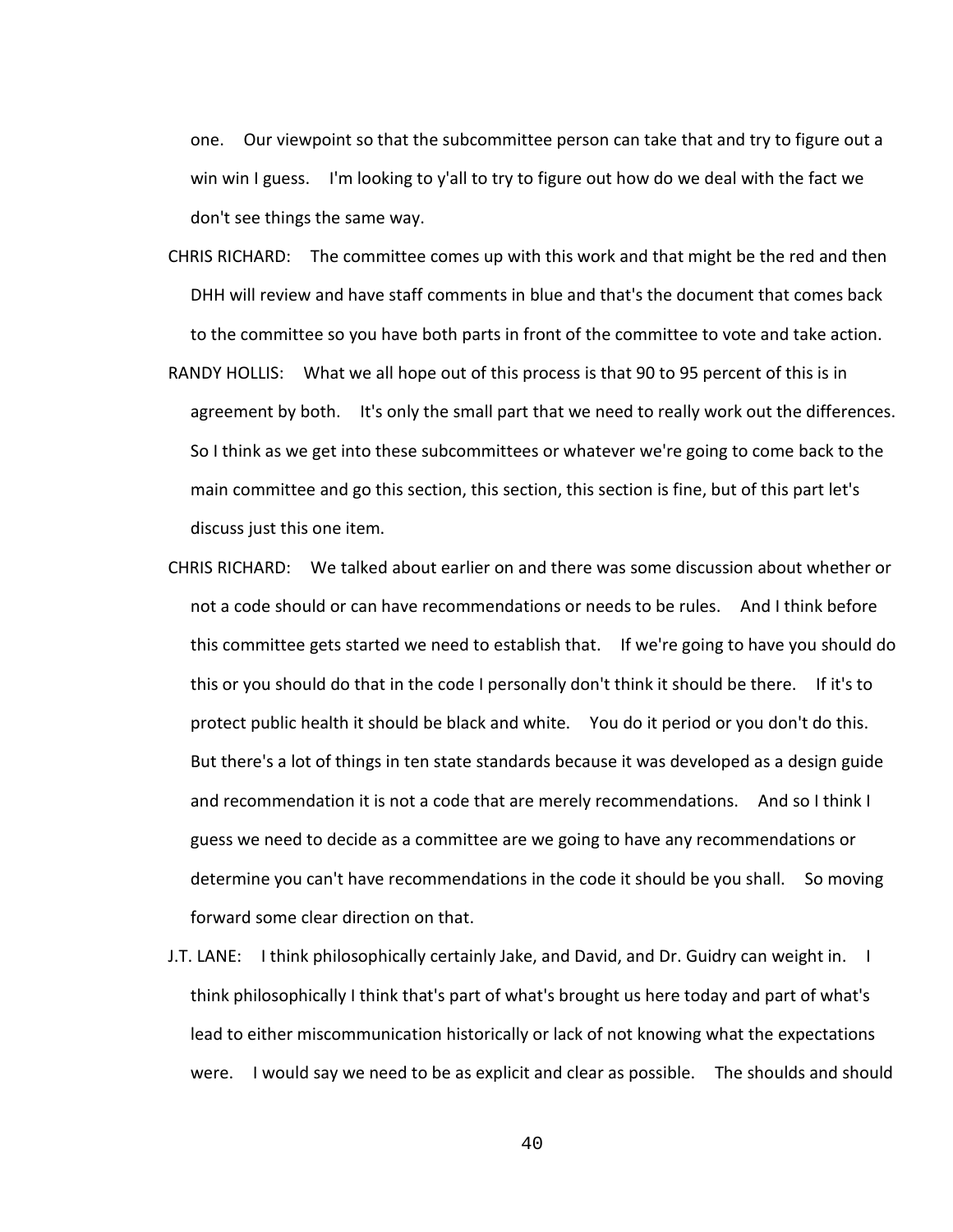nots should be in favor if possible unless the situation warrants something more flexible. I think that's what we're all looking for is clarity on that.

DIRK BARRIOS: The question I have is I'm going to be the second one. Are we talking about construction, operation, and maintenance or are we talking about operation and maintenance? That's the big concern I have because ten state standards is basically a guide for the instruction on design of the plan. I'm looking at we're going to make major upgrades. I understand engineers got to take all that into consideration. What I'm looking at right now just as an operator that's what I'm here for and I'm wondering may be I'm misunderstanding, I'm not following this whole thing. I thought when we was here mainly for the operations and maintenance and that the construction and/or design would be something the engineers had to worry about. I mean that's why they have a stamp, that's why they have a PE, that's why they're licensed. Ten state standards, not all of it. There are some stuff that is about operation and maintenance, but a lot of it is design and construction. And I just don't understand we keep circling around mentioning. If we're going to make any kind of recommendations for this committee I'd like to know what kind of recommendations. Is it supposed to be design, construction, and operation, and maintenance, or just operation and maintenance? That's what I'm looking for. I'm hearing one thing and then they are saying something else and coming back and say wait a minute this is ten state standards and it's not supposed to be. May be I'm just being confused, making it too complicated. Tell me what am I supposed to come back and tell y'all what the committee or subcommittee recommend to the committee because a lot of what y'all have in here, and I'm not saying it's not right or wrong. A lot of it is design and I as a manager of a plant is not looking at the design as much as I'm looking at the operation and maintenance of that plant.

JIMMY GUIDRY: Are you saying you're not the subject matter expert?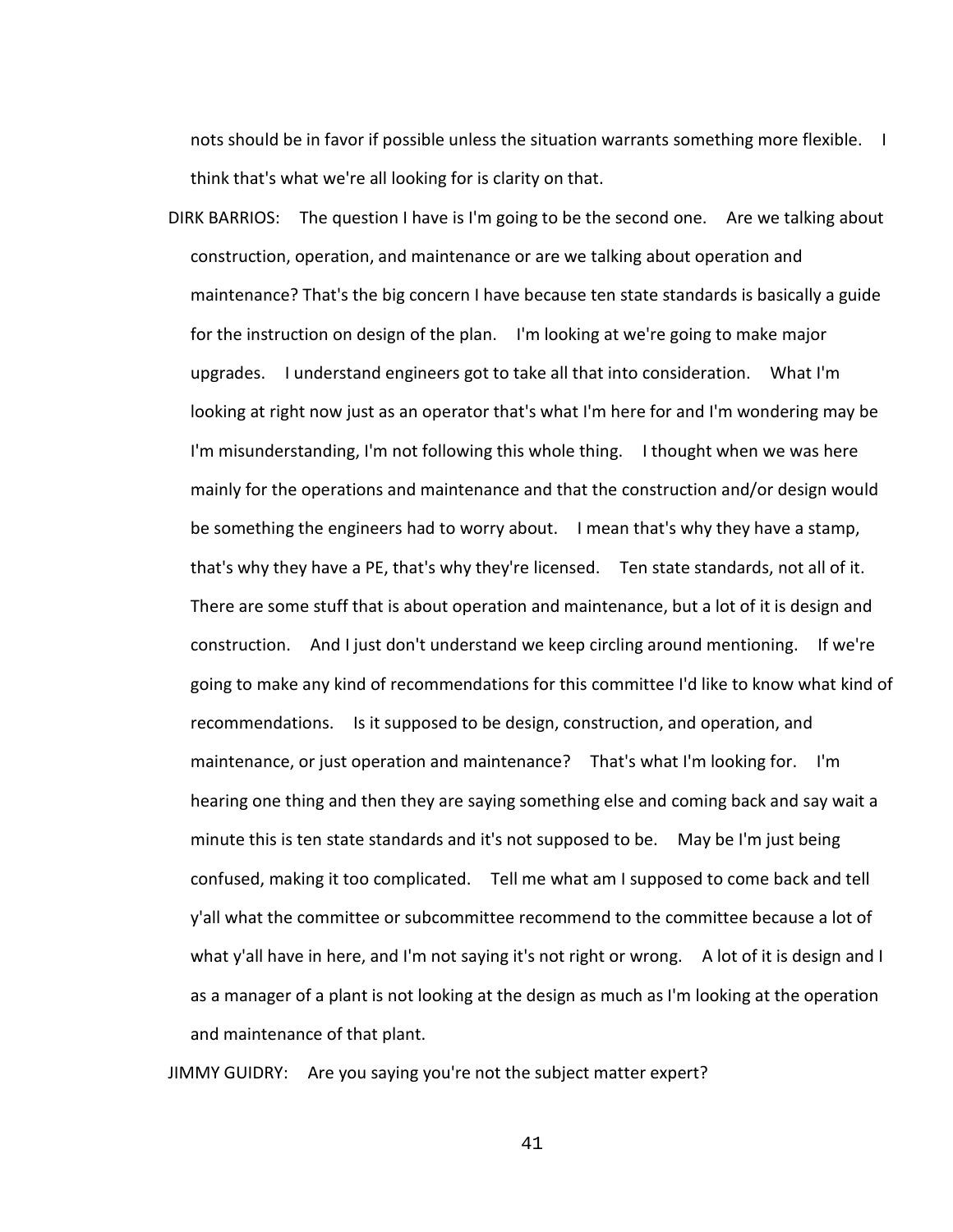- DIRK BARRIOS: Well, I'm the subject matter to some degree because I used to do this kind of work. The whole premise I understand, again correct me if I'm wrong, ten state standards was not where we're supposed to be going. We just took ten state standards because we needed some place to start. Am I correct or misinterpreting everything that was said? We just needed something to start with and we keep coming back and we're boiling on the design, the design, the design. I can count the engineers in here. I can understand their concern. Me and him and a few of these other guys we're not the engineers. We're the operators of the plants. I need to know, I don't know about Rocky, but I'm pretty sure he's in the same boat I'm in, what are we writing? Are we writing strictly an operation and maintenance manual that when ya'll come and do a sanitary survey that we have to adhere to to protect public health, produce the best water we can, or do we worry about well I built a tank in 1959. The railing is only 2 1/2 foot high. Ten state standards says it has to be 3 1/2 foot high so I have to change that railing right now. I just don't understand what y'all want us to report to y'all on. I don't have a problem reporting, I just have a problem I need to know specifically what we're trying to tell y'all. So we're going to get into discussion with these subcommittees if it starts getting on design and design is not something we're really concerned with we can say that is something that we need to bring. More concerned that hey you got to have .5 chlorine residual in the system minimum or you can't exceed (inaudible) levels and all of this other stuff. That's where I'm at right now. I'm hearing a lot of information and a lot of smart people in this room, a lot smarter than I am. But I just don't get the guidance I'm looking for. What do you want me to tell you? If you can tell me what you want me to tell you at least not specific, but the operation and maintenance, or is it design, or is it a combination of both. Then I know what I can tell you.
- GREG GORDON: I think everything. All of it. It's a design document that's also being utilized currently as a...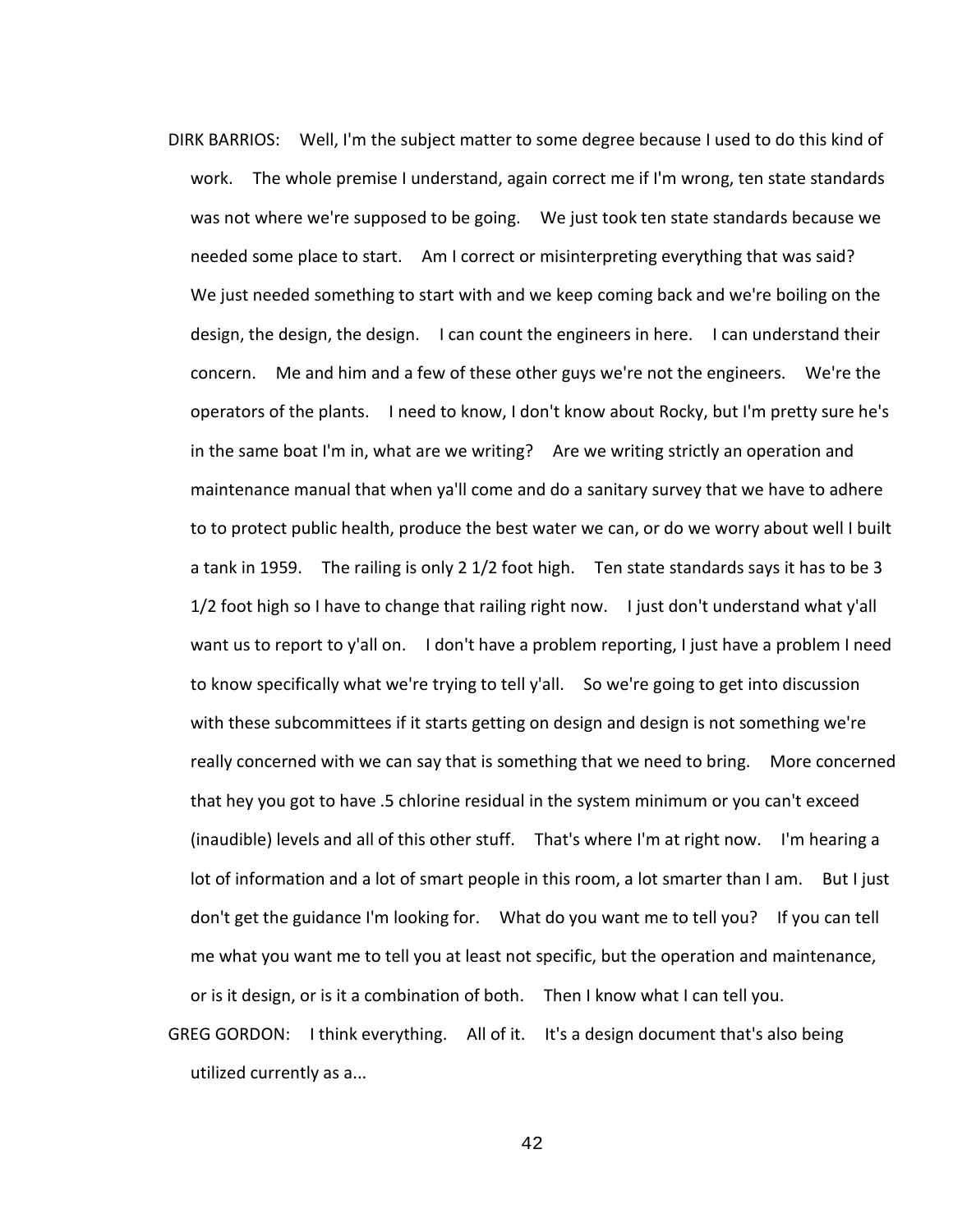DIRK BARRIOS: I know what it's being utilized for, but that is not what it's supposed to be.

- GREG GORDON: From my standpoint I would take it as the department interpretation and its enforcement bureaucratic culture is using this document currently in this way that it would probably, unless there is some kind of change internally it would be utilized that way in the future since historically the department has been doing that.
- DIRK BARRIOS: Historically it's only been recently. Not been historically. I've been doing this 29 1/2 years, historically has not been 29 1/2 years. Not to argue what they were doing in the past was right and what they are doing right now is wrong. That's not the point. The point is a lot of this is strictly, the comments have been made throughout after the webinars and I think almost every time we've made the comment from our water system about what I just said. No one has ever come back and said yes that's right or it's wrong. Design is design. Operation and maintenance is not design.
- J.T. LANE: So it's all of them. Design I would say the foundation though of everything that the system is. I would assume that a lot of it's going to focus on that. And that's just my, I think it's all of those things. I think everybody here has something to say about one or all parts of it and has something to contribute to it. What exactly it is we want is A everybody agreed from the beginning at the first or the second meeting that we would start with ten state standards as the basis for our code. And some things that we heard before even when we had the original work group when we had meetings that were concern or restricted to a certain set of the ten. I view this as the opportunity for you to A to either alter what is there since we're starting with ten state standards as a basis or make recommendations on what you think is missing based on your expertise. And that's the same thing for everyone. The one request we keep getting is having a Louisiana focused and based set of standards. Everyone also agreed in interest of workflow that we start from ten state standards and it does cover all three. So if there's something that I think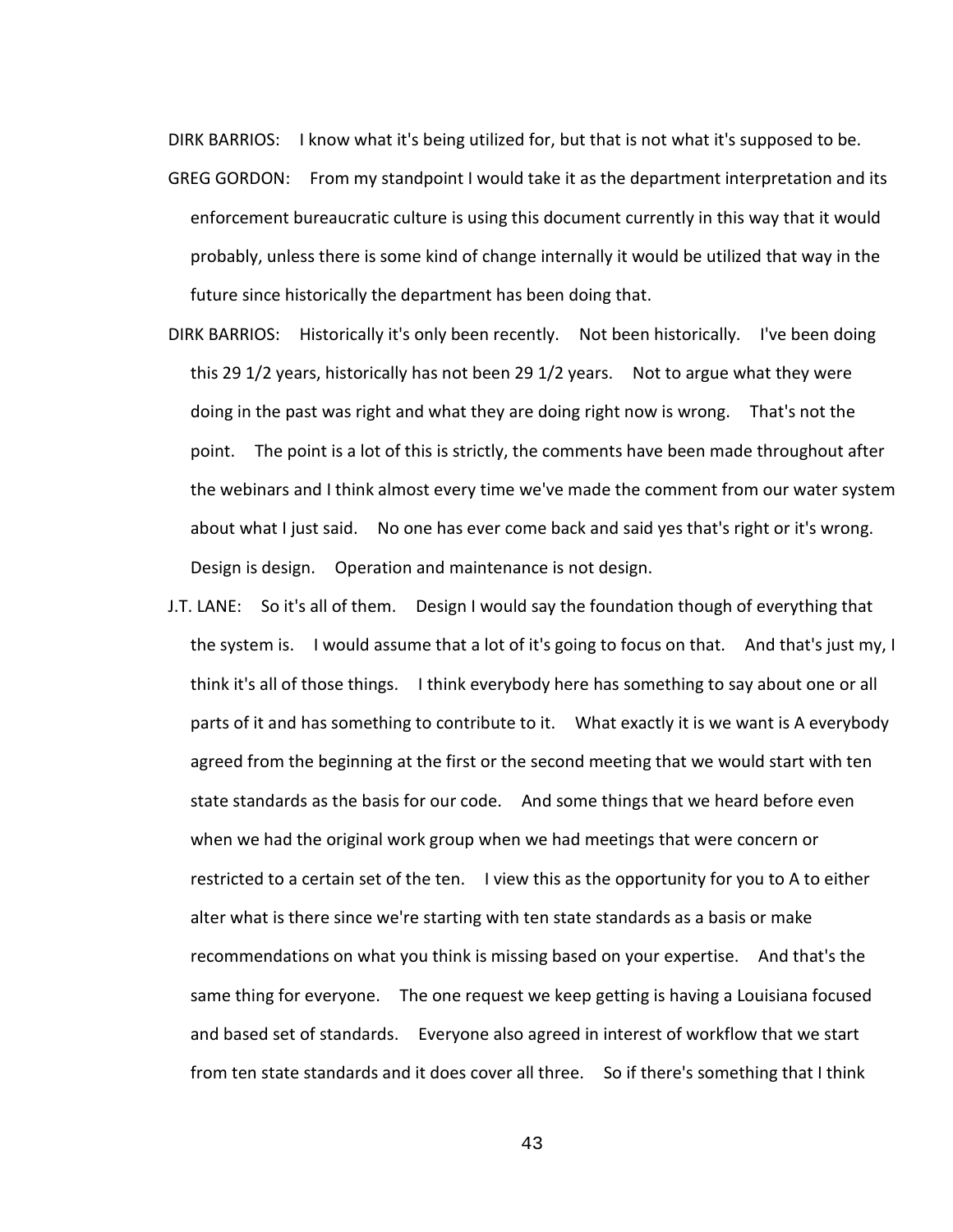that you think is either missing from what you see or doesn't apply then I think that's also part of what you report out. Again, it's very expansive and to give you an explicit list of we want this, this, this, and this is going to be difficult because everything we could possibly give you would not apply to every part.

- DIRK BARRIOS: I understand. Again, that's fine. You are giving me guidance and I understand that. My biggest thing is and I'm going to come back to when we did our sanitary survey. This is the 2012 version and we have a 1950 plan, or 1960 plan, or 1970 plan that met all the criteria and we're coming back. You're going to incorporate new design methods into your Louisiana code and when they come and do their sanitary survey they going to write you up for something you built 30 years ago because you are not up to code to date.
- J.T. LANE: That's more a question of how we're going to do our job. And that was often a criticism that we got and we heard and that's something that again, if we can address that and use this forum to the max that we can to air all that. We want to correct that. So I hear what you're saying. And that was again, someone said at the beginning that I heard quite a bit that as we promulgate new changes or they weren't either adequately communicated or systems felt like they needed more time to come up to code. To me that's something really a reflection of how we do what we do. And again, we can add that since we're going to be sending the agenda out sooner we can add those types of topics as we get time. I don't know that that's so much either if we're going to come up with criteria, for instance, on how long it takes to promulgate a new requirement. Then it's maybe not so much something that's easily done immediately and so therefore it's not, you can't get anything for it if you just promulgate it and you're trying to update it a month later, two months later, whatever. It's going to be different. I think everybody's going to have a different part of that. I would say that as you see as you are informed by your 29 years of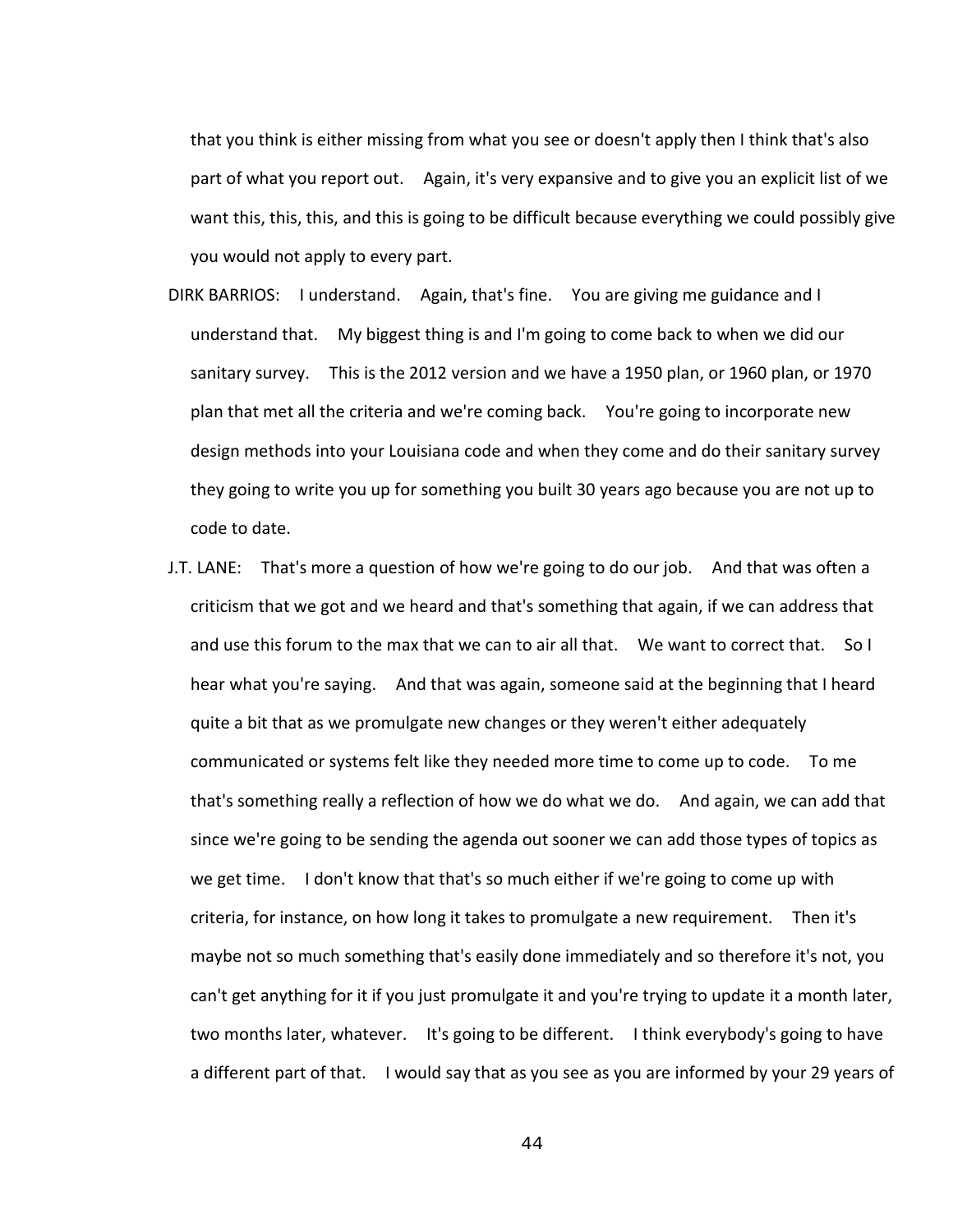experience and you see chances in someone else's presentation or your own subcommittee to bring that up as it's impacted you in the past is something that we should address and make a recommendation and let the committee discuss how we can address that so it doesn't happen again going forward.

- DIRK BARRIOS: I realize what you are saying, but I was always under the impression that safe drinking water is what we were trying to accomplish and just because certain things that are relative to design is recommended because of the safety factor has nothing to do with the safety of drinking water and there's a lot of that in here. And that's all I'm trying to say.
- J.T. LANE: And that may be true, but I think overall things do change over time. We learn new things. We learned about the amoeba. I think that's what...
- DIRK BARRIOS: But that's not what I'm arguing. I'm arguing from a prospective of the actual work out there. How many of y'all here actually work in a water plant by raising their hands. There's not very many of us here. Now are they experts because they're engineers? And I respect that because you sat down and you went out there and you earned your degree and you passed the test and you know what's going on, but it's a different application when you sitting in a room with a textbook and you know all the material in the world, but I can assure you many, many times there's a lot of stuff that's gone down that textbook does not apply. It just doesn't work. One of it is nitrification. You're going to have a whole kind of problems with nitrification. Textbooks do not tell you that you can get free chlorine and free ammonia in your water at the same time, but it does happen and the experts say it does happen. But anyway, that's just another point. I'm just trying to say the only reason I got on this committee was because it's nothing but engineers on it and we needed some representation from people like myself and Robby. And Randy has a lot of affiliation with it and so does Pat. People like us on here we're the ones it's going to affect us. The engineers, hey they live with it. If it cost more to do it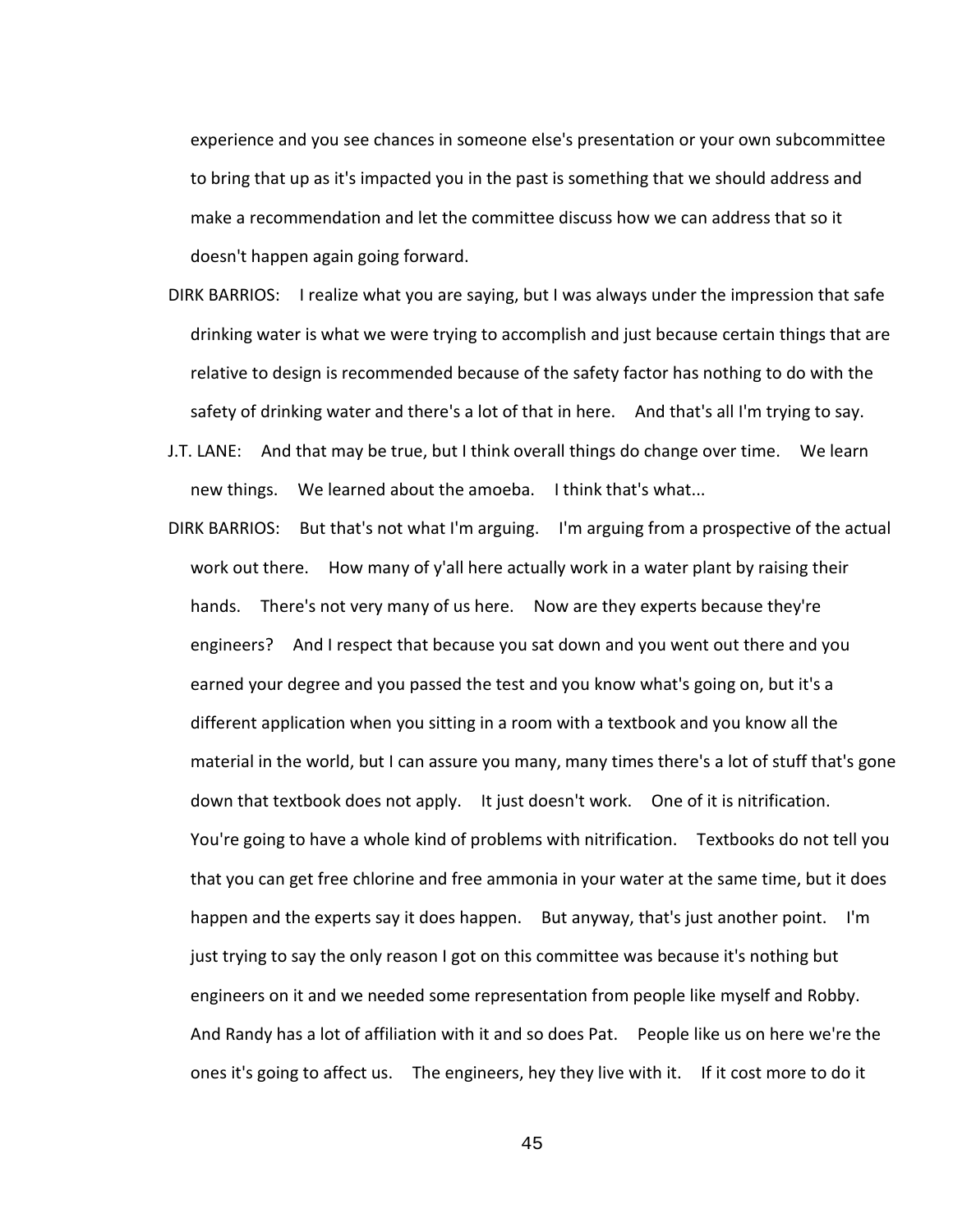they get paid a bigger percentage. That's what I see. They are going to fight for it because they are fighting for their constituents, but in the end result if it's a million dollar project that cost a million and a half they are going to make more money on it.

PATRICK KERR: Can I boil that all down to one sentence?

DIRK BARRIOS: Sure.

PATRICK KERR: You need to be on Vern's subcommittee and work on the grandfather clause and I mean that sincerely. That's how stuff is operated that was built 30 years ago. We need to figure out a good grandfather clause with language that says provided you're producing water that meets the drinking water standards so he can order you to change it if it's not. But that's probably the most important part of this discussion. I would argue that we're here because of the big disconnect between what had been built and operated not in accordance with ten state standards and DHH is insistent that they should have been going forward. We can argue about whether the rule was that way since 1973 or was enforced that way, but enough people in this state got aggravated and thought we were being asked to operate our system differently than were built, got the legislator to help us because we couldn't get y'alls attention. That's why we're here. The grandfather clause has to be strong. We got to have a break somewhere that says if it was built prior to this date and produce good water you keep doing it that way. You don't, you got to get it fixed. And maybe there's got to be some language in what we're doing that says you need an engineering report if you fail. Some trigger, you fail to do this, I don't know chlorine residual problems, you need an engineer's report that says how you're going to address it. You want to involve the experts then maybe we say, and under the new, the distribution rule basically that's actually what's going to happen. It's coming from the feds. If you have violations, repeated violations you have to put together a plan to address them. And I think that's going to fix itself. But the operators need a grandfather clause, the designers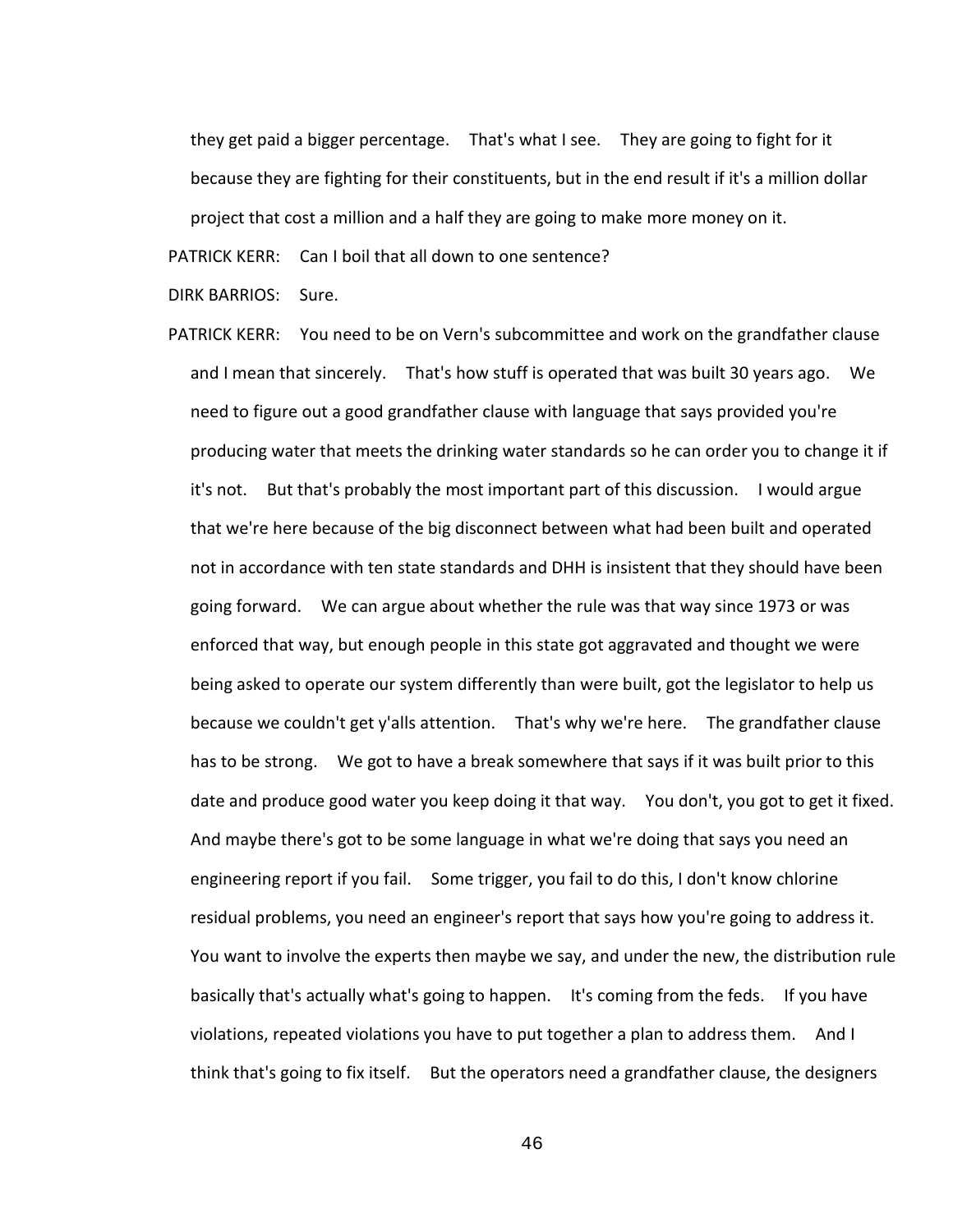need a going forward clause. And then we just really ought to be arguing about how we make the transition from old stuff to new stuff. Right?

DIRK BARRIOS: I agree.

- PATRICK KERR: And that's why we're here. Dadgum chlorine buildings. I'm sorry, stuffs built in 1940 and we got to put it in a building all of a sudden. It was my reason for being here. And everybody else here has a reason. I hate to say it, but I wouldn't mind saying that ten state standards should be used for review of plans and don't put it in chapter 12. We use it and we use it smart.
- ROBERT BROU: I would like to echo that sentiment. I think ten state standards is not going to go away. It's going to continue to get updated. It's a good document. It has all the recommendations that we're saying should not be in there. I think our focus really ought to be what in ten state standards needs to be a regulation for Louisiana and that becomes a very short list. That's not an extension. You still use ten state standards as your design criteria and you move forward. And some things in there absolutely need to be in regulation and need to be, no matter what day it was built it has to be there because it's there to protect public health. And I think then we could come to it pretty quickly if we all approach it from that way. There's not a lot in the ten state standards that needs to be. A lot of it is recommendations. You have to have heating for operator comfort. Why does DHH want to regulate that? There's no reason to ever have that as any regulation that we present for Louisiana standards.
- J.T. LANE: There are going to be things in there that do not apply to the state and we should take them out based on the debate in this committee. You just said a smaller amount. Randy said 90 percent. I realize it's everybody's ballpark. No one can agree because we don't know. No one's counted the words or counted the lines on what should really apply. That's why we're here. I don't want to spend more time debating that. I think we need to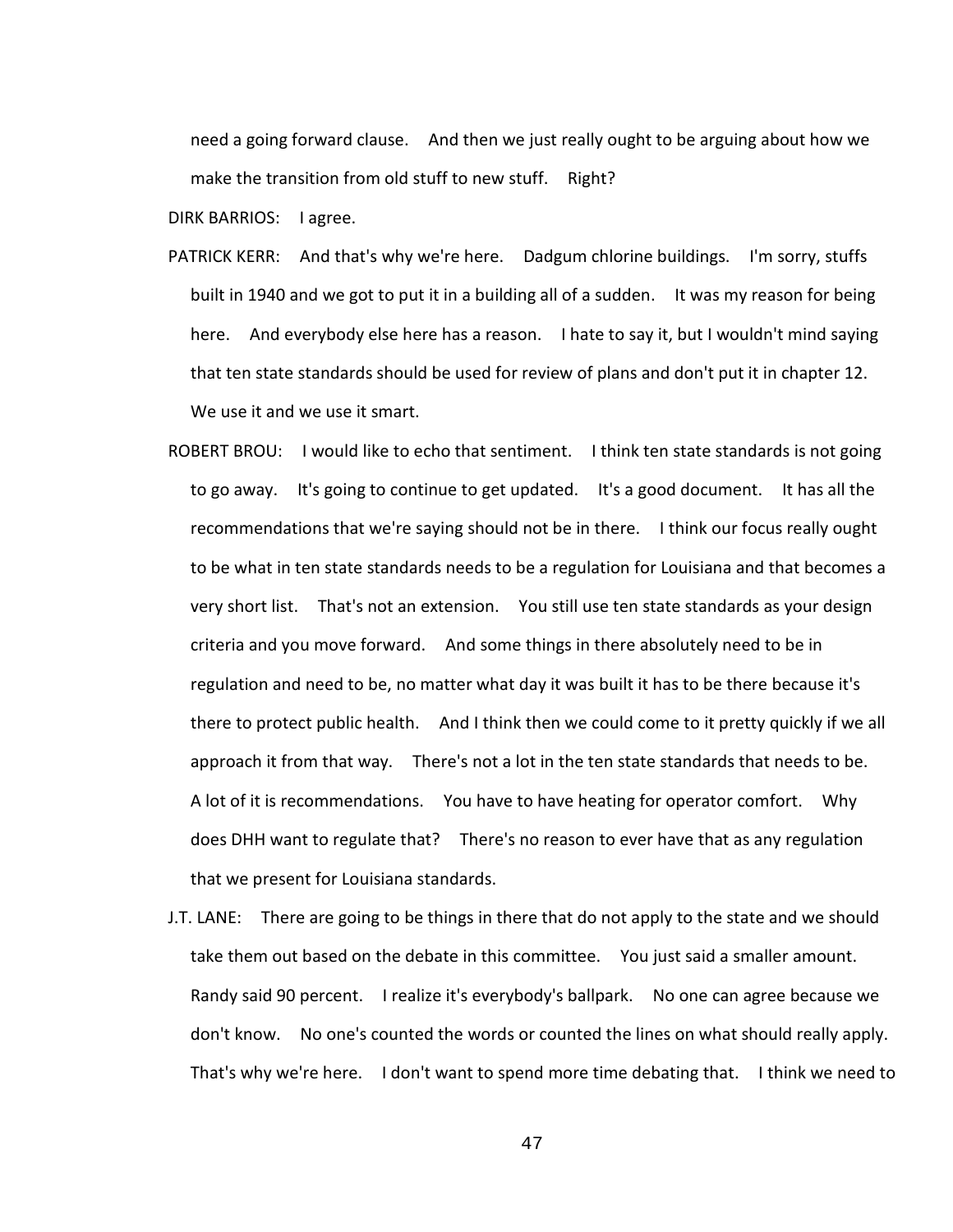figure out what exactly in our subcommittees we are going to recommend finally for each part and where we think it should be the case that we operate it will say should or shall. And if we so desire to make recommendations that's great. And again, assuming what should be there in that document and then also separate that from operational issues in the field. I've never stated that we do everything right. I often go on camera and talk about how we do something wrong and how we're going to fix it. We can have a very transparent conversation about that and talk about how we're going to improve. No one is against that and I'm very much in favor of making those changes. I think it is everyone really has a much more nuance and a different prospective to offer and that's why maybe Dirk we should have had more operators. It wasn't my bill. But that's good feedback. But we stand very committed to work with you and each and every one of you to make this right. Part one.

- RUSTY REEVES: J.T., would it be feasible to take part one that we have as we have here and like we talked earlier have it marked up with the comments that was suggested and put in comparison to what's here and send this committee? We can sit here all afternoon and argue back and forth about it. I don't think we're getting nowhere with it. And we did talk about having it marked up both ways with the comments by this committee as well as what DHH is recommending. May be we see it side by side some things, okay I understand that and maybe we could move forward. I'm having to look back and forth between papers and look at different things. I'm getting more confused as this goes on.
- J.T. LANE: Well, at least we're going to talk about part one, but yeah we can definitely do that. And I acknowledged that we would do that already. I just thought since Keith was here we would have that discussion so that when he has the subcommittee meetings he might benefit from that so he would be better informed going into it.

RUSTY REEVES: I understand that.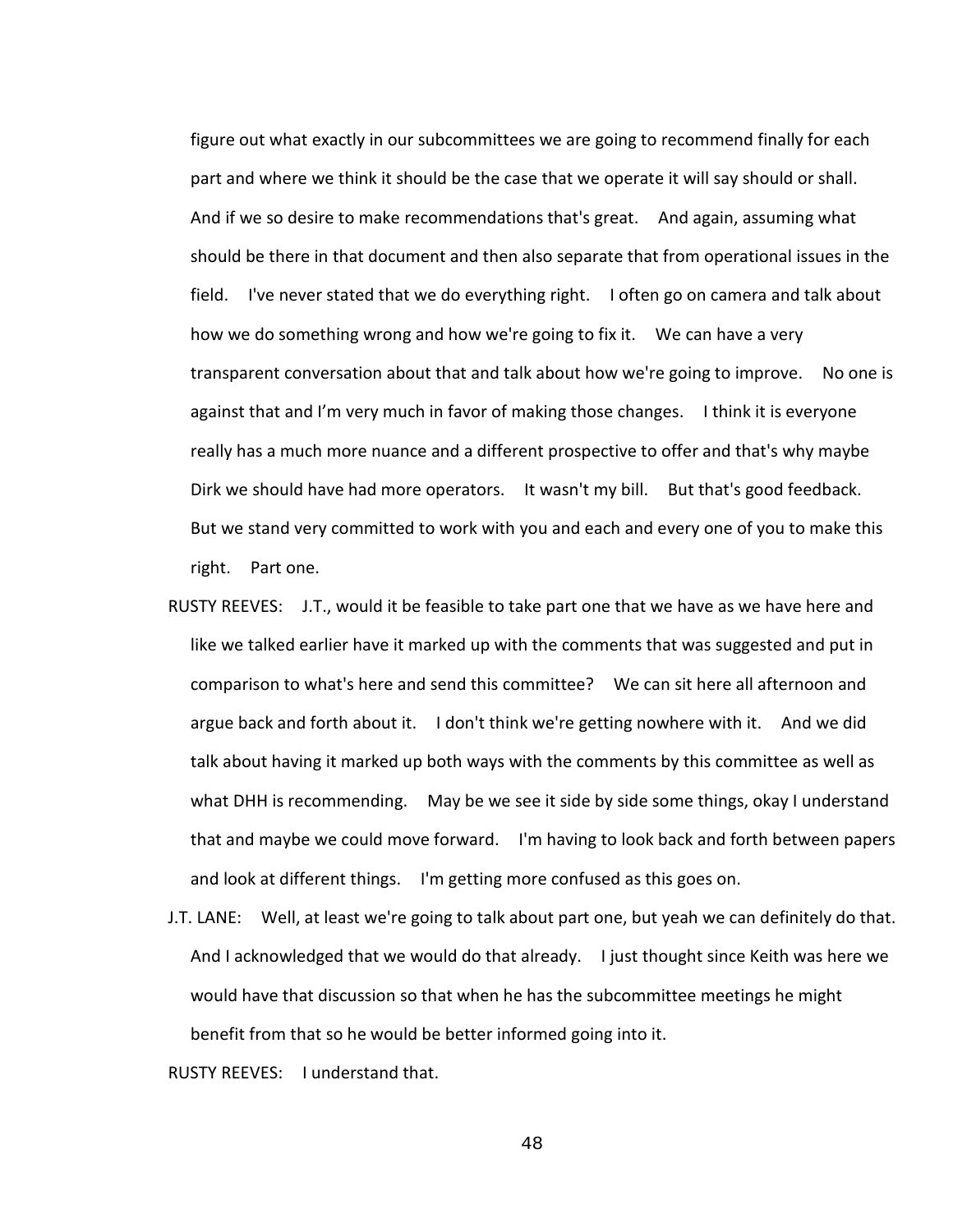J.T. LANE: Is there anything else on the agenda you guys want to cover or discuss while we're here?

RANDY HOLLIS: Future dates of meetings.

J.T. LANE: We're going to work on that and send that out to y'all.

RUSTY REEVES: On that future date can Sheree send us one of them surveys to fill out?

- J.T. LANE: Sure. Once we, again, get the availability of the rooms in several surrounding buildings we'll let you know and send out. We're going to have to figure out first the makeup of the subcommittees unless y'all want to talk about that now? Because that's the people we're going to have to survey for their availability on whatever times we can find available.
- JEFFREY DUPLANTIS: Isn't that going to be whoever's the chair and then we need to give over the next week if you want to volunteer for one of the other ones contact that chair and let them know that you want to be a volunteer. And at the end of the week, or whatever, if you're a chair and you don't have anybody time to start reaching out and asking I guess.

J.T. LANE: We'll send out those instructions.

VERN BRELAND: Go ahead and try to nail down who wants to help me with this. I'm not an expert; I'm just a guy who gets the angry phone calls in the mayor's office. Anybody who would like to serve on that subcommittee I would appreciate it very much so.

PATRICK KERR: Grandfather clause Dirk.

GREG GORDON: I'll volunteer.

JEFFREY DUPLANTIS: Dirk and Greg, that's your three.

VERN BRELAND: Dirk, I can assure you I will work on the grandfather clause.

DIRK BARRIOS: And we probably have a more younger system. Our system is 58 years old. Considering us and Jefferson Parish and Orleans, we're relatively young. We don't have the old, old stuff like these other guys have. And I can assure you we're going to run into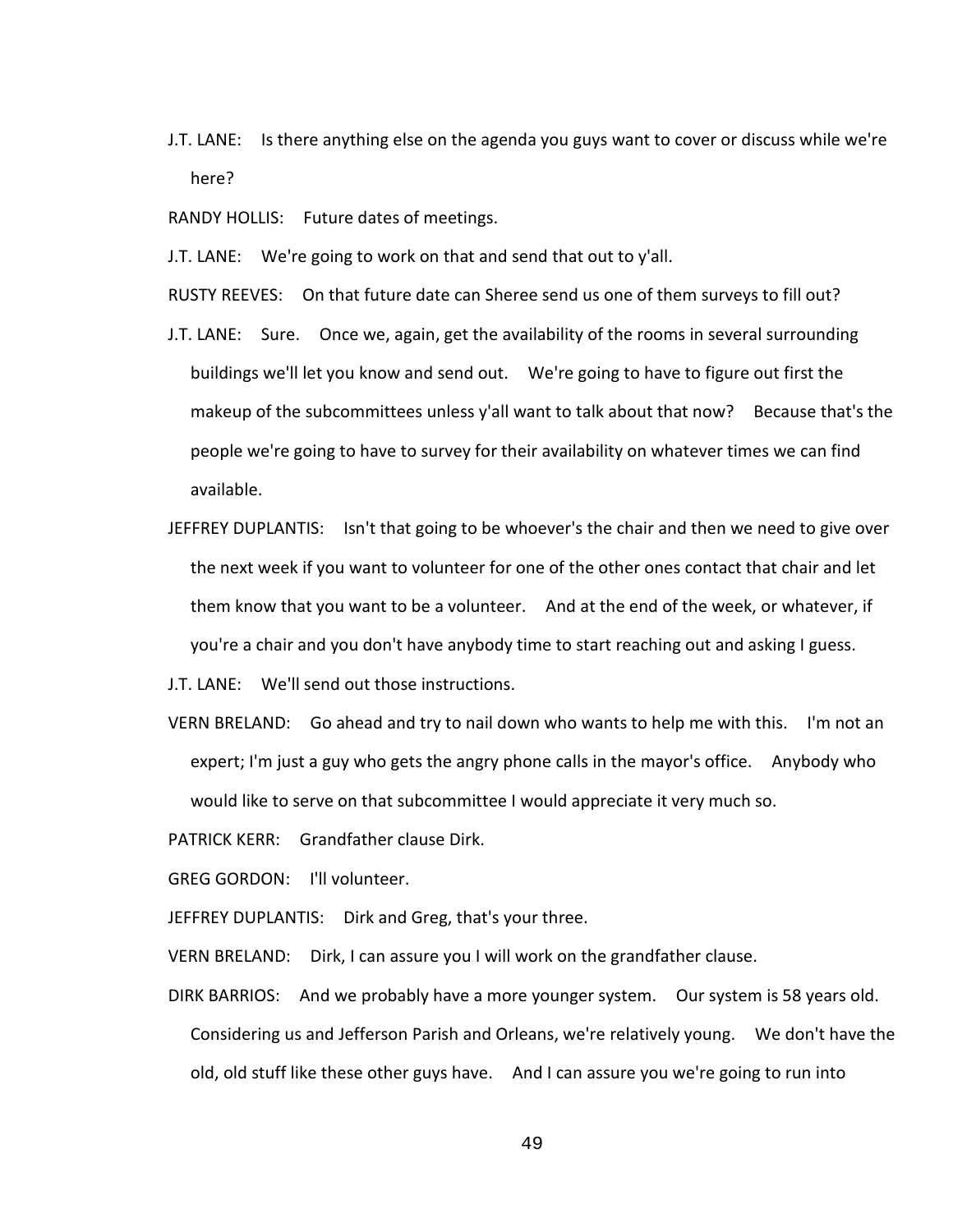problems, I know they are going to run into major problems.

JEFFREY DUPLANTIS: I don't know if it's going to benefit you, but could you send out an email that has the committee's names and what part they have?

SPEAKER: It's on the website.

SHEREE TAILLON: I'll resend it.

J.T. LANE: I wonder for the sake of time and the time that we have left in this process to get our report done if I can get a commitment from everyone that they are satisfied with the way we are going to go based on this discussion today?

COMMITTEE: Yes.

- J.T. LANE: I have tried to remain as opened-minded as possible and I value the work we do and the time that y'all spend doing it. We all put a lot of time into this. We have a lot of work to get done by August and I don't want to have this conversation again, prefer not to at least, in two or three months. This is going to be lock down time. We will work to get all the rooms in order of policy and get that out to you as soon as possible so that and may be even so that we can again, finalize that discussion and move forward. The only remaining agenda item we had was a makeup day and as we're going about scheduling subcommittee meetings I thought it might be prudent that we schedule at least one extra meeting to make up for the lost one in January and so we'll look at does anyone have any opposition to that? And may be even based on, obviously based on our progress in the next few months, may be even want to look at adding another. We'll go ahead and start looking at some dates and may be even go ahead and find two or three extra dates to lock down in case we need them in June, July, and August. May, June July. Find one more day in each of those months and then we'll poll everybody for that.
- JIMMY GUIDRY: For those subcommittee chairs looking side by side there's our folks part three. Again, for us to come up with what we would like to see is not a simple matter in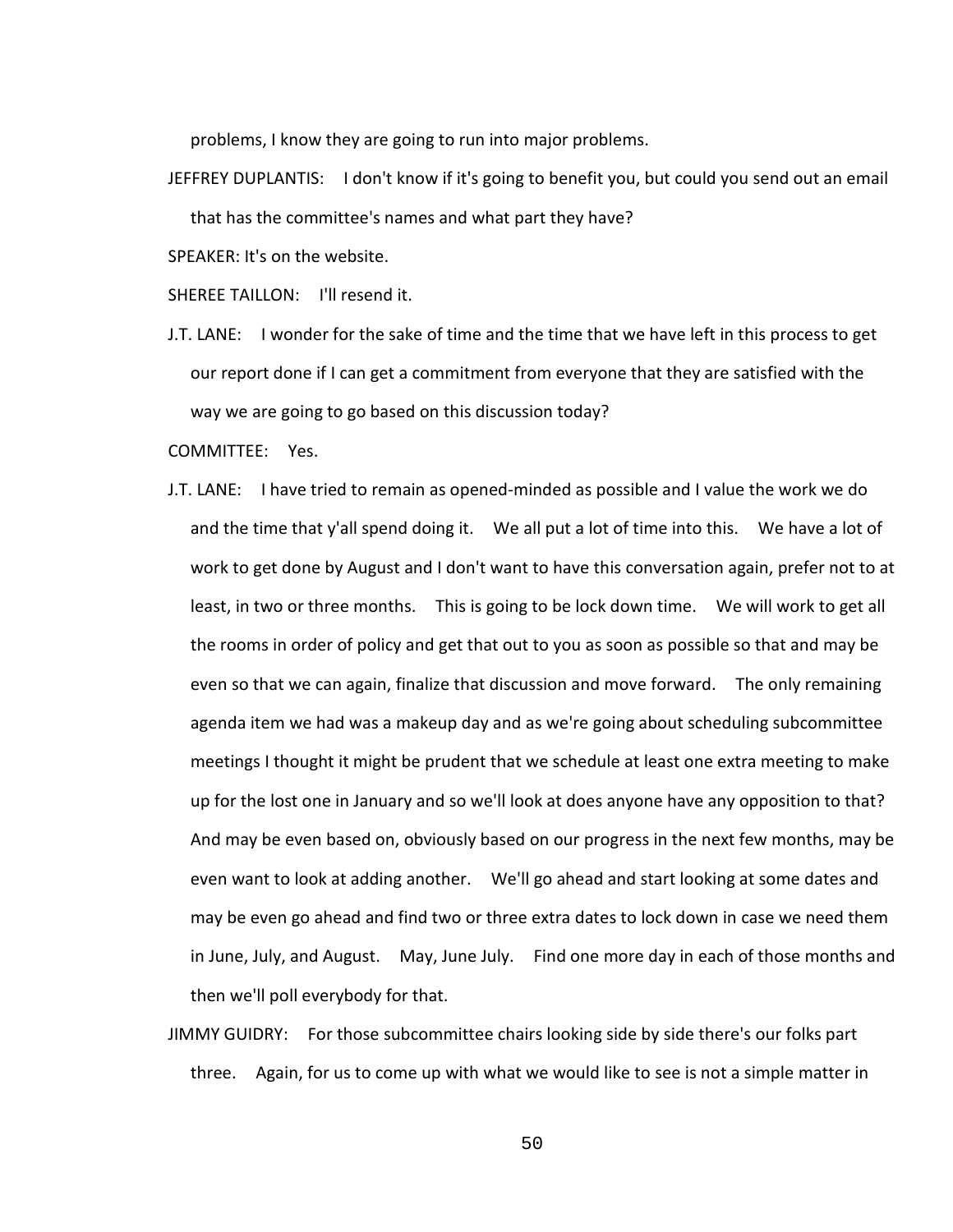addition to everything else we're doing. There's work in expertise that can be done by looking at what all the recommendations are, what your thoughts are, but I don't see coming from DHH's side we're going to have all these parts ready when you might be ready to go. So be thinking about how you might do some of your work without our rendition cause that's going to take some time to pull off. And then I just didn't want you to get where you got your subcommittee going and you're waiting for DHH's proposal, what we would like to see because I think that's got to take quite some time to get to.

- JAKE CAUSEY: Some parts are going to go faster. It will, but we're working on it. Some parts are going to go faster than others.
- JIMMY GUIDRY: I would like to put this in people's minds. There's some things that we really want to fix and other things it doesn't really matter. It doesn't make a whole lot of difference. So again, we need to put the things that really matter. As I've saw this going on just parts one and two which I thought no big deal as I read it, not a lot of heartburn we can get that done, it's a big deal. Everything's a big deal. It's not getting to what we're here for which is the things that really matter. Let's spend our time on those things that make a difference in people's lives. I certainly think there are things that we really have a lot of heartburn with. Whether somebody's got to submit something or delete it totally. It would have to be a lot of heartburn for me to say hey let's just do away with it. We were pretty much doing all this before and referencing ten state standards when citations occurred. All we changed was putted it more towards ten state standards so people paid attention and it got a lot of attention. I don't think it was ten state standards as much as we want to blame ten state standards. We all know the recommendations in there that are really good. I think it's years and years of older systems we're going to have to do things that come up to par. They are not cheap and we have it in waste water and we have it in drinking water and nobody wants to pay for it. How do we go forward and make sure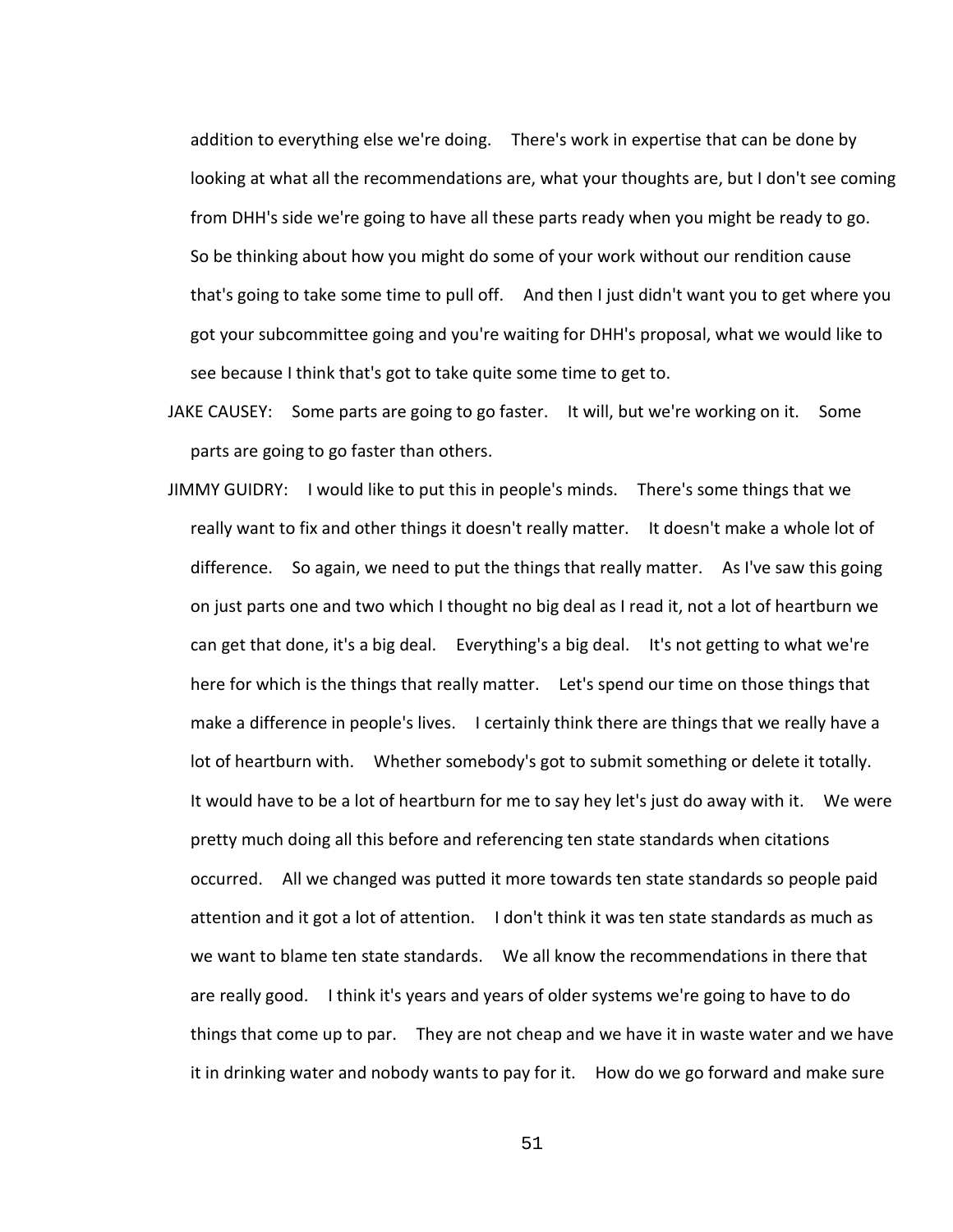we're protecting the public at the same time not occurring unnecessary cost. And I hear it over and over again from the group, really a long list of heartburn. Let's spend our time on the heartburn and not on all that other stuff. Important maybe, important not. Right now I can't answer the question. If I'm Keith and he left, but whether the disagreement about what should be proposed for the engineer. What Jake's thought is, what's yours and how are we going to bring these two together. May be a big deal, I don't know. Is it worth fighting over, I don't know. At the end of the day if either one disagrees to it it doesn't exist. And so again, let's make sure we don't destroy what we have because people are not getting sick. We have something good in place. We got to make sure going forward they don't start to get sick. So I'm hoping that we can come to some agreement. I'm trying to make sense how we are going to get there. We're not the first state to do this by the way. Colorado's been working on their drinking water requirements. It's not like we're the first ones to think up how we're going to go forward. I agree with you, not everything's in the science books. There's a lot of experience that goes into decision making, but again how do we bridge that gap? If Keith comes back to this committee and y'all say hey we like it and DHH says we can't live with it what happens? How are we going to get there? Think about it. When I look at stuff that I try to bring people together in agreement I try to look at what is something I can't live with. Otherwise I let a lot of it slide, but there's some things I cannot let slide. And that's where I think the code comes in. You shall do this, you shall do this, and everything else is a recommendation. And so again, I'm with you. It's confusing, it's difficult. I'm not there yet, but I do think side by side look at what we like, what you like and then having a discussion why we think the way we do would help us get there. I'm getting there slowly.

J.T. LANE: All right. Any other comments, questions?

RANDY HOLLIS: If Chris could get with me and let's get Sheree and work out the date for the